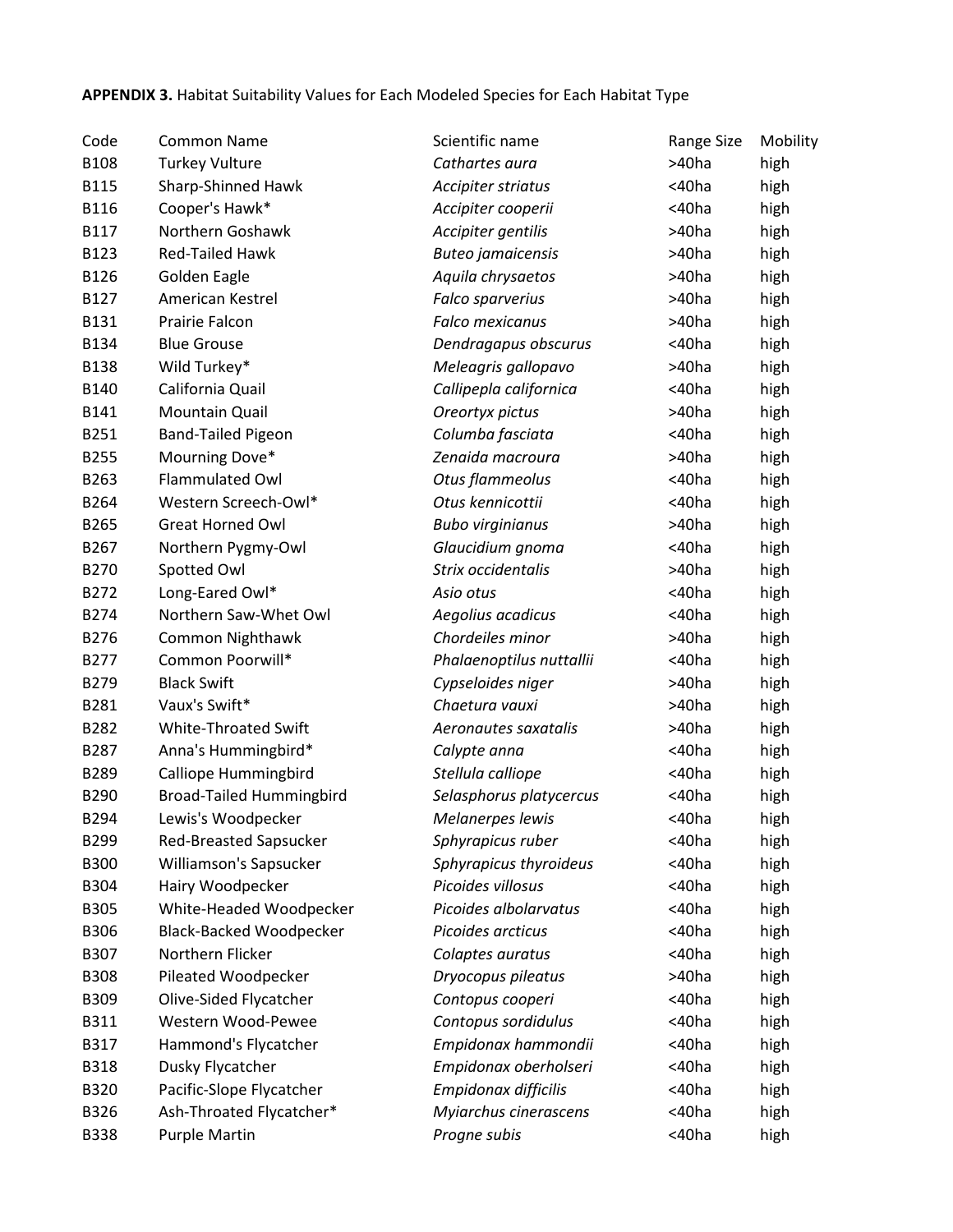| B340        | Violet-Green Swallow          | Tachycineta thalassina     | <40ha       | high |
|-------------|-------------------------------|----------------------------|-------------|------|
| B341        | Northern Rough-Winged Swallow | Stelgidopteryx serripennis | <40ha       | high |
| <b>B343</b> | Cliff Swallow*                | Petrochelidon pyrrhonota   | >40ha       | high |
| B344        | <b>Barn Swallow</b>           | Hirundo rustica            | <40ha       | high |
| <b>B346</b> | Steller's Jay                 | Cyanocitta stelleri        | <40ha       | high |
| <b>B348</b> | Western Scrub Jay*            | Aphelocoma californica     | <40ha       | high |
| B349        | Pinyon Jay*                   | Gymnorhinus cyanocephalus  | $>40$ ha    | high |
| <b>B350</b> | Clark's Nutcracker            | Nucifraga columbiana       | >40ha       | high |
| B354        | Common Raven                  | Corvus corax               | >40ha       | high |
| <b>B356</b> | Mountain Chickadee            | Poecile gambeli            | <40ha       | high |
| B360        | <b>Bushtit</b>                | Psaltriparus minimus       | <40ha       | high |
| B361        | <b>Red-Breasted Nuthatch</b>  | Sitta canadensis           | <40ha       | high |
| B362        | White-Breasted Nuthatch       | Sitta carolinensis         | <40ha       | high |
| B363        | Pygmy Nuthatch                | Sitta pygmaea              | <40ha       | high |
| B364        | <b>Brown Creeper</b>          | Certhia americana          | <40ha       | high |
| <b>B366</b> | Rock Wren                     | Salpinctes obsoletus       | <40ha       | high |
| <b>B368</b> | <b>Bewick'S Wren</b>          | Thryomanes bewickii        | <40ha       | high |
| B369        | House Wren                    | Troglodytes aedon          | <40ha       | high |
| <b>B370</b> | Winter Wren                   | Troglodytes troglodytes    | <40ha       | high |
| <b>B375</b> | <b>Golden-Crowned Kinglet</b> | Regulus satrapa            | <40ha       | high |
| <b>B376</b> | Ruby-Crowned Kinglet          | Regulus calendula          | <40ha       | high |
| <b>B377</b> | Blue-Gray Gnatcatcher*        | Polioptila caerulea        | <40ha       | high |
| <b>B380</b> | Western Bluebird*             | Sialia mexicana            | <40ha       | high |
| B381        | <b>Mountain Bluebird</b>      | Sialia currucoides         | <40ha       | high |
| B382        | <b>Townsend's Solitaire</b>   | Myadestes towsendi         | <40ha       | high |
| <b>B385</b> | Swainson's Thrush*            | Catharus ustulatus         | <40ha       | high |
| <b>B386</b> | Hermit Thrush                 | Catharus guttatus          | <40ha       | high |
| B389        | American Robin                | Turdus migratorius         | <40ha       | high |
| B411        | European Starling*            | Sturnus vulgaris           | >40ha       | high |
| B415        | Plumbeous Vireo               | Vireo plumbeous            | <40ha       | high |
| B418        | <b>Warbling Vireo</b>         | Vireo gilvus               | <40ha       | high |
| B426        | Nashville Warbler             | Vermivora ruficapilla      | <40ha       | high |
| B430        | <b>Yellow Warbler</b>         | Dendroica petechia         | <40ha       | high |
| B435        | Yellow-Rumped Warbler         | Dendroica coronata         | <40ha       | high |
| B436        | Black-Throated Gray Warbler*  | Dendroica nigrescens       | <40ha       | high |
| B438        | <b>Hermit Warbler</b>         | Dendroica occidentalis     | <40ha       | high |
| B460        | Macgillivray's Warbler*       | Oporornis tolmiei          | <40ha       | high |
| B471        | Western Tanager               | Piranga ludoviciana        | <40ha       | high |
| B475        | Black-Headed Grosbeak*        | Pheucticus melanocephalus  | <40ha       | high |
| B477        | Lazuli Bunting*               | Passerina amoena           | <40ha       | high |
| B482        | <b>Green-Tailed Towhee</b>    | Pipilo chlorurus           | $<$ 40 $ha$ | high |
| B483        | Spotted Towhee                | Pipilo maculatus           | <40ha       | high |
| B484        | California Towhee*            | Pipilo crissalis           | <40ha       | high |
| B489        | <b>Chipping Sparrow</b>       | Spizella passerina         | <40ha       | high |
| B491        | <b>Brewer'S Sparrow</b>       | Spizella breweri           | <40ha       | high |
| B494        | Vesper Sparrow*               | Pooecetes gramineus        | <40ha       | high |
| B504        | Fox Sparrow                   | Passerella iliaca          | <40ha       | high |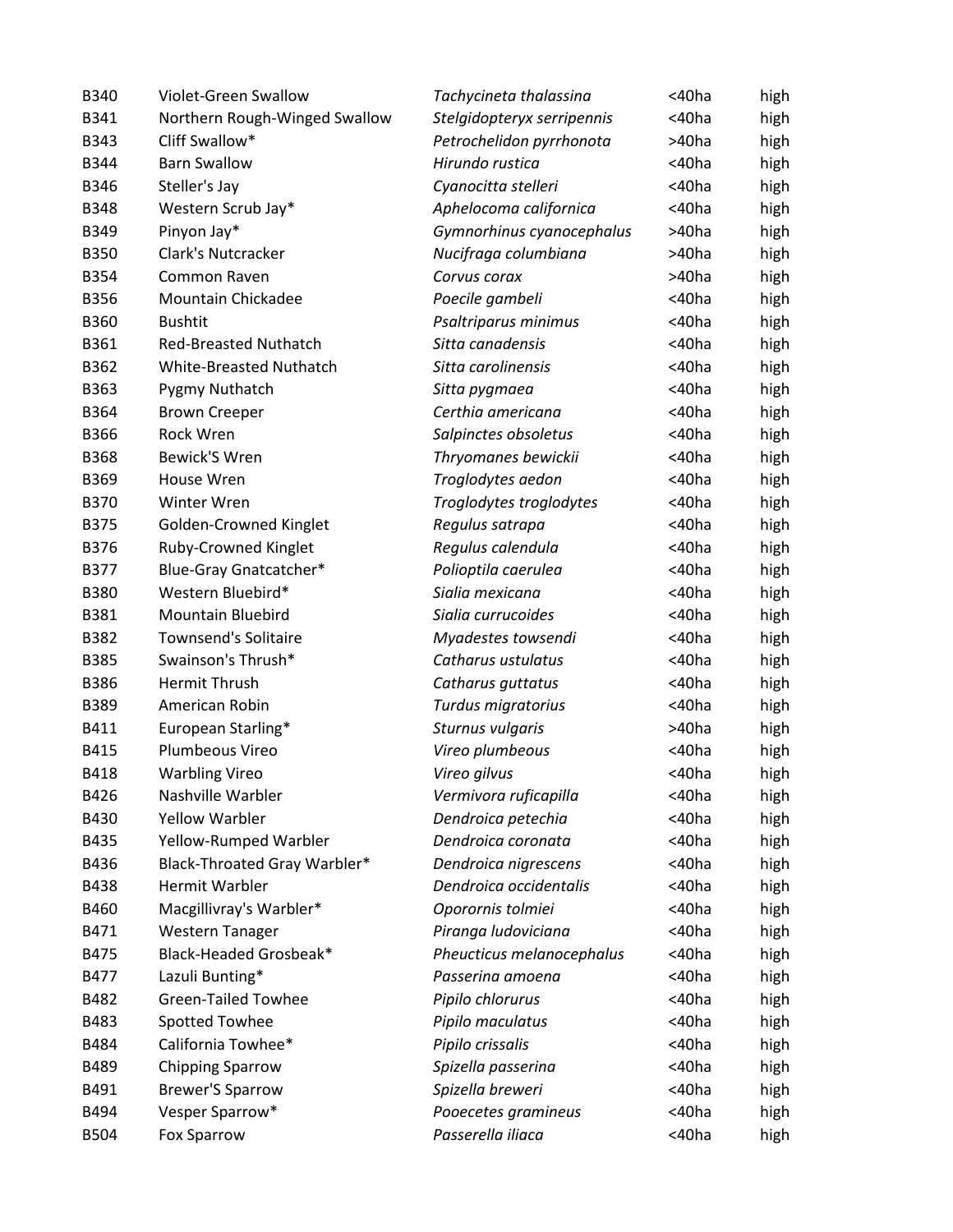| <b>B505</b> | Song Sparrow*                  | Melospiza melodia          | <40ha       | high |
|-------------|--------------------------------|----------------------------|-------------|------|
| <b>B506</b> | Lincoln's Sparrow*             | Melospiza lincolnii        | <40ha       | high |
| B512        | Dark-Eyed Junco                | Junco hyemalis             | <40ha       | high |
| B521        | Western Meadowlark*            | Sturnella neglecta         | <40ha       | high |
| B524        | Brewer's Blackbird*            | Euphagus cyanocephalus     | >40ha       | high |
| <b>B528</b> | Brown-Headed Cowbird*          | Molothrus ater             | $<$ 40 $ha$ | high |
| <b>B535</b> | Pine Grosbeak                  | Pinicola enucleator        | <40ha       | high |
| <b>B536</b> | Purple Finch                   | Carpodacus purpureus       | $<$ 40 $ha$ | high |
| <b>B537</b> | Cassin's Finch                 | Carpodacus cassinii        | <40ha       | high |
| <b>B538</b> | House Finch*                   | Carpodacus mexicanus       | <40ha       | high |
| B539        | <b>Red Crossbill</b>           | Loxia curvirostra          | >40ha       | high |
| <b>B542</b> | Pine Siskin                    | Carduelis pinus            | $<$ 40 $ha$ | high |
| <b>B543</b> | Lesser Goldfinch*              | Carduelis psaltria         | $<$ 40 $ha$ | high |
| <b>B546</b> | <b>Evening Grosbeak</b>        | Coccothraustes vespertinus | <40ha       | high |
| M003        | Vagrant Shrew                  | Sorex vagrans              | <40ha       | low  |
| M004        | Dusky Shrew*                   | Sorex monticolus           | $<$ 40 $ha$ | low  |
| M012        | Trowbridge's Shrew             | Sorex trowbridgii          | <40ha       | low  |
| M018        | <b>Broad-Footed Mole</b>       | Scapanus latimanus         | <40ha       | low  |
| M021        | Little Brown Myotis*           | Myotis lucifugus           | >40ha       | high |
| M023        | Yuma Myotis*                   | Myotis yumanensis          | >40ha       | high |
| M025        | Long-Eared Myotis              | Myotis evotis              | >40ha       | high |
| M026        | Fringed Myotis*                | Myotis thysanodes          | >40ha       | high |
| M028        | California Myotis*             | Myotis californicus        | >40ha       | high |
| M030        | Silver-Haired Bat              | Lasionycteris noctivagans  | <40ha       | high |
| M032        | <b>Big Brown Bat</b>           | Eptesicus fuscus           | >40ha       | high |
| M038        | Pallid Bat*                    | Antrozous pallidus         | >40ha       | high |
| M039        | Brazilian Free-Tailed Bat*     | Tadarida brasiliensis      | >40ha       | high |
| M049        | Snowshoe Hare*                 | Lepus americanus           | <40ha       | low  |
| M051        | <b>Black-Tailed Hare*</b>      | Lepus californicus         | <40ha       | low  |
| M052        | <b>Mountain Beaver</b>         | Aplodontia rufa            | <40ha       | low  |
| M055        | Yellow-Pine Chipmunk           | Tamias amoenus             | <40ha       | low  |
| M057        | Allen's Chipmunk               | Tamias senex               | <40ha       | low  |
| M062        | Long-Eared Chipmunk            | Tamias quadrimaculatus     | <40ha       | low  |
| M063        | Lodgepole Chipmunk             | Tamias speciosus           | <40ha       | low  |
| M070        | Belding's Ground Squirrel*     | Spermophilus beldingi      | <40ha       | low  |
| M072        | California Ground Squirrel     | Spermophilus beecheyi      | $<$ 40 $ha$ | low  |
| M075        | Golden-Mantled Ground Squirrel | Spermophilus lateralis     | <40ha       | low  |
| M077        | Western Gray Squirrel*         | Sciurus griseus            | <40ha       | low  |
| M079        | Douglas' Squirrel              | Tamiasciurus douglasii     | <40ha       | low  |
| M080        | Northern Flying Squirrel       | Glaucomys sabrinus         | <40ha       | low  |
| M085        | Mountain Pocket Gopher*        | Thomomys monticola         | <40ha       | low  |
| M117        | Deer Mouse                     | Peromyscus maniculatus     | <40ha       | low  |
| M119        | <b>Brush Mouse</b>             | Peromyscus boylii          | <40ha       | low  |
| M120        | Pinyon Mouse                   | Peromyscus truei           | <40ha       | low  |
| M126        | Desert Woodrat*                | Neotoma lepida             | <40ha       | low  |
| M127        | Dusky-Footed Woodrat           | Neotoma fuscipes           | <40ha       | low  |
| M128        | <b>Bushy-Tailed Woodrat</b>    | Neotoma cinerea            | <40ha       | low  |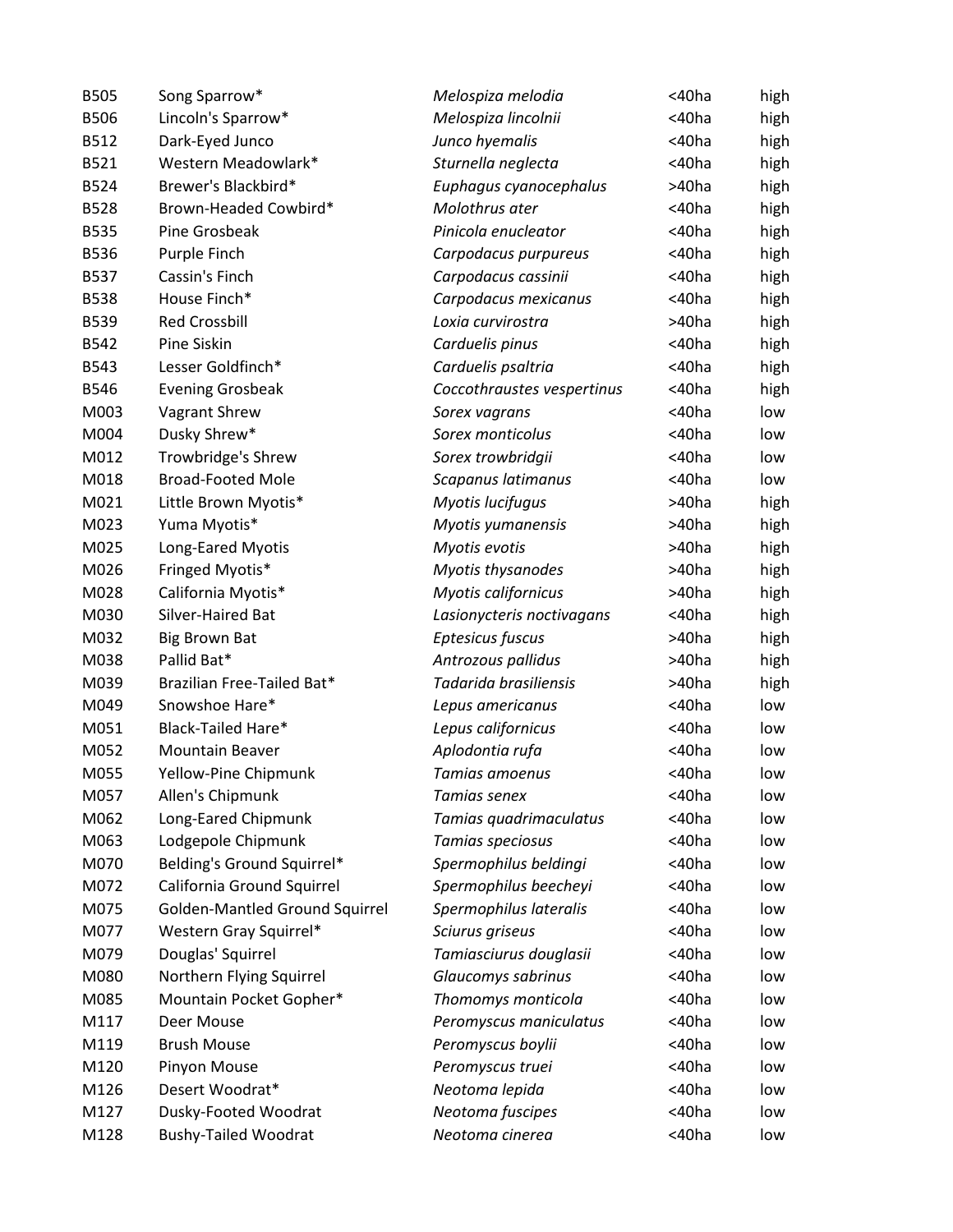| M133 | Montane Vole*                 | Microtus montanus       | <40ha | low  |
|------|-------------------------------|-------------------------|-------|------|
| M136 | Long-Tailed Vole              | Microtus longicaudus    | <40ha | low  |
| M143 | <b>Western Jumping Mouse</b>  | Zapus princeps          | <40ha | low  |
| M146 | Coyote                        | Canis latrans           | >40ha | high |
| M151 | <b>Black Bear</b>             | Ursus americanus        | >40ha | high |
| M153 | Raccoon                       | Procyon lotor           | >40ha | high |
| M154 | Marten                        | Martes americana        | >40ha | high |
| M155 | Fisher                        | Martes pennanti         | >40ha | high |
| M156 | Ermine                        | Mustela erminea         | <40ha | high |
| M157 | Long-Tailed Weasel            | Mustela frenata         | <40ha | high |
| M160 | <b>Badger</b>                 | Taxidea taxus           | >40ha | high |
| M161 | Western Spotted Skunk         | Spilogale gracilis      | >40ha | high |
| M162 | <b>Striped Skunk</b>          | Mephitis mephitis       | >40ha | high |
| M165 | Mountain Lion                 | Felis concolor          | >40ha | high |
| M166 | <b>Bobcat</b>                 | Felis rufus             | >40ha | high |
| M181 | Mule Deer                     | Odocoileus hemionus     | >40ha | high |
| R022 | Western Fence Lizard          | Sceloporus occidentalis | <40ha | low  |
| R040 | Southern Alligator Lizard     | Elgaria multicarinata   | <40ha | low  |
| R042 | Northern Alligator Lizard     | Elgaria coerulea        | <40ha | low  |
| R061 | Common Garter Snake*          | Thamnophis sirtalis     | <40ha | low  |
| R063 | Western Aquatic Garter Snake* | Thamnophis couchii      | <40ha | low  |
|      |                               |                         |       |      |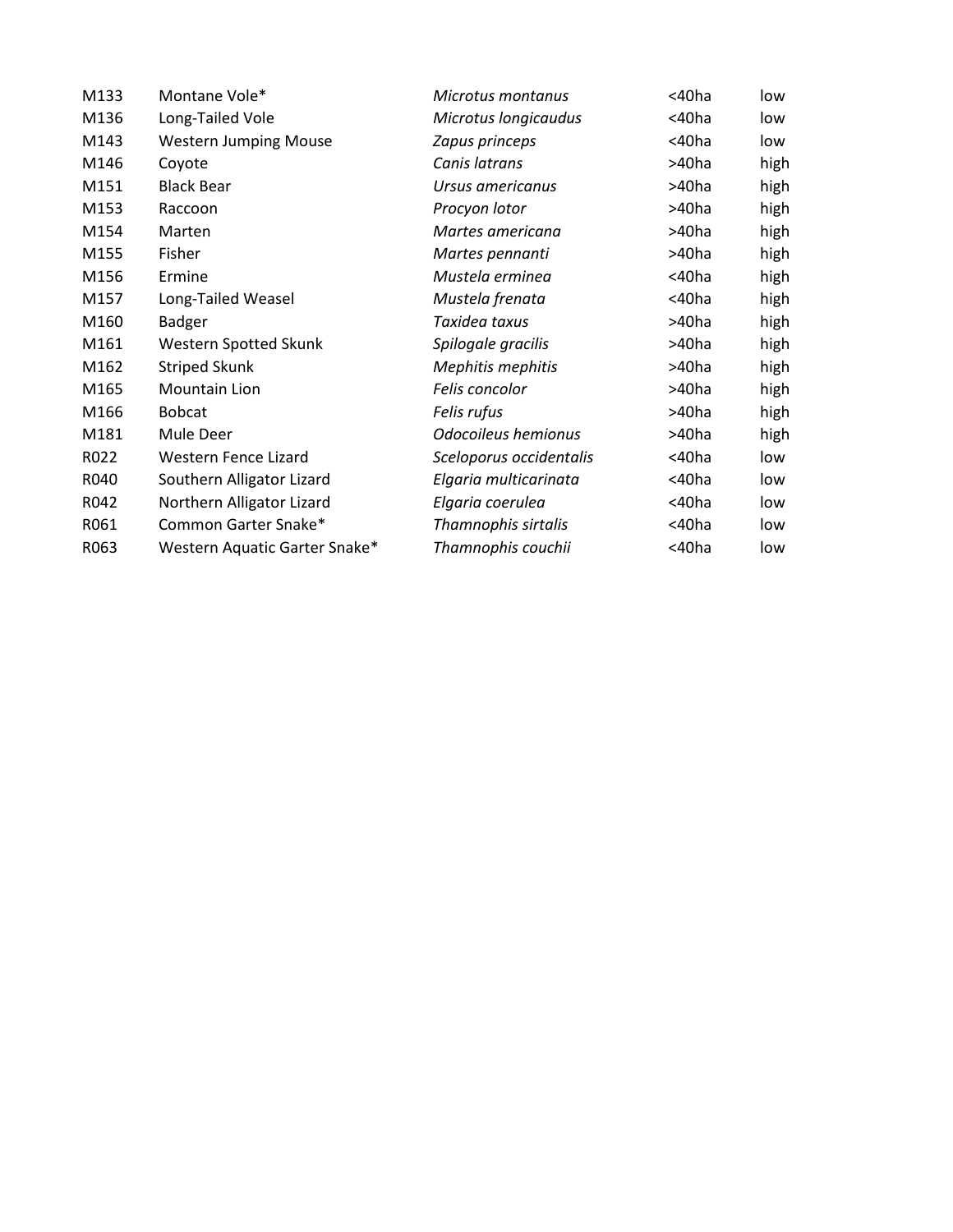| ASP                     | <b>MCP</b>              | JPN1                                     | JPN2S                      | JPN2M                    | JPN2D                    | JPN3S                   | JPN3M                    | JPN3D                    | LPN1                     |
|-------------------------|-------------------------|------------------------------------------|----------------------------|--------------------------|--------------------------|-------------------------|--------------------------|--------------------------|--------------------------|
| $\mathbf 0$             |                         | $\overline{1}$<br>$1 \quad \blacksquare$ | $\mathbf{1}$               | $\sim$ 1                 | $\overline{1}$           | 1                       | $\overline{\mathbf{1}}$  | $1 \quad$                | $\overline{1}$           |
| 0.33                    | $\mathbf 0$             | 0.67                                     | $\mathbf 0$                | $0.67$ 0.67              |                          |                         | $0 \qquad \qquad$        | 0.67 0.67 0.33           |                          |
| $\mathbf 0$             | 0                       | $\overline{\phantom{0}}$                 | 0                          | 0.67                     | 0.67                     | 0                       | 0.67                     |                          | $0.67$ 0                 |
| 0.67                    | 0                       | 0.33                                     | 0                          | $\overline{\phantom{a}}$ | $\mathbf{1}$             | 0                       | 1                        | $\mathbf{1}$             | 0.67                     |
| 0.33                    | 0                       | 0.67                                     | $\mathbf{1}$               | $\mathbf{1}$             | $\mathbf{1}$             | $\mathbf{1}$            | $\mathbf{1}$             | $\mathbf{1}$             | 0.67                     |
| $\overline{\mathbf{0}}$ | 1                       | $\overline{\phantom{a}}$                 | $\mathbf{1}$               | $\mathbf{1}$             | $\mathbf{1}$             | $\mathbf{1}$            | $\mathbf{1}$             | $\mathbf{1}$             | $\overline{\phantom{a}}$ |
| 0.33                    | 0                       | $\mathbf 0$                              | 0.67                       | 0.33                     | 0.33                     | 0.67                    | 0.33                     | 0.33                     | $\overline{\mathbf{0}}$  |
| 0                       | 1                       | $\mathbf{1}$                             | $\overline{\phantom{a}}$   | $\mathbf{1}$             | $\overline{\phantom{a}}$ | $\mathbf{1}$            | $\mathbf{1}$             | $\mathbf{1}$             | $\overline{\phantom{a}}$ |
| 0                       | 0                       | 0.67                                     | $\overline{1}$             | $\overline{\phantom{a}}$ | $\overline{1}$           | $\mathbf{1}$            | $\mathbf{1}$             | $\mathbf{1}$             | 0.67                     |
| 0                       | 0                       | 0.33                                     | 0.33                       | 0.33                     | 0.33                     | 0.33                    | 0.33                     | 0.33                     | $\overline{0}$           |
| 0.33                    | $\mathbf{1}$            | $\overline{\phantom{0}}$                 | $\mathbf 0$                | $\overline{\phantom{0}}$ | $\overline{\phantom{0}}$ | $\overline{\mathbf{0}}$ | $\overline{\phantom{0}}$ | $\overline{\mathbf{0}}$  | $\overline{\mathbf{0}}$  |
| 0.67                    | 0.67                    | $\mathbf{1}$                             | $\mathbf{1}$               | 0.67                     | 0.67                     | $\overline{1}$          | 0.67                     | 0.67                     | 0.67                     |
| 0                       | 0                       | $\mathbf 0$                              | 0                          | $\overline{\mathbf{0}}$  | $\overline{\phantom{0}}$ | 0.33                    | 0.33                     | 0.33                     | $\overline{\phantom{0}}$ |
| $\mathbf 0$             | 0                       | 0.33                                     | 0.33                       | 0.33                     | $\overline{\mathbf{0}}$  | 0.33                    | 0.33                     | $\overline{\mathbf{0}}$  | $\mathbf 0$              |
| 0.67                    | 0                       | $\overline{\phantom{0}}$                 | $\overline{\phantom{a}}$ 1 | $\overline{\phantom{a}}$ | 0.67                     | $\overline{\mathbf{1}}$ | $\overline{1}$           | 0.67                     | $\mathbf 0$              |
| 0.33                    | 0                       | 0.33                                     | 0.33                       | 0.33                     | 0.33                     | 0.33                    | 0.33                     | 0.33                     | 0.33                     |
| 0.67                    | 0                       | $\mathbf 0$                              | 0.33                       | 0.33                     | 0.33                     | 0.67                    | 0.67                     | 0.67                     | $\mathbf 0$              |
| 0.33                    | 0                       | 0                                        | $\overline{\mathbf{0}}$    | $\overline{\phantom{0}}$ | $\overline{\mathbf{0}}$  | $\overline{\mathbf{0}}$ | $\overline{\mathbf{0}}$  | $\overline{\phantom{0}}$ | $\pmb{0}$                |
| $\overline{\mathbf{0}}$ | 0                       | 0                                        | $\overline{\phantom{0}}$   | 0.33                     | 0.33                     | $\overline{\mathbf{0}}$ | 0.33                     | 0.33                     | 0                        |
| 0.33                    | 0.33                    | 0                                        | $\overline{\phantom{0}}$   | $\overline{\phantom{0}}$ | $\overline{\phantom{0}}$ | $\overline{\mathbf{0}}$ | $\overline{\mathbf{0}}$  | $\mathbf 0$              | 0                        |
| 0.33                    | $\overline{\mathbf{0}}$ | $\mathbf 0$                              | 0.33                       | 0.67                     | 0.67                     | 0.33                    | 0.67                     | 0.67                     | 0                        |
| 0                       | 0.67                    | 0.67                                     | 0.67                       | $\mathbf 0$              | $\mathbf 0$              | 0.67                    | 0                        | $\mathbf 0$              | 0.67                     |
| 0.33                    | 0.67                    | 0.33                                     | 0.33                       | 0                        | 0                        | 0.33                    | 0                        | 0                        | $\pmb{0}$                |
| 0                       | 0                       | $\mathbf{1}$                             | $\overline{\phantom{a}}$   | 1                        | $\mathbf{1}$             | $\mathbf{1}$            | 1                        | 1                        | $\mathbf{1}$             |
| 0                       | 0                       | $\mathbf 0$                              | 0                          | 0                        | 0                        | $\mathbf{0}$            | 0                        | 0                        | 0                        |
| 0                       | $\mathbf{1}$            | 0                                        | 0                          | 0                        | 0                        | 0                       | 0                        | 0                        | $\mathbf{1}$             |
| 0                       | 0.67                    | 0.33                                     | 0.33                       | 0                        | 0                        | 0.33                    | 0                        | 0                        | 0                        |
| 1                       | $\mathbf 0$             | $\mathbf{1}$                             | $\mathbf{1}$               | 0                        | 0                        | $\mathbf{1}$            | 0                        | 0                        | 1                        |
| 0                       | 1                       | 0                                        | 0                          | 0                        | 0                        | 0                       | 0                        | 0                        | 0                        |
| 0.33                    | 0                       | 0                                        | $\mathbf{1}$               | 0.67                     | 0.33                     | 1                       | 0.67                     | 0.33                     | 0                        |
| 1                       | 0                       | 0                                        | 0.67                       | 0.33                     | $\overline{\phantom{0}}$ | $\mathbf{1}$            | 0.67                     | 0.33                     | 0                        |
| 1                       | 0                       | $\mathbf 0$                              | $\mathbf 0$                | $\mathbf 0$              | $\overline{\mathbf{0}}$  | 0.33                    | 0.33                     | $\overline{\mathbf{0}}$  | $\overline{\mathbf{0}}$  |
| $\mathbf{1}$            | 0                       | 0.33                                     | $\mathbf{1}$               | $\overline{\mathbf{1}}$  | 0.67                     | $\mathbf{1}$            | $\mathbf{1}$             | 0.67                     | 0.33                     |
| 0                       | 0                       | 0.33                                     | $\mathbf{1}$               | $\mathbf{1}$             | 0.67                     | $\mathbf{1}$            | $\mathbf{1}$             | 0.67                     | 0.33                     |
| 0                       | 0                       | $\overline{\mathbf{0}}$                  | $\pmb{0}$                  | $\mathbf 0$              | $\overline{\mathbf{0}}$  | $\mathbf 0$             | 0                        | $\overline{\mathbf{0}}$  | $\overline{\mathbf{0}}$  |
| 1                       | 0                       | $\mathbf 0$                              | 0.67                       | 0.67                     | 0.33                     | $\mathbf{1}$            | $\mathbf{1}$             | 0.67                     | $\overline{\mathbf{0}}$  |
| 0                       | 0                       | 0.33                                     | 0.33                       | 0.67                     | 0.67                     | 0.67                    | $\mathbf{1}$             | $\mathbf{1}$             | 0.33                     |
| 0                       | 0                       | 0.33                                     | 0.33                       | 0.67                     | 0.67                     | $\mathbf{1}$            | $\mathbf{1}$             | $\mathbf{1}$             | 0.33                     |
| 1                       | 0                       | 0.67                                     | $\overline{\phantom{a}}$   | $\overline{\phantom{a}}$ | $\overline{\phantom{a}}$ | $\mathbf{1}$            | $\mathbf{1}$             | $\mathbf{1}$             | 0.67                     |
| 0                       | 0                       | $\mathbf 0$                              | 0.33                       | 0.33                     | 0.33                     | 0.33                    | 0.33                     | 0.67                     | $\overline{\mathbf{0}}$  |
| 1                       | $\mathbf{1}$            | $\mathbf{1}$                             | $\mathbf{1}$               | 0.67                     | 0.33                     | $\mathbf{1}$            | 0.33                     | 0                        | $\mathbf{1}$             |
| 0                       | $\pmb{0}$               | $\pmb{0}$                                | $\mathbf 0$                | $\mathbf 0$              | $\mathbf 0$              | $\mathbf 0$             | $\pmb{0}$                | 0                        | $\pmb{0}$                |
| 0                       | 0.33                    | 0                                        | 0                          | $\mathbf 0$              | 0                        | 0                       | 0                        | 0                        | 0                        |
| 0                       | 0                       | 0                                        | 0                          | 0                        | 0                        | 0                       | 0                        | 0                        | 0                        |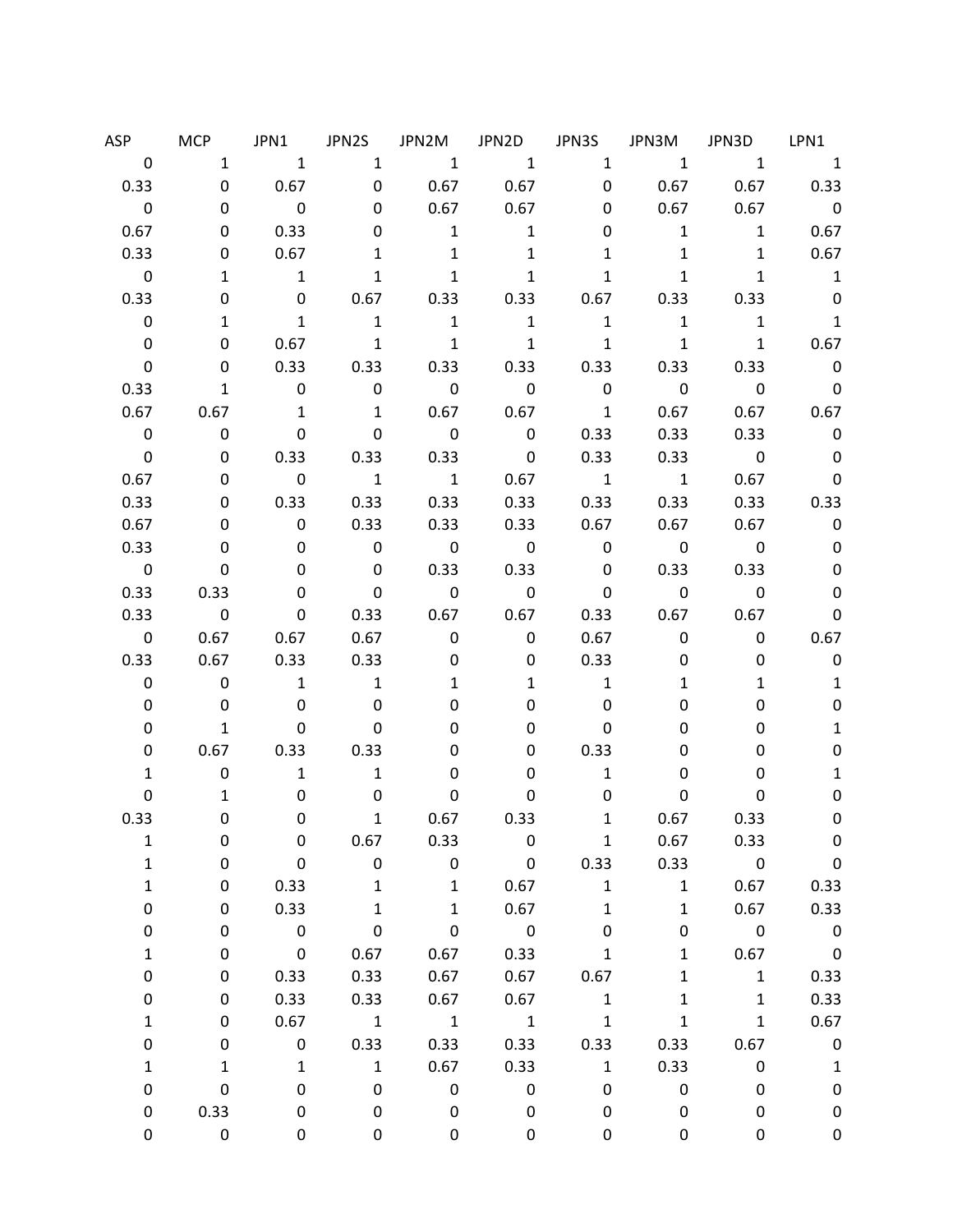| 0            | 0                        | 0                        | 0.33                    | 0.33                    | 0.33                     | 0.33                     | 0.33                    | 0.33                     | 0                          |
|--------------|--------------------------|--------------------------|-------------------------|-------------------------|--------------------------|--------------------------|-------------------------|--------------------------|----------------------------|
| 0            | $\mathbf{1}$             | 0                        | $\overline{\mathbf{0}}$ | $\mathbf 0$             | $\mathbf 0$              | $\overline{\mathbf{0}}$  | 0                       | 0                        | 0                          |
| 0            | 0.67                     | 0                        | 0                       | 0                       | 0                        | $\mathbf 0$              | 0                       | 0                        | $\pmb{0}$                  |
| 0            | $\mathbf{1}$             | 0                        | 0                       | 0                       | 0                        | 0                        | 0                       | 0                        | $\mathbf 0$                |
| 0.67         | $\mathbf 0$              | $\mathbf{1}$             | 0.33                    | 1                       | $\mathbf{1}$             | 0.33                     | 1                       | $\mathbf{1}$             | 0.67                       |
| 0            | 0.33                     | $\mathbf 0$              | $\overline{\mathbf{0}}$ | $\mathbf 0$             | 0                        | $\overline{\phantom{0}}$ | 0                       | 0                        | $\overline{\phantom{0}}$   |
| 0            | $\mathbf 0$              | $\mathbf{0}$             | 0.33                    | 0.33                    |                          | $0\qquad 0.33$           | 0.33                    | 0                        | $\overline{\phantom{0}}$   |
| $\pmb{0}$    | 0                        | 0.33                     | 0.33                    |                         | 0.33 0.33                | 0.67                     | 0.67                    |                          | $0.67$ 0.33                |
| $\mathbf{1}$ | $\mathbf{1}$             | $\overline{\phantom{a}}$ | 1                       | $\overline{1}$          | $\overline{1}$           | $\mathbf{1}$             |                         | $1 \quad 1$              | $\overline{\phantom{a}}$   |
| 0.67         | 0                        | 0.33                     | 1                       | $\overline{1}$          | 0.67                     | $\mathbf{1}$             | $\mathbf{1}$            |                          | 0.67 0.33                  |
| 0            | $\mathbf{1}$             | $\overline{\mathbf{0}}$  | $\mathbf 0$             | $\mathbf 0$             | $\overline{\phantom{0}}$ | 0                        | 0                       | $\mathbf 0$              | $\overline{\phantom{0}}$   |
| 0            | 0                        | $\overline{\mathbf{0}}$  | 0.67                    |                         | $0.67$ 0.67              | 1                        | $\mathbf{1}$            | $\mathbf{1}$             | $\overline{\phantom{0}}$ 0 |
| 0            | 0                        | 0.33                     | 0.67                    | $\overline{1}$          | $\overline{\phantom{a}}$ | $\mathbf{1}$             | 1                       | $\mathbf{1}$             | 0.33                       |
| 0            | 0                        | $\overline{\mathbf{0}}$  | 0.67                    | 0.67                    | 0.67                     | 1                        | 1                       | $\mathbf{1}$             | $\overline{\phantom{0}}$ 0 |
| 0            | 0                        | 0.33                     | $\overline{\mathbf{0}}$ |                         | $0.67$ 0.67              | 0                        | $\mathbf{1}$            | $\mathbf{1}$             | 0.33                       |
| 0            | $\mathbf{1}$             | $\overline{\phantom{0}}$ | 0                       | $\mathsf{O}$            | $\mathbf 0$              | 0                        | 0                       | 0                        | $\mathbf 0$                |
| 0            | $\mathbf{1}$             | $\overline{\phantom{0}}$ | 0                       | $\mathbf 0$             | 0                        | 0                        | 0                       | 0                        | $\mathbf 0$                |
| 1            | 0.33                     | $\overline{\mathbf{0}}$  | 0                       | $\mathbf 0$             | 0                        | 0                        | 0                       | 0                        | $\pmb{0}$                  |
| 0            | $\mathbf 0$              | 0.33                     | 0                       | 0.33                    | 0.33                     | 0                        | 0.33                    | 0.33                     | $\pmb{0}$                  |
| 0            | 0                        | 0.33                     | 0.33                    | 0.67                    | 0.67                     | 0.33                     | 0.67                    |                          | $0.67$ 0.67                |
| 0            | 0                        | 0.67                     | 0.67                    |                         | 0.67 0.33 0.67           |                          | 0.67                    | 0.33                     | $\mathbf{1}$               |
| 0            | 0.67                     | $\overline{\mathbf{0}}$  | $\overline{\mathbf{0}}$ | $\overline{0}$          | $\overline{\mathbf{0}}$  | $\overline{\mathbf{0}}$  | $\overline{\mathbf{0}}$ | $\overline{\phantom{0}}$ | $\pmb{0}$                  |
| 0            | $\mathbf 0$              | $\overline{\mathbf{0}}$  | 0.67                    | 0.33                    | $\mathbf{0}$             | 0.67                     | 0.33                    | 0                        | 0                          |
| 1            | 0                        | 0.33                     | 0.33                    | $\overline{\mathbf{0}}$ | $\pmb{0}$                | $\overline{\phantom{0}}$ | $\overline{\mathbf{0}}$ | 0                        | $\mathbf 1$                |
| 0            | 0                        | $\overline{1}$           | $\overline{1}$          |                         | $0.67$ 0.33              | $\mathbf{1}$             | 0.67                    | 0.33                     | 0                          |
| 0            | 0                        | $\overline{\mathbf{0}}$  | $\mathbf 0$             | $\overline{\mathbf{0}}$ | $\overline{\mathbf{0}}$  | 0                        | $\overline{\mathbf{0}}$ | $\overline{\phantom{0}}$ | 0                          |
| 0.33         | 0                        | 0.67                     | $\mathbf 0$             | 0.33                    | 0.67                     | 0                        | 0.33                    | 0.67                     | $\mathbf{1}$               |
| 0.67         | 0                        | $\overline{\mathbf{1}}$  | $\mathbf{1}$            | 0.67                    | 0.33                     | $\mathbf{1}$             | 0.67                    | 0.33                     | $\mathbf{1}$               |
| 0.33         | 0                        | 0.33                     | 0.33                    | $\overline{\mathbf{0}}$ |                          | $0\qquad 0.33$           | $\overline{\mathbf{0}}$ | $\overline{\phantom{0}}$ | $\pmb{0}$                  |
| 0.67         | 0                        | $\overline{\mathbf{1}}$  | $\overline{1}$          |                         | 0.33 0.67 1              |                          |                         | 0.33 0.67                | 0.33                       |
| $\mathbf{1}$ | 0                        | 0.33                     | 0.33                    |                         | $0.33$ 0                 | 0.33                     |                         | $0.33$ 0                 | 0.67                       |
| 0            | $\mathbf{1}$             | 0                        | 0                       | 0                       | 0                        | 0                        | 0                       | 0                        | 0                          |
| 0            | 0.67                     | 0                        | 0                       | 0                       | 0                        | 0                        | 0                       | $\pmb{0}$                | $\pmb{0}$                  |
| 0.67         | $\overline{\mathbf{0}}$  | $\mathbf{1}$             | $\mathbf{1}$            | $\mathbf{1}$            | 0.67                     | 1                        | $\mathbf{1}$            | 0.67                     | $\mathbf 1$                |
| 0            | 0.33                     | $\pmb{0}$                | 0                       | 0                       | 0                        | 0                        | 0                       | $\pmb{0}$                | $\pmb{0}$                  |
| $\pmb{0}$    | $\overline{\mathbf{0}}$  | 0.67                     | $\mathbf{1}$            | 1                       | $\mathbf{1}$             | 1                        | $\mathbf 1$             | $\mathbf{1}$             | $\pmb{0}$                  |
| 0            | 0.33                     | $\overline{\mathbf{0}}$  | 0                       | 0                       | $\pmb{0}$                | 0                        | 0                       | 0                        | $\pmb{0}$                  |
| 0            | $\overline{\phantom{0}}$ | 0.67                     | $\mathbf{1}$            | $\mathbf{1}$            | 0.67                     | $\mathbf{1}$             | $\mathbf{1}$            | 0.67                     | $\pmb{0}$                  |
| 0            | $\overline{\mathbf{0}}$  | 0.33                     | 0.33                    | 0.33                    | $\mathsf 0$              | 0.33                     | 0.33                    | $\pmb{0}$                | $\pmb{0}$                  |
| 0            | 0.33                     | 0.33                     | 0.33                    | $\mathsf{O}\xspace$     | 0                        | 0.33                     | $\mathbf 0$             | 0                        | $\pmb{0}$                  |
| 0            | $\overline{\phantom{a}}$ | 0.33                     | 0.33                    | $\pmb{0}$               | 0                        | 0.33                     | $\pmb{0}$               | $\pmb{0}$                | 0.33                       |
| 0            | $\overline{\phantom{a}}$ | 0.33                     | $\overline{\mathbf{0}}$ | 0                       | 0                        | $\pmb{0}$                | 0                       | 0                        | $\mathbf 0$                |
| $\mathbf 0$  | 0.67                     | $\overline{\phantom{0}}$ | $\overline{\mathbf{0}}$ | $\pmb{0}$               | 0                        | $\pmb{0}$                | 0                       | 0                        | $\overline{\phantom{0}}$   |
| 0.33         | $\overline{\mathbf{0}}$  | 0.67                     | 0.67                    | 0.33                    | 0                        | 0.67                     | 0                       | 0                        | 0.67                       |
| $\mathbf 0$  | $\overline{1}$           | $\mathbf 0$              | $\mathsf{O}$            | $\pmb{0}$               | 0                        | $\pmb{0}$                | 0                       | 0                        | $\overline{\mathbf{0}}$    |
| $\mathsf 0$  | 0.67                     | $\overline{\mathbf{0}}$  | 0                       | $\mathsf 0$             | 0                        | $\mathbf 0$              | $\pmb{0}$               | 0                        | $\overline{\mathbf{0}}$    |
| 0.67         | $\mathbf{1}$             | $\mathbf{1}$             | $\mathbf{1}$            | 0.67                    | 0                        | $\mathbf{1}$             | 0.67                    | 0                        | 0.67                       |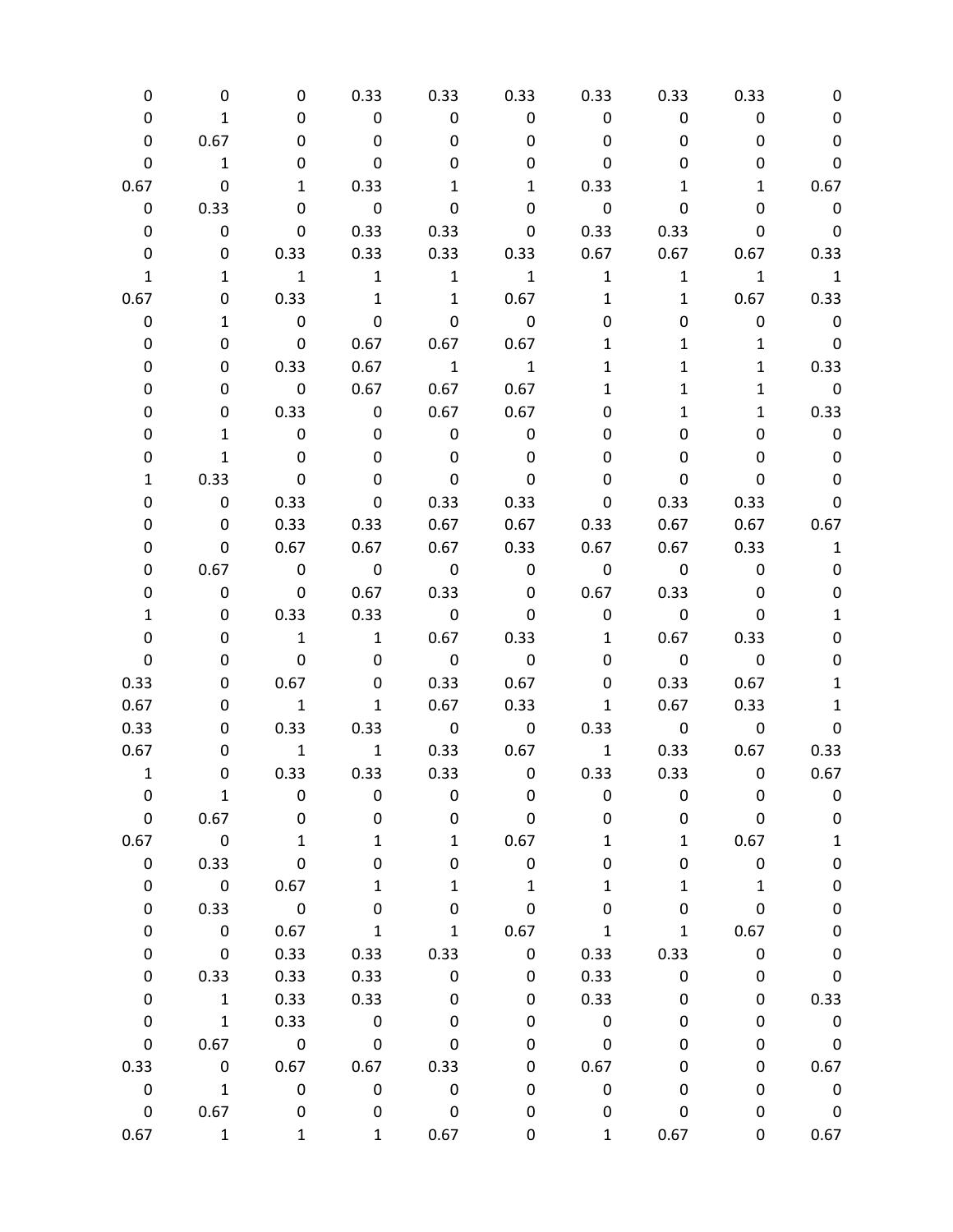| 0.67                    | 0                        | 0.33                     | 0.33                     | 0                        | 0                        | 0.33                    | 0                        | 0                        | 0                        |
|-------------------------|--------------------------|--------------------------|--------------------------|--------------------------|--------------------------|-------------------------|--------------------------|--------------------------|--------------------------|
| 0                       | $\mathbf 0$              | $\overline{\mathbf{0}}$  | $\overline{\mathbf{0}}$  | 0                        | 0                        | $\mathbf 0$             | 0                        | 0                        | 0.67                     |
| $\mathbf{1}$            | 0.67                     | $\overline{1}$           | $\overline{1}$           | 0.67                     | 0.33                     | $\overline{1}$          | 0.67                     | 0.33                     | $\mathbf{1}$             |
| 0                       | $\pmb{0}$                | 0.33                     | 0.33                     | $\mathbf 0$              | $\mathbf 0$              | 0.33                    | $\mathbf 0$              | $\mathbf 0$              | $\overline{\mathbf{0}}$  |
| 0                       | 0                        | 0.33                     | 0.33                     | $\mathbf 0$              | $\mathbf 0$              | 0.33                    | $\mathbf 0$              | $\mathbf 0$              | 0.33                     |
| 0.33                    | 0                        | 0.67                     | 0.67                     | 0.33                     | 0.33                     | 0.67                    | 0.33                     | 0.33                     | 0.33                     |
| 0                       | 0                        | $\overline{\phantom{0}}$ | $\overline{\mathbf{0}}$  | $\overline{\mathbf{0}}$  | $\overline{\mathbf{0}}$  | $\overline{\mathbf{0}}$ | $\mathbf 0$              | $\overline{\mathbf{0}}$  | $\overline{\phantom{0}}$ |
| $\mathbf 0$             | 0                        | $\overline{\mathbf{0}}$  | 0.33                     | 0.67                     | 0.33                     | 0.33                    | 0.67                     | 0.33                     | $\overline{\phantom{0}}$ |
| 0.33                    | 0                        | $\overline{\phantom{0}}$ | 0.67                     | 0.33                     | $\mathbf 0$              | 0.67                    | 0.33                     | $\overline{\phantom{0}}$ | 0.67                     |
| 0.33                    | 0                        | 0.33                     | 0.33                     | $\overline{\mathbf{0}}$  | $\mathbf 0$              | 0.33                    | $\overline{\mathbf{0}}$  | $\mathbf 0$              | $\overline{\mathbf{0}}$  |
| $\pmb{0}$               | 0                        | $\overline{\mathbf{0}}$  | 0.33                     | 0.33                     | 0.33                     | 0.33                    | 0.33                     | 0.33                     | 0.67                     |
| $\mathbf 0$             | 0                        | $\overline{\mathbf{0}}$  | 0.33                     | 0.33                     | $\mathbf 0$              | 0.33                    | 0.33                     | $\overline{\mathbf{0}}$  | 0.67                     |
| 0.33                    | 0.33                     | 0.33                     | 0.33                     | $\overline{\phantom{0}}$ | 0                        | 0.33                    | $\overline{\phantom{0}}$ | 0                        | $\overline{\phantom{0}}$ |
| 0.33                    | $\overline{\phantom{0}}$ | $\overline{\mathbf{0}}$  | $\overline{\mathbf{0}}$  | $\mathbf 0$              | 0                        | $\overline{\mathbf{0}}$ | $\mathbf 0$              | 0                        | $\overline{\mathbf{0}}$  |
| $\mathbf{1}$            | 0.67                     | 0.33                     | 0.33                     | 0.33                     | 0.33                     | 0.33                    | 0.33                     | 0.33                     | 0.33                     |
| 0                       | $\mathbf 0$              | 0.33                     | 0.33                     | 0.33                     | 0.33                     | 0.33                    | 0.33                     | 0.33                     | 0.33                     |
| 0                       | 0.33                     | $\overline{\mathbf{0}}$  | $\overline{\mathbf{0}}$  | $\mathbf 0$              | $\mathbf 0$              | $\overline{\mathbf{0}}$ | $\mathbf 0$              | $\mathbf 0$              | $\overline{\mathbf{0}}$  |
| $\mathbf{1}$            | $\mathbf 0$              | 0.67                     | 0.33                     | 0                        | 0                        | 0.33                    | 0                        | 0                        | 0.67                     |
| 0                       | 0                        | $\mathbf 0$              | $\overline{\mathbf{0}}$  | 0                        | 0                        | 0                       | 0                        | 0                        | $\overline{\phantom{0}}$ |
| 0                       | 0                        | 0                        | 0                        | 0                        | 0                        | 0                       | 0                        | 0                        | $\overline{\mathbf{0}}$  |
| 0.67                    | 0                        | $\mathbf{1}$             | $\mathbf{1}$             | 1                        | 1                        | 1                       | 1                        | $\mathbf{1}$             | 0.33                     |
| $\overline{\mathbf{0}}$ | 0                        | $\mathbf 0$              | 0                        | $\pmb{0}$                | $\mathbf 0$              | $\mathbf 0$             | $\pmb{0}$                | 0                        | $\overline{\mathbf{0}}$  |
| 0.33                    | 0.67                     | 0.33                     | 0.33                     | 0.33                     | 0.33                     | 0.33                    | 0.33                     | 0.33                     | 0.33                     |
| $\mathbf{1}$            | $\mathbf 0$              | 0.67                     | $\overline{\phantom{a}}$ | 0.67                     | 0.67                     | $\mathbf{1}$            | 0.67                     | $\overline{\phantom{0}}$ | 0.67                     |
| 0.67                    | $\mathbf{1}$             | 0.67                     | 0.67                     | 0.67                     | 0.67                     | 0.67                    | 0.67                     | 0.67                     | 0.67                     |
| $\mathbf 0$             | 0                        | $\overline{\mathbf{0}}$  | $\overline{\mathbf{0}}$  | $\mathbf 0$              | 0                        | $\mathbf 0$             | 0                        | 0                        | $\overline{\phantom{0}}$ |
| $\mathbf 0$             | 0                        | $\overline{\mathbf{0}}$  | 0                        | 0                        | 0                        | 0                       | 0                        | 0                        | $\overline{\phantom{0}}$ |
| 0.67                    | 0                        | 0.33                     | 0                        | 0                        | 0                        | 0                       | 0                        | 0                        | 0.33                     |
| 0.33                    | 0.67                     | 0.67                     | 0.33                     | 0                        | 0                        | 0.33                    | 0                        | 0                        | 0.33                     |
| 0.67                    | $\mathbf 0$              | 0.67                     | 0.33                     | 0.33                     | 0                        | 0.33                    | 0                        | 0                        | 0.67                     |
| 0.67                    | $\overline{\mathbf{1}}$  | $\overline{\mathbf{1}}$  | $\overline{\mathbf{1}}$  | $\overline{1}$           | 0.33                     | $\mathbf{1}$            | $\mathbf{1}$             | 0.33                     | $\overline{\phantom{a}}$ |
| 0.67                    | 0.67                     | $\mathbf{1}$             | $\mathbf{1}$             | 0.67                     | 0.33                     | 1                       | 0.67                     | 0.33                     | 0.33                     |
| $\pmb{0}$               | $\overline{\mathbf{0}}$  | $\mathbf 0$              | 0                        | $\mathbf 0$              | $\mathbf 0$              | 0                       | $\mathbf 0$              | 0                        | $\mathbf 0$              |
| $\overline{\mathbf{0}}$ | 0.33                     | 0.33                     | 0.33                     | $\mathbf 0$              | 0                        | 0.33                    | $\pmb{0}$                | $\pmb{0}$                | $\overline{\mathbf{1}}$  |
| 0.33                    | 0.33                     | 0.33                     | $\overline{\mathbf{0}}$  | 0                        | 0                        | $\pmb{0}$               | $\pmb{0}$                | $\pmb{0}$                | 0.67                     |
| 0.67                    | $\mathbf 1$              | $\overline{\phantom{a}}$ | 0.67                     | 0.33                     | 0.33                     | 0.67                    | 0.33                     | 0.33                     | 0.67                     |
| 0.67                    | $\mathbf{1}$             | $\mathbf{1}$             | $\mathbf{1}$             | 0.67                     | 0.33                     | $\mathbf 1$             | 0.67                     | 0.33                     | $\mathbf{1}$             |
| 0.33                    | 0                        | 0.33                     | 0.33                     | 0.33                     | 0.67                     | 0.33                    | 0.67                     | 0.67                     | $\overline{\mathbf{0}}$  |
| 0.33                    | 0                        | 0.33                     | $\overline{\mathbf{0}}$  | 0.67                     | $\overline{\phantom{a}}$ | 0.67                    | $\mathbf{1}$             | $\mathbf{1}$             | 0.33                     |
| $\mathbf{1}$            | 0                        | 0.67                     | 0.33                     | 0.67                     | 0.67                     | 0.67                    | $\mathbf{1}$             | $\mathbf{1}$             | 0.67                     |
| $\pmb{0}$               | 0.33                     | 0.67                     | 0.33                     | $\overline{\mathbf{0}}$  | $\overline{\mathbf{0}}$  | 0.33                    | $\pmb{0}$                | 0                        | 0.67                     |
| 0.33                    | $\mathbf{1}$             | $1\,$                    | 0.67                     | 0.67                     | 0.33                     | 0.67                    | 0.67                     | 0.33                     | $\mathbf{1}$             |
| 0                       | $\mathbf{1}$             | $\mathbf{1}$             | 0.67                     | 0.67                     | $\mathbf 0$              | 0.67                    | 0.67                     | $\pmb{0}$                | $\pmb{0}$                |
| 0                       | $\mathbf{1}$             | 0                        | $\mathbf 0$              | $\pmb{0}$                | 0                        | 0                       | 0                        | 0                        | 0                        |
| 0                       | 0.67                     | 0                        | 0                        | 0                        | 0                        | 0                       | 0                        | 0                        | $\pmb{0}$                |
| 0                       | $\mathbf 1$              | 0                        | 0                        | $\pmb{0}$                | $\mathbf 0$              | 0                       | $\pmb{0}$                | 0                        | $\pmb{0}$                |
| 0                       | 0.67                     | $\mathbf{1}$             | 1                        | 0.67                     | 0.67                     | 1                       | 0.67                     | 0.33                     | 0.67                     |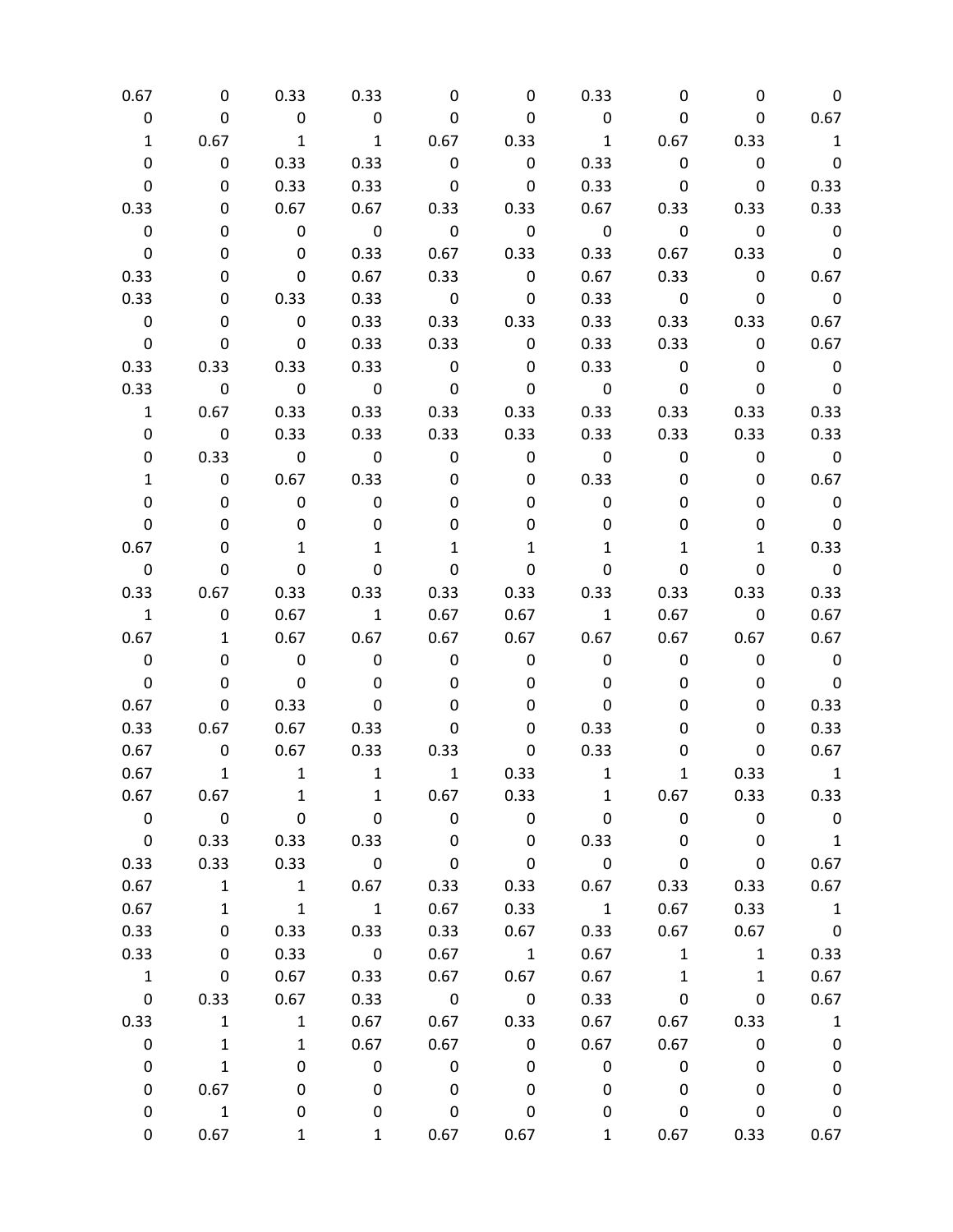| 0.33         | 0.33                    | 0.67                    | 0.67                    | 0.33                    | 0.33                     | 0.67                     | 0.33                    | 0.33                    | 0.67                     |
|--------------|-------------------------|-------------------------|-------------------------|-------------------------|--------------------------|--------------------------|-------------------------|-------------------------|--------------------------|
| $\mathbf{1}$ | 0.33                    | $\overline{1}$          | 0.67                    | 0.67                    | 0.33                     | 0.67                     | 0.33                    | $\overline{\mathbf{0}}$ | $\overline{\phantom{a}}$ |
| $\mathbf{1}$ | $\mathbf{0}$            | 0.67                    | 0.67                    | 0.67                    | 0.33                     | 0.67                     | 0.67                    | 0.33                    | 0.33                     |
| 1            | $\mathbf{1}$            | $\mathbf{1}$            | 0.67                    | 0.67                    | 0.33                     | 0.67                     | 0.33                    | 0.33                    | $\mathbf{1}$             |
| $\mathbf{1}$ | 0.33                    | 0.67                    | 0.67                    | 0.67                    | 0.67                     | 0.67                     | $\mathbf{1}$            | 0.67                    | 0.67                     |
| $\mathbf{1}$ | 0.67                    | 0.33                    | 0.67                    | $\overline{\mathbf{1}}$ | 0.67                     | 0.67                     | $\mathbf{1}$            | $\overline{1}$          | 0.33                     |
| 0.67         | $\overline{\mathbf{0}}$ | 0.33                    | 0.33                    | 0.67                    | 0.67                     | 0.33                     | 0.67                    | 0.67                    | 0.33                     |
| 0.67         | $\overline{\mathbf{0}}$ | $\overline{\mathbf{0}}$ | $\overline{\mathbf{0}}$ | 0.33                    | $\mathbf{1}$             | $\overline{\phantom{0}}$ | 0.67                    | 1                       | $\overline{\phantom{0}}$ |
| $\mathbf{1}$ | 0.33                    | 0.67                    | 0.67                    | 0.67                    | $\mathbf{1}$             | 0.67                     | 0.67                    | $\mathbf{1}$            | 0.33                     |
| $\mathbf{1}$ | 0.67                    | $\mathbf{1}$            | 0.33                    | 0.67                    | 0.67                     | 0.33                     | 0.67                    | 0.67                    | $\mathbf{1}$             |
| 0.33         | $\mathbf{1}$            | $\mathbf{1}$            | 0.67                    | $\overline{\mathbf{0}}$ | $\overline{\mathbf{0}}$  | 0.33                     | $\overline{\mathbf{0}}$ | $\mathbf 0$             | $\mathbf{1}$             |
| $\mathbf{1}$ | $\mathbf{1}$            | $\mathbf{1}$            | 0.33                    | 0.33                    | 0.33                     | 0.67                     | 0.33                    | $\mathbf{0}$            | 0.33                     |
| 1            | $\mathbf{1}$            | $\mathbf{1}$            | 0.67                    | 0.67                    | 0.33                     | 0.33                     | 0.33                    | 0.33                    | 0.33                     |
| 1            | $\mathbf{1}$            | $\mathbf{1}$            | 0.67                    | 0.67                    | 0.67                     | 0.67                     | 0.67                    | 0.67                    | $\mathbf{1}$             |
| 1            | $\mathbf{1}$            | $\mathbf{1}$            | $\overline{\mathbf{1}}$ | 0.67                    | 0.33                     | 0.67                     | 0.33                    | 0.33                    | $\mathbf{1}$             |
| 1            | $\mathbf{1}$            | $\mathbf{1}$            | 0.67                    | 0.67                    | 0.33                     | 0.67                     | 0.33                    | 0.33                    | 1                        |
| 0            | $\mathbf{1}$            | 0.67                    | 0.67                    | 0.67                    | 0.33                     | 0.67                     | 0.67                    | $\mathbf{0}$            | 0.67                     |
| 0            | $\mathbf{1}$            | $\mathbf 0$             | $\overline{\mathbf{0}}$ | $\overline{\mathbf{0}}$ | $\overline{\phantom{0}}$ | $\mathbf 0$              | 0                       | 0                       | $\overline{\mathbf{0}}$  |
| 0            | $\mathbf{1}$            | 0.67                    | 0.67                    | 0.67                    | 0.33                     | 0.33                     | 0.33                    | 0                       | 0.67                     |
| 0            | 0.33                    | 0.33                    | 0.33                    | 0.33                    | 0.33                     | 0.33                     | 0.33                    | 0.33                    | 0                        |
| 0.67         | 0.67                    | $\overline{\mathbf{0}}$ | $\overline{\mathbf{0}}$ | $\mathsf 0$             | $\mathbf 0$              | 0                        | 0                       | $\mathbf{0}$            | 0                        |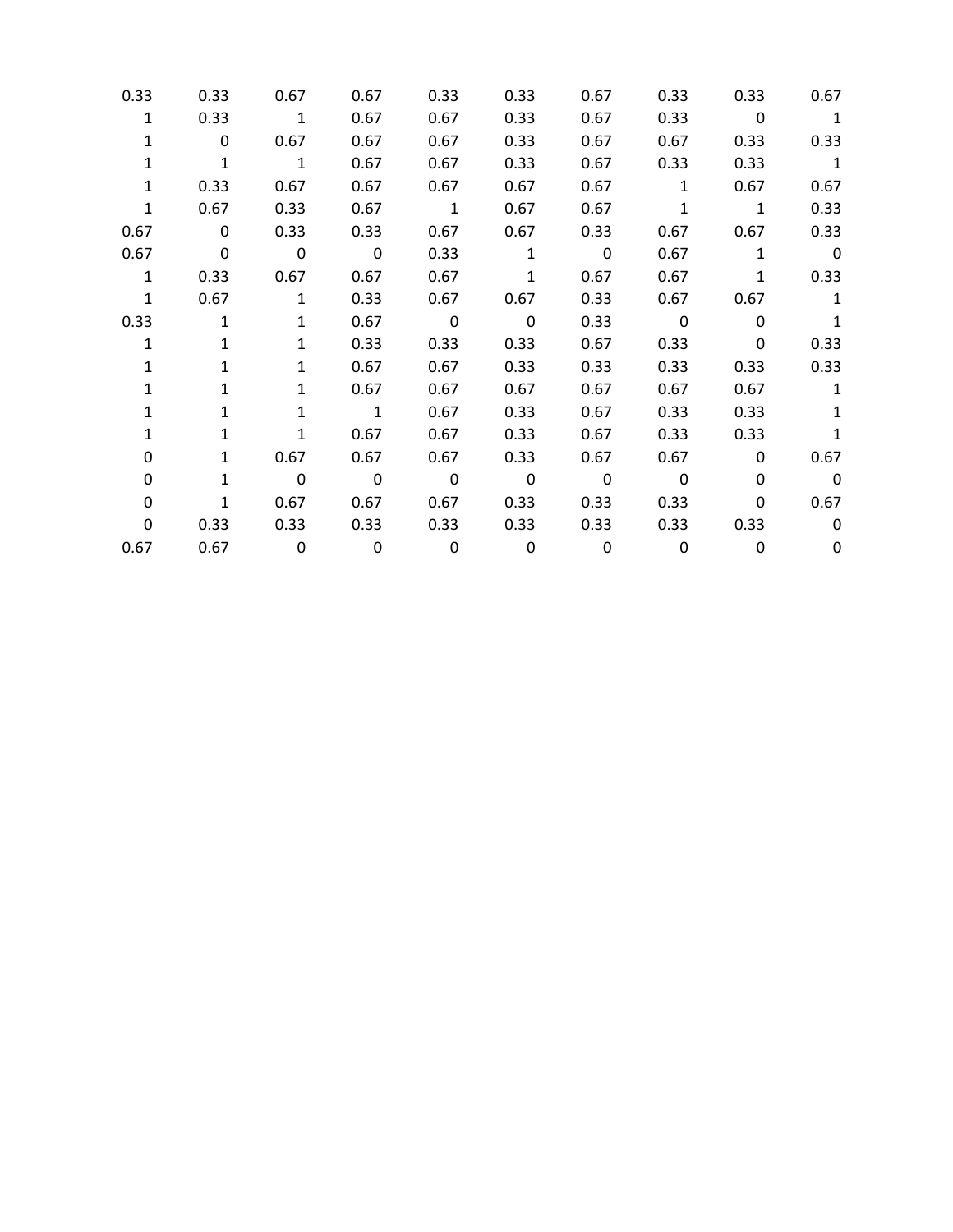|              | LPN2S LPN2M LPN2D LPN3S LPN3M LPN3D                             |                          |                                 |                         |                            | RFR1                                         | RFR2S          | RFR2M                                              | RFR2D                      |
|--------------|-----------------------------------------------------------------|--------------------------|---------------------------------|-------------------------|----------------------------|----------------------------------------------|----------------|----------------------------------------------------|----------------------------|
|              | $\begin{matrix} 1 & 1 & 1 & 1 & 1 & 1 & 1 & 1 & 1 \end{matrix}$ |                          |                                 |                         |                            |                                              |                | $\overline{\mathbf{1}}$                            | $\overline{\phantom{a}}$   |
| $\mathbf 0$  |                                                                 |                          |                                 |                         | 0.33 0.33 0 0.33 0.33 0.33 |                                              |                | $0$ 0.33  0.33                                     |                            |
| $\mathbf 0$  |                                                                 | $\overline{0}$           | 0<br>$\overline{\phantom{0}}$   | $\overline{\mathbf{0}}$ |                            | $0 \qquad \qquad$<br>$\overline{\mathbf{0}}$ |                | 0.33<br>$0 \qquad \qquad$                          | 0.33                       |
| 0.33         | 1                                                               |                          | 1 0.33                          | $\mathbf{1}$            | $\overline{\phantom{a}}$   | 0.33                                         | 0              | 0.67                                               | 0.67                       |
| $\mathbf{1}$ | $\mathbf{1}$                                                    | $\mathbf{1}$             | $\overline{\phantom{a}}$        | $\mathbf{1}$            |                            | 1 0.67                                       | 1              | $\overline{1}$                                     | $\overline{\phantom{a}}$ 1 |
| $\mathbf{1}$ | $\mathbf{1}$                                                    | 1                        | $\overline{1}$                  | $\mathbf{1}$            | $\mathbf{1}$               | $\overline{\mathbf{1}}$                      | 1              | $\overline{\mathbf{0}}$                            | $\overline{\mathbf{0}}$    |
|              | 0.67 0.33 0.33 0.67 0.33 0.33                                   |                          |                                 |                         |                            | $\overline{0}$                               | 0.67           |                                                    | 0.33 0.33                  |
| $\mathbf{1}$ | $\mathbf{1}$                                                    |                          | $1 \qquad \qquad 1$             | 1                       | $\mathbf{1}$               | $\overline{1}$                               |                | $1 \qquad 1 \qquad 1$                              |                            |
| $\mathbf{1}$ | $\mathbf{1}$                                                    | $\mathbf{1}$             | $\mathbf{1}$                    | $\mathbf{1}$            |                            | 1 0.67                                       |                | 1 0.67                                             | 0.67                       |
| 0            | $\mathbf 0$                                                     | 0                        | $\mathbf 0$                     | $\mathbf 0$             | $\mathbf 0$                | $\overline{\mathbf{0}}$                      | $\mathbf{0}$   | $\overline{\phantom{0}}$                           | $\overline{\phantom{0}}$   |
| 0            | $\mathbf 0$                                                     | $\mathbf 0$              | $\mathbf 0$                     | $\overline{\mathbf{0}}$ | $\overline{\phantom{0}}$   | $\overline{\phantom{0}}$                     | $\mathbf{0}$   | $\overline{\phantom{0}}$                           | $\overline{\mathbf{0}}$    |
|              | $0.67$ 0.33                                                     |                          |                                 |                         | 0.33 0.67 0.33 0.33        | 0.67                                         | 0.67           | 0.33                                               | 0.33                       |
| $\mathbf 0$  | $\overline{\mathbf{0}}$                                         | $\overline{\phantom{0}}$ | 0.33                            | 0.33                    | 0.33                       | $\overline{\mathbf{0}}$                      | 0.33           | 0.33                                               | 0.33                       |
| $\mathbf 0$  | $\overline{\mathbf{0}}$                                         | $\overline{\mathbf{0}}$  | $\overline{\mathbf{0}}$         | $\overline{\mathbf{0}}$ | $\overline{\mathbf{0}}$    | $\overline{\mathbf{0}}$                      | $\overline{0}$ | $\overline{\mathbf{0}}$                            | $\overline{\phantom{0}}$   |
| 0.67         | 0.67                                                            |                          |                                 |                         | 0.33 0.67 0.67 0.33        | $\mathbf 0$                                  | 0.67           | 0.67                                               | 0.33                       |
| 0.33         | 0.33                                                            |                          | $0.33$ 0.33                     |                         | $0.33$ $0.33$ $0.33$       |                                              | 0.33           | 0.33                                               | 0.33                       |
| 0.33         | 0.33                                                            | 0.33                     | 0.67                            | 0.67                    |                            | $0.67$ 0                                     | 0.33           | 0.33                                               | 0.33                       |
| $\mathbf 0$  | $\overline{\mathbf{0}}$                                         |                          | $\overline{0}$ 0                | $\overline{0}$          | $\overline{\mathbf{0}}$    | $\mathbf 0$                                  |                | $\begin{matrix}0&0&0\end{matrix}$                  |                            |
| $\mathbf{0}$ |                                                                 | 0.33 0.33 0.33 0.67 0.67 |                                 |                         |                            | $\mathbf 0$                                  |                | $0\qquad 0.33$                                     | 0.33                       |
| $\mathsf{O}$ | $\overline{\mathbf{0}}$                                         |                          | $\begin{matrix}0&0\end{matrix}$ | $\overline{\mathbf{0}}$ | $\overline{\mathbf{0}}$    | $\mathbf 0$                                  |                | $\begin{array}{ccc} & & 0 & \quad & 0 \end{array}$ |                            |
| 0.67         | 1                                                               | 1                        | 0.67                            | $\mathbf{1}$            | $\overline{\mathbf{1}}$    | $\mathbf{0}$                                 | 0.33           | 0.67                                               | 0.67                       |
| 0.33         | 0                                                               | 0                        | 0.33                            | 0                       | 0                          | 0.33                                         |                | 0.33                                               | $0\qquad \qquad 0$         |
| $\mathbf 0$  | 0                                                               | 0                        | $\overline{\mathbf{0}}$         | 0                       | 0                          | 0.33                                         | 0.33           | 0                                                  | $\mathbf 0$                |
| $\mathbf{1}$ | $\mathbf{1}$                                                    | $\mathbf{1}$             | $\mathbf{1}$                    | $\mathbf{1}$            | $\mathbf{1}$               | 1                                            | $\overline{1}$ | $\mathbf{1}$                                       | $\mathbf{1}$               |
| 0            | 0                                                               | 0                        | 0                               | 0                       | 0                          | $\mathbf 0$                                  | 0              | 0                                                  | $\pmb{0}$                  |
| $\mathbf{1}$ | $\mathbf{1}$                                                    | $\mathbf{1}$             | $\mathbf{1}$                    | $\mathbf{1}$            | $\mathbf{1}$               | $\mathbf 0$                                  | 0              | 0                                                  | 0                          |
| 0            | 0                                                               | 0                        | 0                               | 0                       | 0                          | $\mathbf 0$                                  | 0              | 0                                                  | $\mathbf 0$                |
| $\mathbf{1}$ | 0.33                                                            | 0                        | $\mathbf{1}$                    | 0.33                    | $\mathbf 0$                |                                              | $0.67$ 0.67    | 0.33                                               | $\pmb{0}$                  |
| 0            | $\mathbf 0$                                                     | 0                        | 0                               | $\overline{\mathbf{0}}$ | 0                          | $\overline{0}$                               | $\mathbf{0}$   | $\mathbf 0$                                        | 0                          |
| 0            | $\mathbf 0$                                                     | 0                        | 0                               | $\overline{\mathbf{0}}$ | 0                          | $\overline{\mathbf{0}}$                      | $\overline{0}$ | 0                                                  | 0                          |
| 0.67         | 0.33                                                            | 0                        | 1                               | 0.67                    | 0.33                       | 0.33                                         | $\mathbf{1}$   | 0.67                                               | 0.33                       |
| 0.67         | 0.67                                                            | 0.33                     | $\mathbf{1}$                    | $\mathbf{1}$            | 0.67                       | $\mathbf 0$                                  | 0.67           | 0.67                                               | 0.33                       |
| $\mathbf{1}$ | $\mathbf{1}$                                                    | 0.67                     | $\mathbf{1}$                    | $\mathbf{1}$            | 0.67                       | 0.67                                         | 0.67           | 0.67                                               | 0.33                       |
| 0.67         | 0.67                                                            | 0.33                     | 0.67                            | 0.67                    | 0.33                       | 0.33                                         | 0.67           | 0.67                                               | 0.33                       |
| $\mathbf{1}$ | $\overline{1}$                                                  | 0.67                     | $\mathbf 1$                     | $\mathbf 1$             | 0.67                       | 0.33                                         | 0.67           | 0.67                                               | 0.67                       |
| 0.67         | 0.67                                                            | 0.33                     | 0.67                            | 0.67                    | 0.33                       | $\mathbf 0$                                  | 0.33           | 0.33                                               | $\overline{\mathbf{0}}$    |
| 0.33         | 0.33                                                            | 0.33                     | 0.33                            | 0.67                    | 0.67                       | $\overline{\mathbf{0}}$                      | 0.33           | 0.67                                               | 0.67                       |
| 0.33         | 0.67                                                            | 0.67                     | $\mathbf{1}$                    | $\mathbf{1}$            | $\mathbf{1}$               | 0.33                                         | 0.33           | 0.67                                               | 0.67                       |
| $\mathbf{1}$ | $\mathbf{1}$                                                    | $\mathbf{1}$             | $\mathbf{1}$                    | $\mathbf{1}$            | $\mathbf 1$                | 0.67                                         | $\mathbf{1}$   | $\mathbf 1$                                        | $\overline{\mathbf{1}}$    |
| $\pmb{0}$    | $\mathbf 0$                                                     | $\pmb{0}$                | 0                               | $\pmb{0}$               | $\pmb{0}$                  | $\overline{\mathbf{0}}$                      | 0.33           | 0.67                                               | 0.67                       |
| $\mathbf{1}$ | 0.67                                                            | 0.33                     | $\mathbf{1}$                    | 0.33                    | 0                          | 0.67                                         | 0.67           | 0.67                                               | 0.33                       |
| 0            | $\pmb{0}$                                                       | $\pmb{0}$                | 0                               | 0                       | 0                          | $\pmb{0}$                                    | $\pmb{0}$      | 0                                                  | $\mathbf 0$                |
| 0            | 0                                                               | 0                        | 0                               | 0                       | 0                          | 0                                            | 0              | 0                                                  | $\mathbf 0$                |
| 0            | 0                                                               | 0                        | 0                               | 0                       | 0                          | 0                                            | 0              | 0                                                  | $\pmb{0}$                  |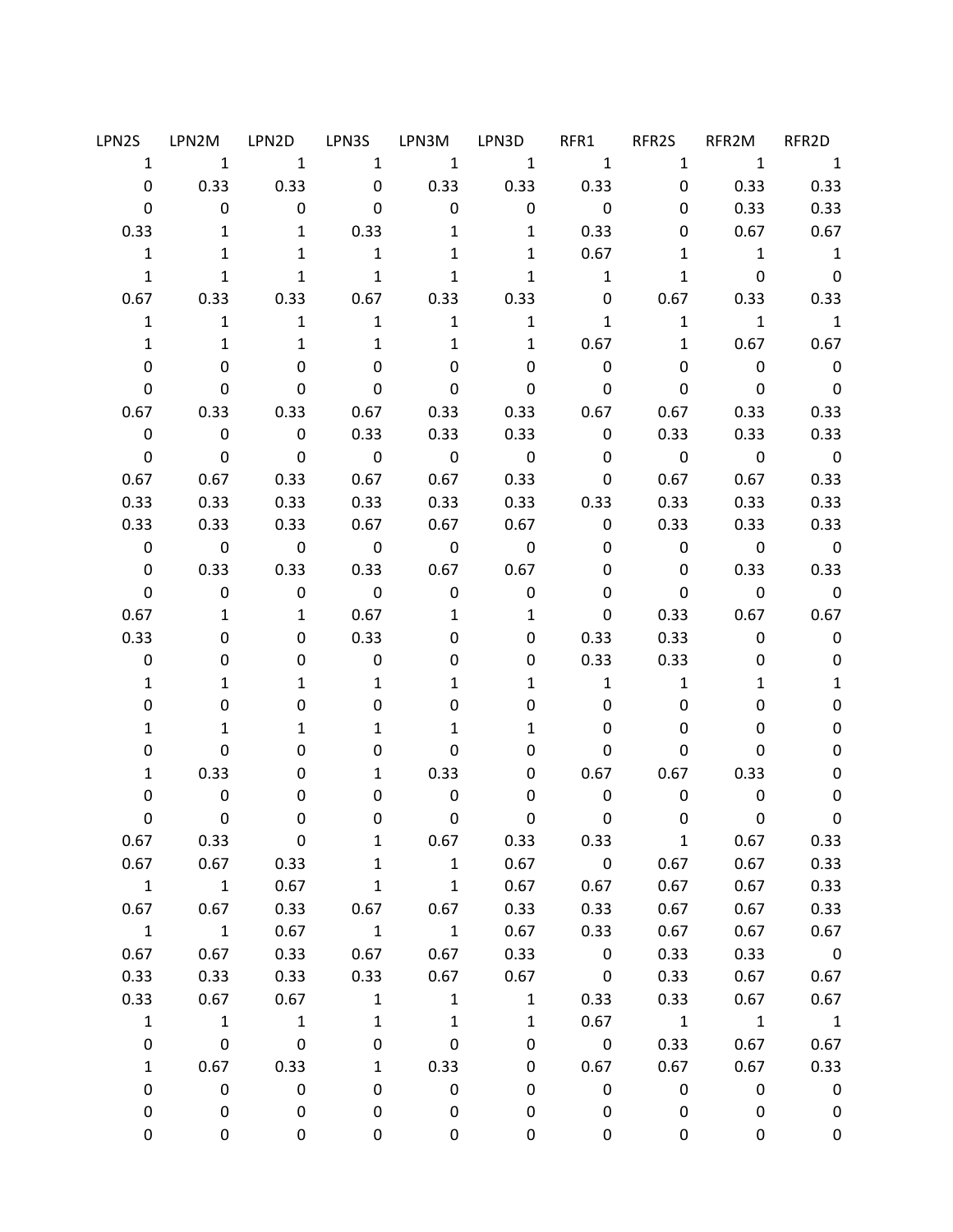| 0            | 0                        | 0                        | 0                        | 0                        | 0                        | 0                               | 0                                                  | 0                          | 0                          |
|--------------|--------------------------|--------------------------|--------------------------|--------------------------|--------------------------|---------------------------------|----------------------------------------------------|----------------------------|----------------------------|
| 0            | 0                        | 0                        | 0                        | 0                        | 0                        | 0                               | 0                                                  | 0                          | 0                          |
| 0            | 0                        | 0                        | 0                        | 0                        | 0                        | 0                               | 0                                                  | 0                          | $\pmb{0}$                  |
| 0            | 0                        | 0                        | 0                        | 0                        | 0                        | 0                               | 0                                                  | 0                          | $\pmb{0}$                  |
| 0.33         | 0.67                     | 0.67                     | 0.33                     | 0.67                     | 0.67                     | 0.67                            | 0.33                                               |                            | $0.67$ 0.67                |
| $\mathbf 0$  | $\overline{\mathbf{0}}$  | $\overline{\mathbf{0}}$  | $\mathsf{O}$             | $\mathsf{O}$             | $\mathbf 0$              | $\overline{\mathbf{0}}$         | $\overline{\phantom{0}}$                           | $\overline{\phantom{0}}$   | $\overline{\mathbf{0}}$    |
| $\mathbf 0$  | $\mathbf 0$              | $\overline{\mathbf{0}}$  | 0                        | 0                        | 0                        | $\overline{\phantom{0}}$        | $\mathbf 0$                                        | $\overline{\mathbf{0}}$    | $\overline{\phantom{0}}$   |
| 0.67         | 0.67                     | 0.67                     | 1                        | $\mathbf{1}$             | $\mathbf{1}$             | 0.33                            |                                                    | 0.33 0.33 0.33             |                            |
| $\mathbf{1}$ | $\mathbf{1}$             | $\overline{\phantom{1}}$ | 1                        | 1                        | $\mathbf{1}$             | $\mathbf{1}$                    | $\mathbf{1}$                                       | 1                          | $\overline{\phantom{0}}$ 1 |
| $\mathbf{1}$ | $\mathbf{1}$             | 0.67                     | $\mathbf{1}$             | $\mathbf{1}$             | 0.67                     | 0.33                            | $\mathbf{1}$                                       | $\mathbf{1}$               | 0.67                       |
| 0            | $\mathbf 0$              | $\overline{\phantom{0}}$ | 0                        | 0                        | $\overline{\mathbf{0}}$  | $\overline{\mathbf{0}}$         | 0                                                  | $\mathbf 0$                | $\overline{\phantom{0}}$   |
| 0.33         | 0.33                     | 0.33                     | 0.67                     |                          | $0.67$ 0.67              | $\mathbf 0$                     | 0.67                                               |                            | $0.67$ 0.67                |
| 0.67         | 0.67                     | 0.67                     | $\overline{\phantom{a}}$ | $\overline{\mathbf{1}}$  | $\overline{1}$           | 0                               | 0.33                                               | 0.33                       | 0.33                       |
| 0            | $\overline{\mathbf{0}}$  | $\overline{\mathbf{0}}$  | 0.33                     | 0.33                     | 0.33                     | 0                               | $\begin{array}{ccc} & & 0 & \quad & 0 \end{array}$ |                            | $\overline{\phantom{0}}$   |
| 0            | 0.67                     | 0.67                     | $\overline{\mathbf{0}}$  | 0.67                     | 0.67                     |                                 | 0.33 0.33                                          |                            | $0.67$ 0.67                |
| 0            | $\mathbf 0$              | $\overline{\mathbf{0}}$  | 0                        | 0                        | 0                        | $\mathbf 0$                     | $\mathbf 0$                                        | 0                          | $\mathbf 0$                |
| 0            | $\mathbf 0$              | $\mathbf 0$              | 0                        | 0                        | 0                        | 0                               | $\mathbf 0$                                        | $\mathbf{0}$               | $\mathbf 0$                |
| 0            | 0                        | 0                        | 0                        | 0                        | 0                        | 0                               | 0                                                  | 0                          | $\pmb{0}$                  |
| 0            | 0                        | 0                        | 0                        | 0                        | 0                        | 0.33                            | 0.33                                               |                            | $0.67$ 0.67                |
| 0.33         | 0.67                     | 1                        | 0.67                     | $\mathbf{1}$             | $\mathbf{1}$             | 0.67                            | 0.67                                               | $\overline{1}$             | $\overline{\phantom{a}}$   |
| $\mathbf{1}$ | $\mathbf{1}$             | 0.67                     | $\mathbf{1}$             |                          | 1 0.67                   | 0.33                            | 0.33                                               | $0.33$ 0.33                |                            |
| 0            | $\mathbf 0$              | $\overline{\mathbf{0}}$  | 0                        | 0                        | $\mathbf 0$              | $\overline{\mathbf{0}}$         | $\overline{\mathbf{0}}$                            | $\overline{\phantom{0}}$   | $\overline{\phantom{0}}$ 0 |
| 0            | 0                        | 0                        | 0                        | 0                        | 0                        | $\overline{\phantom{0}}$        | 0.33                                               |                            | 0.33 0.33                  |
| $\mathbf{1}$ | 0                        | 0                        | $\mathbf{1}$             | 0                        | 0                        | 0.33                            |                                                    | $0.33$ 0                   | $\overline{\phantom{0}}$   |
| 0.67         | 0.33                     | 0                        | 0.67                     | 0.33                     | 0                        | 0.67                            |                                                    | $0.67$ 0.67 0.67           |                            |
| 0            | $\overline{\phantom{0}}$ | 0                        | 0                        | $\overline{\phantom{0}}$ | 0                        | $\begin{matrix}0&0\end{matrix}$ |                                                    | $\overline{\mathbf{0}}$    | $\overline{\phantom{0}}$   |
| 0            | 0.67                     | $\mathbf{1}$             | 0                        | 0.67                     | 0.67                     | $\overline{1}$                  | 0.33                                               | 0.67                       | $\overline{\phantom{a}}$   |
| $\mathbf{1}$ | 0.67                     | 0.33                     | $\mathbf{1}$             | 0.67                     | 0.33                     | 0.67                            | 0.67                                               | 0.67                       | 0.67                       |
| 0            | $\overline{\mathbf{0}}$  | $\overline{\phantom{0}}$ | $\mathbf 0$              | $\overline{\mathbf{0}}$  | $\overline{\phantom{0}}$ | $\overline{\mathbf{0}}$         | $\overline{\mathbf{0}}$                            | $\overline{\mathbf{0}}$    | $\overline{\mathbf{0}}$    |
| 0.33         | 0.33                     | 0.33                     | 0.33                     |                          | 0.33 0.33                | 0.67                            | 0.67                                               |                            | 0.33 0.33                  |
| 0.67         | 0.67                     | $\overline{\mathbf{0}}$  | 0.67                     |                          | $0.67$ 0                 | 0.67                            | 0.67                                               | 0.67                       | $\overline{\mathbf{0}}$    |
| 0            | 0                        | 0                        | 0                        | 0                        | 0                        | 0                               | 0.33                                               | 0.33                       | 0.33                       |
| 0            | 0                        | $\pmb{0}$                | 0                        | 0                        | 0                        | 0                               | $\mathbf 0$                                        | $\mathbf 0$                | $\overline{\mathbf{0}}$    |
| $\mathbf{1}$ | $\mathbf{1}$             | 0.67                     | $\mathbf{1}$             | $\mathbf{1}$             | 0.67                     | $\mathbf{1}$                    | $\mathbf{1}$                                       | $\mathbf{1}$               | 0.67                       |
| 0            | 0                        | $\boldsymbol{0}$         | 0                        | 0                        | $\pmb{0}$                | 0                               | 0                                                  | 0                          | $\overline{\mathbf{0}}$    |
| 0            | $\mathbf 0$              | $\pmb{0}$                | 0                        | 0                        | 0                        | 0.67                            | $\mathbf{1}$                                       | $\mathbf{1}$               | $\overline{\phantom{a}}$   |
| $\mathbf 0$  | 0                        | $\mathbf 0$              | 0                        | 0                        | 0                        | 0.33                            | 0                                                  | 0.67                       | 0.67                       |
| 0.33         | 0.33                     | 0                        | 0.33                     | 0.33                     | 0                        | 0.67                            | $\mathbf{1}$                                       | $\overline{\phantom{a}}$ 1 | $\overline{\phantom{a}}$ 1 |
| $\mathsf 0$  | $\mathbf 0$              | $\mathbf 0$              | $\overline{\mathbf{0}}$  | $\pmb{0}$                | 0                        | 0.33                            | 0.33                                               | 0.33                       | 0.33                       |
| $\mathsf 0$  | $\pmb{0}$                | $\pmb{0}$                | 0                        | 0                        | 0                        | $\overline{\mathbf{0}}$         | $\overline{\mathbf{0}}$                            | $\overline{\phantom{0}}$   | $\overline{\phantom{0}}$   |
| 0.33         | $\pmb{0}$                | 0                        | 0.33                     | 0                        | 0                        | 0.33                            | 0.33                                               | 0.33                       | 0.33                       |
| $\pmb{0}$    | 0                        | 0                        | $\mathsf 0$              | 0                        | 0                        | $\pmb{0}$                       | $\mathsf{O}\xspace$                                | $\pmb{0}$                  | $\mathbf 0$                |
| $\mathbf 0$  | 0                        | 0                        | $\mathbf 0$              | 0                        | 0                        | $\mathbf 0$                     | $\mathsf 0$                                        | $\pmb{0}$                  | $\overline{\phantom{0}}$   |
| 0.67         | 0.33                     | 0                        | 0.67                     | 0                        | 0                        | 0.67                            | 0.67                                               | 0.33                       | 0.33                       |
| $\mathsf 0$  | $\overline{\mathbf{0}}$  | 0                        | $\overline{\mathbf{0}}$  | 0                        | 0                        | $\pmb{0}$                       | $\mathbf 0$                                        | $\mathsf 0$                | $\overline{\phantom{0}}$   |
| $\mathsf 0$  | $\mathsf 0$              | $\pmb{0}$                | $\mathbf 0$              | 0                        | 0                        | $\pmb{0}$                       | 0                                                  | $\pmb{0}$                  | $\overline{\mathbf{0}}$    |
| 0.67         | 0.33                     | 0                        | 0.67                     | 0.33                     | 0                        | 0.67                            | $\mathbf{1}$                                       | 0.33                       | 0.33                       |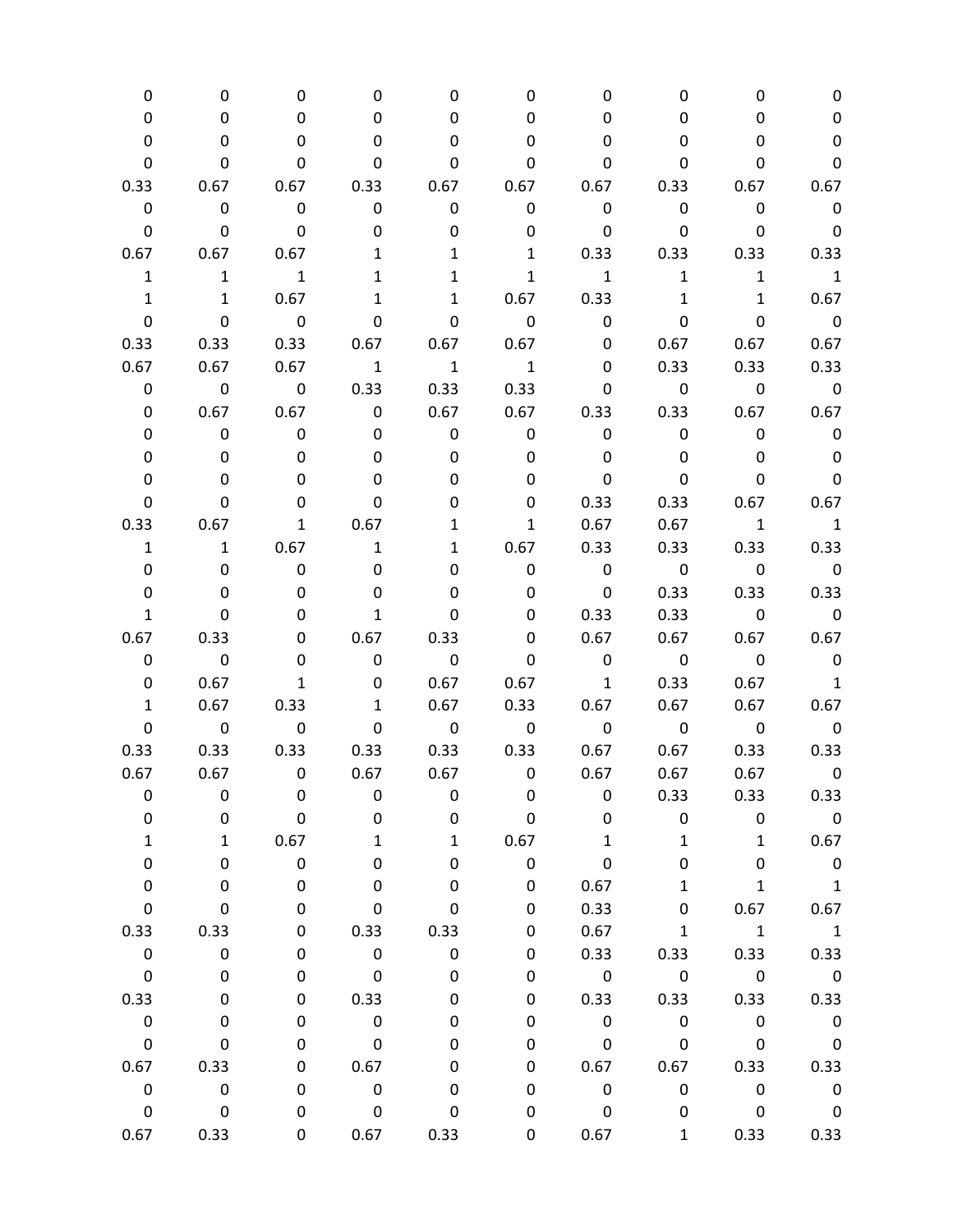| 0                       | 0                        | 0                        | 0                                                                                                                                                                                                                                                                                                                                                                                                                                                                               | 0                        | 0                        | 0                                            | 0                       | 0                        | $\overline{0}$             |
|-------------------------|--------------------------|--------------------------|---------------------------------------------------------------------------------------------------------------------------------------------------------------------------------------------------------------------------------------------------------------------------------------------------------------------------------------------------------------------------------------------------------------------------------------------------------------------------------|--------------------------|--------------------------|----------------------------------------------|-------------------------|--------------------------|----------------------------|
| 0.67                    | $\mathsf{O}$             | $\overline{\phantom{0}}$ | 0.67                                                                                                                                                                                                                                                                                                                                                                                                                                                                            | 0                        |                          | $0 \t 0.67 \t 0.67$                          |                         | 0.33                     | 0.33                       |
| $\mathbf{1}$            | 0.67                     | 0.33                     | $\overline{1}$                                                                                                                                                                                                                                                                                                                                                                                                                                                                  | $0.67$ 0.33              |                          | $\mathbf{1}$                                 | $\overline{1}$          | 0.67                     | 0.33                       |
| 0                       | $\mathbf 0$              | $\overline{\mathbf{0}}$  | $\overline{\mathbf{0}}$                                                                                                                                                                                                                                                                                                                                                                                                                                                         | $\overline{\mathbf{0}}$  | $\overline{\phantom{0}}$ | 0                                            | 0                       | $\overline{\phantom{0}}$ | $\overline{\phantom{0}}$   |
| 0.33                    | $\overline{\mathbf{0}}$  | $\overline{0}$           | 0.33                                                                                                                                                                                                                                                                                                                                                                                                                                                                            | $\mathbf 0$              | $\overline{\mathbf{0}}$  | 0                                            | 0                       | $\overline{\mathbf{0}}$  | $\overline{\phantom{0}}$   |
| 0.33                    | 0.33                     | 0.33                     | 0.33                                                                                                                                                                                                                                                                                                                                                                                                                                                                            | 0.33                     | 0.33                     | 0.33                                         | 0.33                    | 0.33                     | 0.33                       |
| $\mathbf{1}$            | 0.67                     | 0.33                     | $\overline{\phantom{a}}$ $\overline{\phantom{a}}$ $\overline{\phantom{a}}$ $\overline{\phantom{a}}$ $\overline{\phantom{a}}$ $\overline{\phantom{a}}$ $\overline{\phantom{a}}$ $\overline{\phantom{a}}$ $\overline{\phantom{a}}$ $\overline{\phantom{a}}$ $\overline{\phantom{a}}$ $\overline{\phantom{a}}$ $\overline{\phantom{a}}$ $\overline{\phantom{a}}$ $\overline{\phantom{a}}$ $\overline{\phantom{a}}$ $\overline{\phantom{a}}$ $\overline{\phantom{a}}$ $\overline{\$ | 0.67                     | 0.33                     | $\begin{array}{ccc} & & 0 & & 1 \end{array}$ |                         | 0.67                     | 0.67                       |
| 0                       | $\overline{\mathbf{0}}$  | $\overline{\mathbf{0}}$  | $\mathbf 0$                                                                                                                                                                                                                                                                                                                                                                                                                                                                     | $\overline{\mathbf{0}}$  | $\overline{\mathbf{0}}$  |                                              | $0\qquad 0.33$          | 0.33                     | $\overline{\phantom{0}}$   |
| $\mathbf{1}$            | 0.67                     | 0.33                     | $1 \quad$                                                                                                                                                                                                                                                                                                                                                                                                                                                                       | 0.67                     | 0.33                     | 0.33                                         | $\overline{1}$          | 0.67                     | 0.67                       |
| 0                       | $\overline{\mathbf{0}}$  | $\overline{\phantom{0}}$ | 0                                                                                                                                                                                                                                                                                                                                                                                                                                                                               | $\overline{\phantom{0}}$ | $\overline{\phantom{0}}$ | $\overline{\phantom{0}}$                     | $\mathbf 0$             | $\overline{\mathbf{0}}$  | $\overline{\phantom{0}}$ 0 |
| 1                       | $\overline{\phantom{a}}$ | 0.67                     | 1                                                                                                                                                                                                                                                                                                                                                                                                                                                                               | $\overline{\mathbf{1}}$  | 0.67                     | $\overline{\phantom{0}}$                     | 0.67                    | 0.67                     | 0.33                       |
| $\mathbf{1}$            | 0.67                     | 0.33                     | 1                                                                                                                                                                                                                                                                                                                                                                                                                                                                               | 0.67                     | 0.33                     | 0.67                                         | 0.67                    | 0.33                     | 0.33                       |
| $\mathbf 0$             | $\overline{\mathbf{0}}$  | $\overline{\mathbf{0}}$  | $\mathbf 0$                                                                                                                                                                                                                                                                                                                                                                                                                                                                     | $\overline{\mathbf{0}}$  | $\overline{\phantom{0}}$ | $\overline{\mathbf{0}}$                      | $\overline{\mathbf{0}}$ | $\overline{\mathbf{0}}$  | $\overline{\mathbf{0}}$    |
| 0                       | $\overline{\mathbf{0}}$  | $\overline{\mathbf{0}}$  | 0                                                                                                                                                                                                                                                                                                                                                                                                                                                                               | $\overline{\mathbf{0}}$  | $\overline{\phantom{0}}$ | 0                                            | 0.67                    | 0.67                     | 0.67                       |
| 0.33                    | 0.33                     | 0.33                     | 0.33                                                                                                                                                                                                                                                                                                                                                                                                                                                                            | 0.33                     | 0.33                     | 0.67                                         | 0.33                    | 0.33                     | 0.33                       |
| 0.33                    | 0.33                     | 0.33                     |                                                                                                                                                                                                                                                                                                                                                                                                                                                                                 |                          | 0.33 0.33 0.33           | 0.33                                         | 0.33                    | 0.33                     | 0.33                       |
| $\overline{\mathbf{0}}$ | $\overline{\phantom{0}}$ | $\overline{\mathbf{0}}$  | $\overline{\mathbf{0}}$                                                                                                                                                                                                                                                                                                                                                                                                                                                         | $\overline{\mathbf{0}}$  | $\overline{0}$           | 0.33                                         |                         | $0.33$ 0.33              | 0.33                       |
| 0.33                    | $\mathbf 0$              | $\mathbf{0}$             | 0.33                                                                                                                                                                                                                                                                                                                                                                                                                                                                            | $\mathbf 0$              | $\mathbf{0}$             | 0.67                                         | 0.33                    | $\overline{\phantom{0}}$ | $\overline{\phantom{0}}$   |
| $\overline{\mathbf{0}}$ | 0                        | 0                        | $\overline{\mathbf{0}}$                                                                                                                                                                                                                                                                                                                                                                                                                                                         | 0                        | 0                        | $\overline{\mathbf{0}}$                      | $\overline{\mathbf{0}}$ | 0                        | $\overline{\phantom{0}}$   |
| $\mathbf 0$             | $\mathbf 0$              | $\mathbf 0$              | $\overline{\mathbf{0}}$                                                                                                                                                                                                                                                                                                                                                                                                                                                         | 0                        | 0                        | $\overline{\mathbf{0}}$                      | $\overline{\mathbf{0}}$ | 0                        | $\mathbf 0$                |
| 0.33                    | 0.33                     | 0.33                     | 0.33                                                                                                                                                                                                                                                                                                                                                                                                                                                                            | 0.33                     | 0.33                     |                                              |                         | 0.33 0.33 0.33           | 0.33                       |
| $\overline{\mathbf{0}}$ | $\overline{\phantom{0}}$ | $\overline{\mathbf{0}}$  | $\overline{\mathbf{0}}$                                                                                                                                                                                                                                                                                                                                                                                                                                                         | $\overline{\mathbf{0}}$  | $\overline{\mathbf{0}}$  | $\overline{\mathbf{0}}$                      | $\overline{\mathbf{0}}$ | $\overline{\mathbf{0}}$  | $\overline{\mathbf{0}}$    |
| 0.33                    | 0.33                     | 0.33                     | 0.33                                                                                                                                                                                                                                                                                                                                                                                                                                                                            | 0.33                     | 0.33                     | 0.33                                         | 0.33                    | 0.33                     | 0.33                       |
| $\overline{1}$          | 0.67                     | 0.67                     | $\overline{1}$                                                                                                                                                                                                                                                                                                                                                                                                                                                                  | 0.67                     | 0.67                     | 0.67                                         | $\overline{1}$          | 0.67                     | 0.67                       |
| 0.67                    | 0.67                     | 0.67                     | 0.67                                                                                                                                                                                                                                                                                                                                                                                                                                                                            | 0.67                     |                          | $0.67$ 0.67                                  | 0.67                    | 0.67                     | 0.67                       |
| $\mathbf 0$             | $\overline{\phantom{0}}$ | $\overline{\phantom{0}}$ | $\overline{\phantom{0}}$                                                                                                                                                                                                                                                                                                                                                                                                                                                        | $\mathsf{O}$             | 0                        | $\overline{\phantom{0}}$                     | 0                       | $\overline{\mathbf{0}}$  | $\overline{\phantom{0}}$   |
| $\mathbf 0$             | $\mathbf 0$              | $\mathbf 0$              | $\mathbf 0$                                                                                                                                                                                                                                                                                                                                                                                                                                                                     | 0                        | 0                        | $\overline{\phantom{0}}$                     | 0                       | 0                        | $\mathbf 0$                |
| $\mathbf{0}$            | 0                        | 0                        | 0                                                                                                                                                                                                                                                                                                                                                                                                                                                                               | 0                        | 0                        | 0.67                                         | 0                       | 0                        | 0                          |
| 0.33                    | 0                        | 0                        | 0.33                                                                                                                                                                                                                                                                                                                                                                                                                                                                            | 0                        | 0                        | 0.33                                         | 0.33                    | 0                        | $\pmb{0}$                  |
| 0.67                    | 0.33                     | $\mathbf 0$              | 0.33                                                                                                                                                                                                                                                                                                                                                                                                                                                                            | 0                        |                          | $0$ 0.67 0.33 0.33                           |                         |                          | 0                          |
| 0.67                    | $\overline{\mathbf{1}}$  | 0.33                     | 0.67                                                                                                                                                                                                                                                                                                                                                                                                                                                                            | $1 \quad \blacksquare$   | 0.33                     | $1 \qquad 1 \qquad 1$                        |                         |                          | 0.33                       |
| 0.33                    | 0.33                     | 0.33                     | $\mathbf{1}$                                                                                                                                                                                                                                                                                                                                                                                                                                                                    | $\mathbf{1}$             | 0.67                     | $\mathbf{1}$                                 | 1                       | 0.67                     | 0.33                       |
| $\mathsf 0$             | $\mathbf 0$              | $\overline{\phantom{0}}$ | 0                                                                                                                                                                                                                                                                                                                                                                                                                                                                               | 0                        | $\overline{\mathbf{0}}$  | $\pmb{0}$                                    | 0                       | $\mathbf 0$              | $\pmb{0}$                  |
| $\overline{1}$          | $\mathbf{1}$             | 0.67                     | $\mathbf{1}$                                                                                                                                                                                                                                                                                                                                                                                                                                                                    | 0.67                     | 0.33                     | 0.33                                         | 0.33                    | 0                        | $\pmb{0}$                  |
| 0.33                    | $\mathbf 0$              | $\overline{\mathbf{0}}$  | 0.33                                                                                                                                                                                                                                                                                                                                                                                                                                                                            | $\overline{\mathbf{0}}$  | $\pmb{0}$                | 0.33                                         | $\mathbf 0$             | $\pmb{0}$                | $\pmb{0}$                  |
| 0.33                    | 0.33                     | $\overline{\mathbf{0}}$  | 0.33                                                                                                                                                                                                                                                                                                                                                                                                                                                                            | 0.33                     | $\mathbf 0$              | 0.67                                         | 0.33                    | 0.33                     | $\pmb{0}$                  |
| $\mathbf 1$             | 0.67                     | 0.33                     | $\overline{\phantom{a}}$                                                                                                                                                                                                                                                                                                                                                                                                                                                        | 0.67                     | 0.33                     | $\mathbf{1}$                                 | $\mathbf{1}$            | 0.67                     | 0.33                       |
| $\pmb{0}$               | $\overline{\mathbf{0}}$  | $\overline{\mathbf{0}}$  | $\overline{\mathbf{0}}$                                                                                                                                                                                                                                                                                                                                                                                                                                                         | $\mathsf 0$              | $\pmb{0}$                | $\pmb{0}$                                    | $\mathbf 0$             | $\mathbf 0$              | $\pmb{0}$                  |
| $\mathbf 0$             | 0.67                     | $\overline{\mathbf{1}}$  | 0.67                                                                                                                                                                                                                                                                                                                                                                                                                                                                            | $\mathbf{1}$             | $\mathbf{1}$             | 0.33                                         | $\pmb{0}$               | 0.67                     | $\mathbf{1}$               |
| 0.33                    | 0.33                     | 0.67                     | 0.67                                                                                                                                                                                                                                                                                                                                                                                                                                                                            | $\mathbf{1}$             | $\mathbf 1$              | 0.67                                         | 0.33                    | 0.67                     | 0.67                       |
| 0.33                    | 0.67                     | 0.33                     | 0.33                                                                                                                                                                                                                                                                                                                                                                                                                                                                            | 0.67                     | 0.33                     | 0.67                                         | 0.33                    | $\overline{\phantom{0}}$ | $\overline{\mathbf{0}}$    |
| $\mathbf{1}$            | $\mathbf{1}$             | 0.67                     | $\mathbf{1}$                                                                                                                                                                                                                                                                                                                                                                                                                                                                    | 0.67                     | 0.67                     | $\mathbf{1}$                                 | 0.67                    | 0.67                     | 0.33                       |
| 0                       | 0                        | $\mathbf 0$              | 0                                                                                                                                                                                                                                                                                                                                                                                                                                                                               | $\pmb{0}$                | $\pmb{0}$                | 0                                            | 0                       | $\pmb{0}$                | $\pmb{0}$                  |
| 0                       | 0                        | 0                        | 0                                                                                                                                                                                                                                                                                                                                                                                                                                                                               | 0                        | 0                        | 0                                            | 0                       | 0                        | 0                          |
| $\mathbf 0$             | 0                        | 0                        | 0                                                                                                                                                                                                                                                                                                                                                                                                                                                                               | 0                        | 0                        | 0                                            | 0                       | 0                        | $\pmb{0}$                  |
| $\mathbf 0$             | 0                        | $\pmb{0}$                | 0                                                                                                                                                                                                                                                                                                                                                                                                                                                                               | 0                        | $\mathbf 0$              | 0                                            | 0                       | 0                        | $\pmb{0}$                  |
| 0.67                    | 0.67                     | 0.67                     | 0.67                                                                                                                                                                                                                                                                                                                                                                                                                                                                            | 0.67                     | 0.67                     | 1                                            | 1                       | 0.67                     | 0.67                       |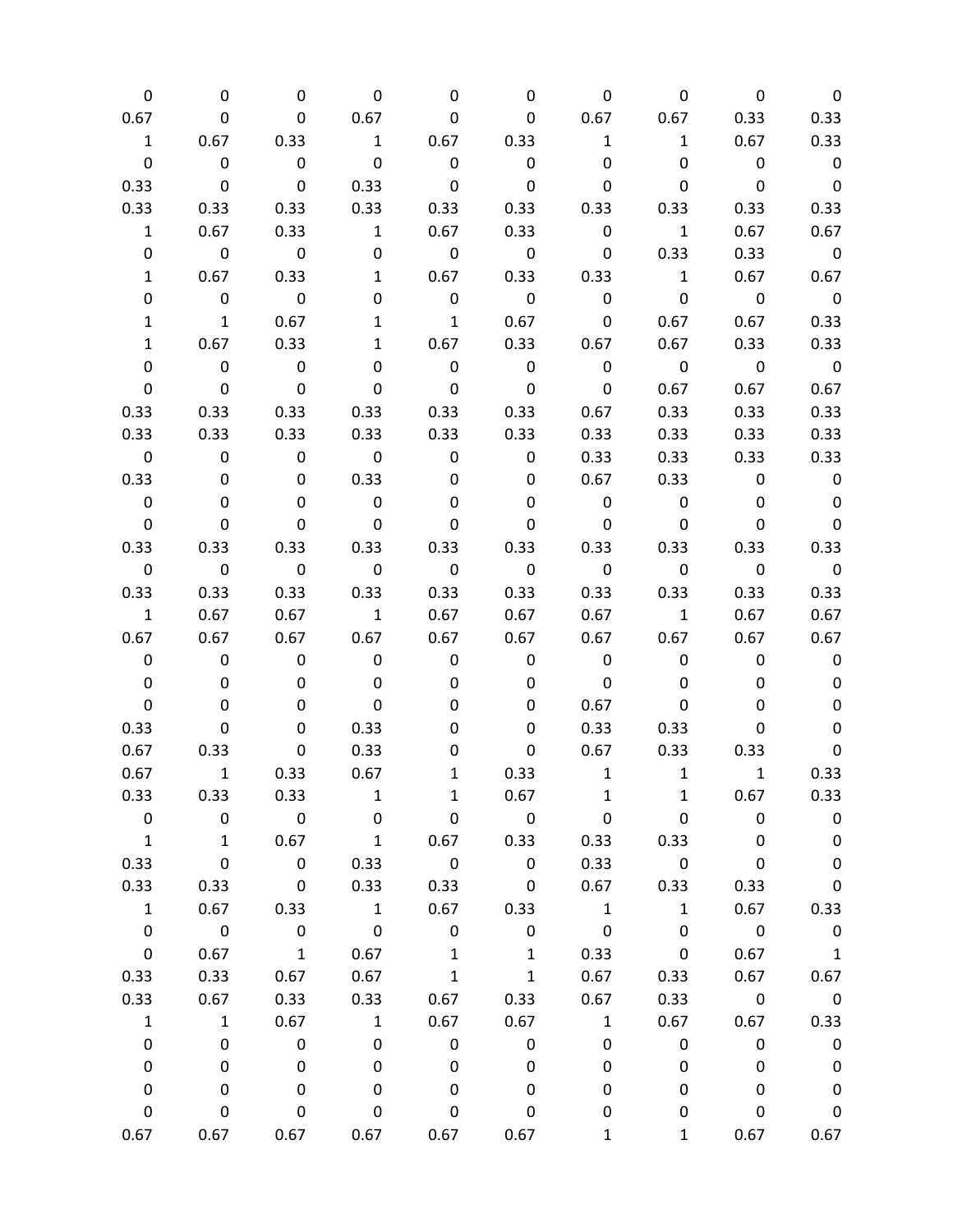| 0.33        | $\Omega$       | 0            | 0.33                    | $\Omega$     | 0            | 0.67         | 0.67 | 0.33         | 0.33         |
|-------------|----------------|--------------|-------------------------|--------------|--------------|--------------|------|--------------|--------------|
| 0.67        | 0.33           | 0            | 0.67                    | 0.33         | 0            | $\mathbf{1}$ | 0.67 | 0.67         | 0.33         |
| 0.33        | 0.33           | 0            | 0.33                    | 0.33         | 0            | 0.67         | 0.67 | 0.67         | 0.33         |
| 0.67        | 0.67           | 0.33         | 0.67                    | 0.33         | 0.33         | $\mathbf{1}$ | 0.67 | 0.67         | 0.33         |
| 0.67        | 0.67           | 0.67         | 0.67                    | $\mathbf{1}$ | 0.67         | 0.67         | 0.67 | $\mathbf{1}$ | 0.67         |
| 0.67        | $\mathbf{1}$   | 0.67         | 0.67                    | $\mathbf{1}$ | $\mathbf{1}$ | 0.33         | 0.67 | $\mathbf{1}$ | 0.67         |
| 0.67        | $\mathbf{1}$   | $\mathbf{1}$ | 0.67                    | 1            | 1            | 0.33         | 0.67 | 1            | $\mathbf{1}$ |
| $\mathbf 0$ | 0.33           | $\mathbf{1}$ | $\overline{\mathbf{0}}$ | 0.67         | 1            | 0            | 0    | 0.33         |              |
| 0.67        | $\overline{1}$ | $\mathbf{1}$ | 0.67                    | $\mathbf{1}$ | $\mathbf{1}$ | 0.33         | 0.67 | $\mathbf{1}$ |              |
| 0.33        | 0.67           | 0.67         | 0.33                    | 0.67         | 0.67         | $\mathbf{1}$ | 0.33 | 0.67         | 0.67         |
| 0.33        | $\mathbf 0$    | $\mathbf 0$  | $\overline{\mathbf{0}}$ | $\mathbf{0}$ | $\mathbf{0}$ | 0.67         | 0.33 | $\mathbf{0}$ | $\Omega$     |
| 0.33        | $\Omega$       | 0            | 0.33                    | 0            | $\Omega$     | 0.33         | 0.33 | 0            | <sup>0</sup> |
| $\mathbf 0$ | 0              | $\mathbf{0}$ | $\mathbf 0$             | 0            | 0            | 0.33         | 0    | 0            | 0            |
| 0.67        | 0.67           | 0.67         | 0.67                    | 0.67         | 0.67         | $\mathbf{1}$ | 0.33 | 0.67         | 0.67         |
| 0.67        | 0.33           | 0.33         | 0.33                    | 0.33         | 0.33         | $\mathbf{1}$ | 0.67 | 0.33         | 0.33         |
| 0.67        | 0.67           | 0.33         | 0.67                    | 0.33         | 0.33         | $\mathbf{1}$ | 0.67 | 0.67         | 0.33         |
| 0.67        | 0.67           | $\mathbf 0$  | 0.67                    | $\Omega$     | 0            | 0            | 0    | 0            | $\Omega$     |
| $\mathbf 0$ | $\mathbf 0$    | $\mathbf{0}$ | $\mathbf 0$             | $\Omega$     | 0            | 0            | 0    | 0            | $\Omega$     |
| 0.67        | 0.67           | 0.33         | 0.33                    | 0.33         | 0            | 0.67         | 0.67 | 0.67         | 0.33         |
| 0           | 0              | 0            | $\Omega$                | 0            | 0            | 0            | 0    | 0            | 0            |
| 0           | 0              | 0            | 0                       | 0            | 0            | 0            | 0    | 0            | 0            |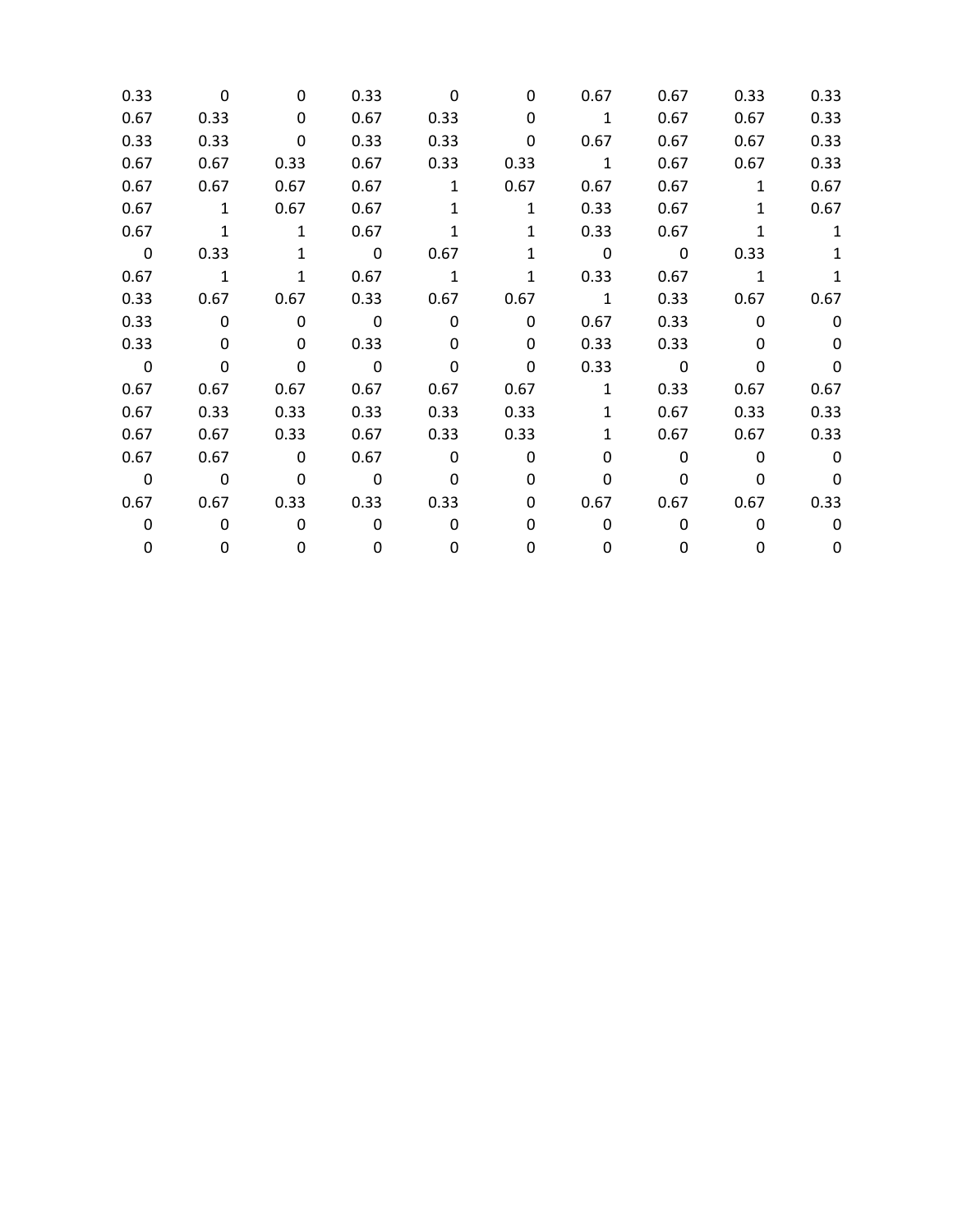| RFR3S                   |                                                             | RFR3M RFR3D WFR1 WFR2S WFR2M WFR2D WFR3S WFR3M WFR3D |                          |                         |                             |                            |                                     |                                                                                                                         |                                                    |
|-------------------------|-------------------------------------------------------------|------------------------------------------------------|--------------------------|-------------------------|-----------------------------|----------------------------|-------------------------------------|-------------------------------------------------------------------------------------------------------------------------|----------------------------------------------------|
|                         | $\begin{matrix} 1 & 1 & 1 & 1 & 1 & 1 & 1 & 1 \end{matrix}$ |                                                      |                          |                         |                             |                            |                                     | $1 \quad$                                                                                                               | $1 \quad 1$                                        |
| 0                       |                                                             | $0.33$ $0.33$ 1                                      |                          | $\overline{\mathbf{0}}$ | $\overline{\phantom{a}}$    | $\overline{\mathbf{1}}$    | $\mathbf{0}$                        |                                                                                                                         | $1 \quad 1$                                        |
| 0                       | 0.33                                                        | $0.33$ 0.67                                          |                          | 0                       |                             | $0.67$ 0.67                |                                     | $0 \qquad \qquad$                                                                                                       | $0.67$ 0.67                                        |
| 0                       |                                                             | 1 1 0.33                                             |                          | 0                       | $\mathbf{1}$                | $\overline{\phantom{a}}$ 1 | 0                                   |                                                                                                                         | $\begin{matrix} 1 & \hspace{1.5cm} 1 \end{matrix}$ |
| $\mathbf{1}$            | 1                                                           |                                                      | $1$ 0.67                 | $\mathbf{1}$            | $\mathbf{1}$                | 1                          | $1 \quad$                           | $\mathbf{1}$                                                                                                            | $\mathbf{1}$                                       |
| $\mathbf{1}$            | $\mathbf{0}$                                                | $\begin{array}{ccc} & & 0 & & 1 \end{array}$         |                          | $\mathbf{1}$            | $\mathbf{1}$                | $\mathbf{1}$               | $\mathbf{1}$                        | 1                                                                                                                       | $\mathbf{1}$                                       |
| 0.67                    | $0.33$ $0.33$                                               |                                                      |                          |                         | $0$ 0.67 0.67 0.67          |                            | $1 \quad$                           | 1                                                                                                                       | $\mathbf{1}$                                       |
| $\mathbf{1}$            | $\overline{1}$                                              | $\overline{1}$                                       | $\overline{\phantom{a}}$ |                         | $\overline{\phantom{a}}$ 1  | $\overline{1}$             | $\mathbf{1}$                        | 1                                                                                                                       | $\mathbf{1}$                                       |
| $\mathbf{1}$            |                                                             | 0.67  0.67  0.33  0.67  0.67  0.67                   |                          |                         |                             |                            | $\mathbf{1}$                        | $\mathbf{1}$                                                                                                            | $\mathbf{1}$                                       |
| 0                       | $\overline{\mathbf{0}}$                                     | $\overline{\mathbf{0}}$                              | $\overline{\mathbf{0}}$  | $\overline{\mathbf{0}}$ | $\overline{0}$              | $\overline{\mathbf{0}}$    | $\mathbf{0}$                        | $\mathbf 0$                                                                                                             | $\mathbf 0$                                        |
| 0                       | $\overline{\mathbf{0}}$                                     | $\overline{\mathbf{0}}$                              |                          |                         | $0.67$ 0.67 0.67            |                            | 0.33 0.67                           |                                                                                                                         | $0.67$ 0.33                                        |
| 0.67                    |                                                             | 0.33 0.33                                            | $\overline{1}$           | $\overline{1}$          | 0.67                        | 0.67                       | $\overline{1}$                      |                                                                                                                         | $0.67$ 0.67                                        |
| 0.33                    | 0.33                                                        | 0.33                                                 | $0.33$ 0.67              |                         | $\overline{\phantom{a}}$    |                            | $\mathbf 1$                         | $\begin{matrix} 1 \end{matrix} \qquad \qquad \begin{matrix} 1 \end{matrix} \qquad \qquad \begin{matrix} 1 \end{matrix}$ |                                                    |
| $\overline{\mathbf{0}}$ | $\overline{\mathbf{0}}$                                     |                                                      |                          |                         | $0$ 0.67 0.67 0.67          |                            |                                     | 0.33 0.67 0.67                                                                                                          | 0.33                                               |
| 0.67                    |                                                             | 0.67 0.33 0 1 1                                      |                          |                         |                             |                            |                                     | $0.67$ 1 1                                                                                                              | 0.67                                               |
| 0.33                    | 0.33                                                        | $0.33$ 0                                             |                          |                         | $0.33$ $0.33$               |                            |                                     | 0.33 0.33 0.33                                                                                                          | 0.33                                               |
| 0.67                    |                                                             | $0.67$ 0.67 0                                        |                          | $\overline{\mathbf{1}}$ | $\overline{\phantom{a}}$    | 0.67                       | $\overline{1}$                      |                                                                                                                         | 0.67<br>$1 \quad \blacksquare$                     |
| $\overline{0}$          |                                                             | $0 \qquad 0 \qquad 0.33$                             |                          | $\overline{1}$          | $\overline{\phantom{a}}$    | 0.67                       | $\overline{\mathbf{1}}$             |                                                                                                                         | 1 0.67                                             |
| 0.33                    | $\overline{1}$                                              |                                                      | $1 \qquad \qquad 0$      |                         | $0.33$ $0.33$               | 0.33                       |                                     | 0.33                                                                                                                    | $\begin{matrix} 1 & 1 \end{matrix}$                |
| $\overline{\mathbf{0}}$ |                                                             | 0 0 0.67 0.33 0.67 0.67                              |                          |                         |                             |                            |                                     | 0.33 0.67 0.67                                                                                                          |                                                    |
| 0.33                    |                                                             | $0.67$ 0.67 0                                        |                          | 0.67                    | $\overline{\mathbf{1}}$     | $\overline{\mathbf{1}}$    | 0.67                                | $\mathbf{1}$                                                                                                            | $\overline{\phantom{a}}$                           |
| 0.33                    | $\overline{\mathbf{0}}$                                     | $\overline{\mathbf{0}}$                              | $\overline{1}$           |                         | 0                           |                            | $0 \qquad \qquad$<br>$\overline{1}$ | 0                                                                                                                       | 0                                                  |
| 0.33                    | $\mathbf 0$                                                 | $\overline{\mathbf{0}}$                              | 0.33                     | 0.33                    | 0                           | $\mathbf 0$                | 0.33                                | 0                                                                                                                       | $\mathbf 0$                                        |
| $\overline{\mathbf{1}}$ | 1                                                           | $\overline{1}$                                       | $\overline{1}$           | $\overline{\mathbf{1}}$ | $\mathbf{1}$                | 1                          | $\overline{\mathbf{1}}$             | $\mathbf{1}$                                                                                                            | $\mathbf{1}$                                       |
| 0.33                    |                                                             | $0.33$ $0.33$ $0.33$                                 |                          |                         | $0.33$ $0.33$ $0.33$ $0.33$ |                            |                                     |                                                                                                                         | 0.33 0.33                                          |
| $\overline{\mathbf{0}}$ | $\overline{\mathbf{0}}$                                     | $\overline{\mathbf{0}}$                              | $\overline{1}$           | $\overline{1}$          | $\overline{\mathbf{1}}$     | $\overline{1}$             | $\overline{\mathbf{1}}$             | $\overline{\phantom{a}}$                                                                                                | $\overline{\phantom{a}}$                           |
| $\mathbf{0}$            | $\overline{\mathbf{0}}$                                     | 0                                                    | 0.67                     |                         | $0.67$ 0.33                 |                            | $\mathbf{0}$<br>0.67                | 0.33                                                                                                                    | $\mathbf 0$                                        |
|                         | 0.33 0.33 0.33 1 1 0.33                                     |                                                      |                          |                         |                             |                            | $0 \qquad \qquad 1$                 | 0.33                                                                                                                    | $\mathbf 0$                                        |
| 0                       | $\mathbf 0$                                                 |                                                      |                          |                         | $0$ 0.67 0.67 0.33          |                            | $0\qquad 0.67$                      | 0.33                                                                                                                    | 0                                                  |
| 0                       | $\mathbf{0}$                                                |                                                      |                          |                         | 0 0 1 0.67 0.33 1           |                            |                                     |                                                                                                                         | $0.67$ 0.33                                        |
| 0.67                    | 0.67                                                        | 0.67                                                 | 0.33                     | $\mathbf{1}$            | 0.67                        | 0.33                       | $\mathbf{1}$                        | 0.67                                                                                                                    | 0.33                                               |
| $\mathbf{1}$            | 0.67                                                        | 0.33                                                 | $\mathbf 0$              | 0.33                    | 0.33                        | 0.33                       | 0.33                                | 0.33                                                                                                                    | 0.33                                               |
| $\mathbf{1}$            | 0.67                                                        | 0.67                                                 | 0.33                     | $\mathbf{1}$            | $\mathbf{1}$                | 0.67                       | $\mathbf{1}$                        | $\mathbf{1}$                                                                                                            | 0.67                                               |
| $\mathbf{1}$            | 0.67                                                        | 0.67                                                 | 0.33                     | $\mathbf{1}$            | $\mathbf{1}$                | 0.67                       | $\mathbf{1}$                        | $\mathbf{1}$                                                                                                            | 0.67                                               |
| 0.67                    | 0.67                                                        | $\mathbf 1$                                          | $\mathsf{O}\xspace$      | $\pmb{0}$               | $\mathbf 0$                 | $\overline{\mathbf{0}}$    | 0                                   | 0                                                                                                                       | $\overline{\phantom{0}}$                           |
| 0.67                    | 0.67                                                        | 0.67                                                 | 0.33                     | 0.67                    | 0.67                        | 0.67                       | $\mathbf{1}$                        | 1                                                                                                                       | 0.67                                               |
| 0.33                    | 0.67                                                        | 0.67                                                 | 0.33                     | 0.33                    | 0.67                        | 0.67                       | 0.67                                | 1                                                                                                                       | $\mathbf{1}$                                       |
| $\mathbf{1}$            | 0.67                                                        | 0.67                                                 | 0.33                     | 0.33                    | 0.67                        | 0.67                       | $\mathbf{1}$                        | $\mathbf 1$                                                                                                             | $\mathbf{1}$                                       |
| $\mathbf{1}$            | $\mathbf{1}$                                                | $\mathbf{1}$                                         | 0.67                     | $\mathbf{1}$            | $\mathbf{1}$                | $\mathbf{1}$               | $\mathbf 1$                         | $\mathbf 1$                                                                                                             | $\mathbf{1}$                                       |
| $\mathbf{1}$            | $\mathbf{1}$                                                | $\mathbf 1$                                          | 0                        | 0.33                    | 0.33                        | 0.67                       | 0.33                                | 0.67                                                                                                                    | $\mathbf{1}$                                       |
| 0.67                    | 0.33                                                        | 0.33                                                 | $\mathbf{1}$             | 0.67                    | 0.67                        | 0.33                       | 0.67                                | 0.67                                                                                                                    | 0.33                                               |
| 0                       | 0                                                           | 0                                                    | 0                        | $\mathbf 0$             | $\pmb{0}$                   | $\pmb{0}$                  | $\boldsymbol{0}$                    | $\pmb{0}$                                                                                                               | $\pmb{0}$                                          |
| 0                       | 0                                                           | 0                                                    | 0                        | 0                       | 0                           | $\mathbf 0$                | 0                                   | 0                                                                                                                       | 0                                                  |
| 0                       | 0                                                           | 0                                                    | 0.33                     | 0.33                    | 0                           | 0                          | 0.33                                | 0.33                                                                                                                    | 0                                                  |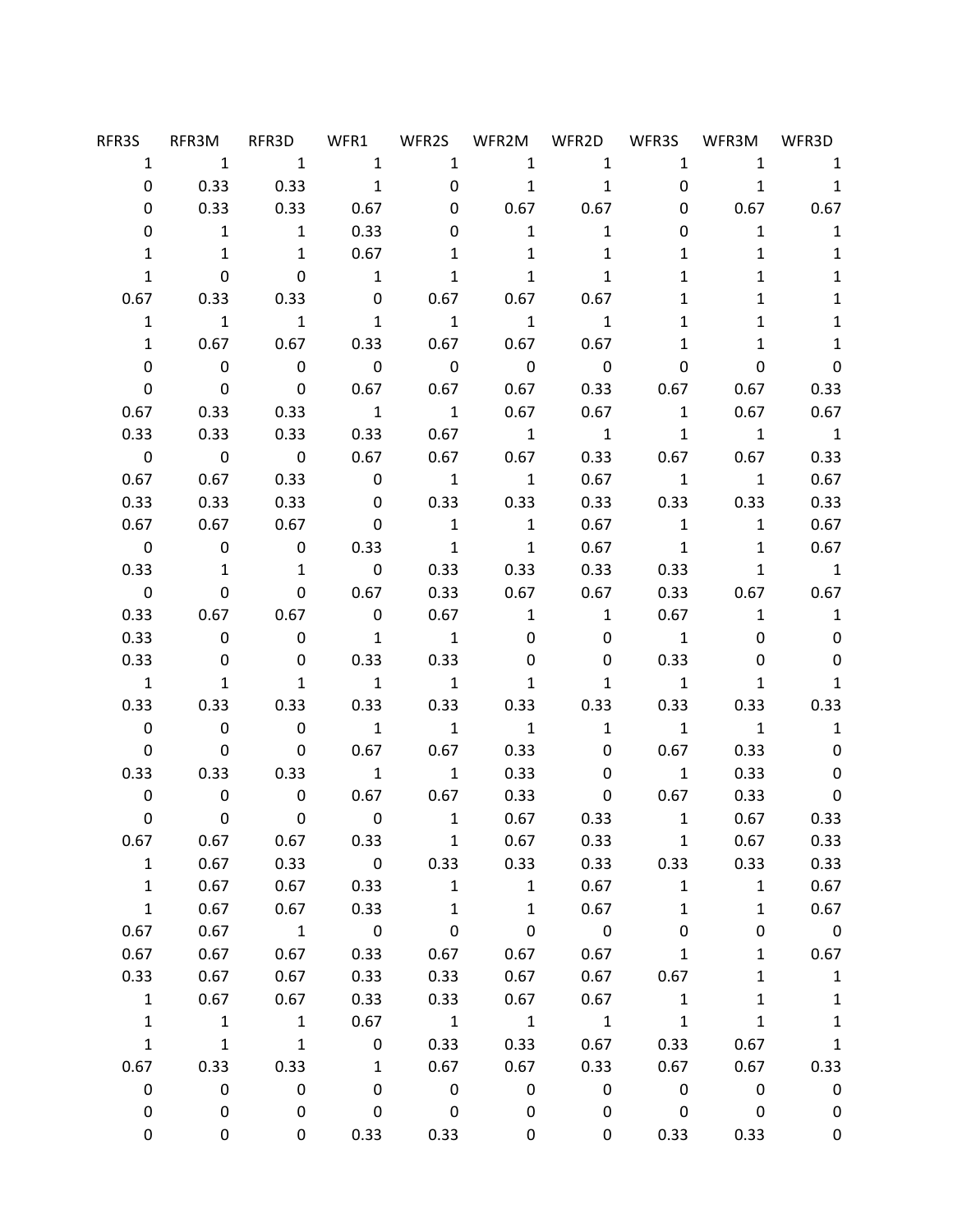| 0                       | 0                        | 0                        | 0.33                     | 1                        | 1                       | 0.67                    | 1                        | 1                        | 0.67                     |
|-------------------------|--------------------------|--------------------------|--------------------------|--------------------------|-------------------------|-------------------------|--------------------------|--------------------------|--------------------------|
| 0                       | 0                        | 0                        | $\mathbf 0$              | 0                        | 0                       | $\mathbf 0$             | 0                        | 0                        | $\mathbf 0$              |
| 0                       | 0                        | 0                        | 0                        | 0                        | 0                       | $\mathbf 0$             | 0                        | 0                        | $\mathbf 0$              |
| 0                       | 0                        | 0                        | $\mathbf{1}$             | $\mathbf{1}$             | 0.67                    | 0.33                    | $\mathbf{1}$             | 0.67                     | 0.33                     |
| 0.67                    | 1                        | 1                        | $\mathbf{1}$             | 0.33                     | $\mathbf{1}$            | $\mathbf{1}$            | 0.33                     | $\mathbf{1}$             | $\mathbf{1}$             |
| $\mathbf 0$             | 0                        | 0                        | 0                        | 0                        | 0                       | 0                       | 0                        | 0                        | 0                        |
| 0                       | 0                        | $\mathbf{0}$             | 0                        | 0                        | 0                       | 0                       | 0                        | 0                        | 0                        |
| 0.67                    | 0.67                     | 0.67                     | 0                        | 0                        | 0                       | 0                       | 0                        | 0                        | 0                        |
| $\mathbf{1}$            | $\mathbf{1}$             | $\mathbf{1}$             | 1                        | 1                        | 1                       | 1                       | 1                        | 1                        | $\mathbf 1$              |
| $\mathbf{1}$            | $\mathbf{1}$             | 0.67                     | 0.33                     | 1                        | $\mathbf{1}$            | 0.67                    | 1                        | $\mathbf{1}$             | 0.67                     |
| 0                       | 0                        | $\mathbf 0$              | $\mathbf 0$              | 0                        | 0                       | $\pmb{0}$               | 0                        | 0                        | 0                        |
| $\mathbf{1}$            | $\mathbf{1}$             | $\overline{\phantom{a}}$ | $\overline{\mathbf{0}}$  | 0.67                     | 0.67                    | 0.67                    | 1                        | 1                        | $\mathbf{1}$             |
| 0.33                    | 0.33                     | 0.33                     | 0.33                     | 0.67                     | $\mathbf{1}$            | $\mathbf{1}$            | 1                        | 1                        | $\mathbf{1}$             |
| 0                       | $\pmb{0}$                | $\mathbf 0$              | $\overline{\mathbf{0}}$  | 0.67                     | 0.67                    | 0.67                    | 1                        | 1                        | $\mathbf{1}$             |
| 0.67                    | $\mathbf{1}$             | $\mathbf{1}$             | 0.33                     | $\overline{\mathbf{0}}$  | $\mathbf{1}$            | $\mathbf{1}$            | 0                        | 1                        | $\mathbf{1}$             |
| 0                       | 0                        | 0                        | $\overline{\mathbf{0}}$  | $\mathbf 0$              | 0                       | 0                       | 0                        | 0                        | 0                        |
| $\mathbf 0$             | 0                        | 0                        | 0.33                     | 0.33                     | 0                       | 0                       | 0.33                     | 0                        | 0                        |
| 0                       | 0                        | 0                        | $\overline{\mathbf{0}}$  | $\overline{\phantom{0}}$ | 0                       | 0                       | $\overline{\phantom{0}}$ | 0                        | 0                        |
| 0.33                    | 0.67                     | 0.67                     | 0.67                     | 0.33                     | 0.67                    | 0.67                    | 0.33                     | 0.67                     | $\mathbf 1$              |
| 0.67                    | $\mathbf{1}$             | $\overline{\mathbf{1}}$  | 0.67                     | 0.67                     | $\mathbf{1}$            | $\mathbf{1}$            | 0.67                     | $\mathbf{1}$             | $\mathbf{1}$             |
| 0.33                    | 0.33                     | 0.33                     | $\mathbf{1}$             | $\mathbf{1}$             | $\mathbf{1}$            | 0.67                    | $\overline{\phantom{a}}$ | $\mathbf{1}$             | 0.67                     |
| $\overline{\mathbf{0}}$ | $\overline{\mathbf{0}}$  | $\overline{\phantom{0}}$ | $\mathbf 0$              | $\overline{\mathbf{0}}$  | $\mathbf 0$             | $\mathbf 0$             | $\mathbf 0$              | 0                        | $\mathbf 0$              |
| 0.33                    | 0.33                     | 0.33                     | 0                        | 0.67                     | 0.33                    | 0                       | 0.67                     | 0.33                     | $\mathbf 0$              |
| 0.33                    | $\overline{\phantom{0}}$ | $\mathbf 0$              | $\mathbf{1}$             | $\mathbf{1}$             | $\mathbf 0$             | 0                       | $\boldsymbol{0}$         | $\overline{\phantom{0}}$ | $\mathbf 0$              |
| 0.67                    | 0.67                     | 0.67                     | $\mathbf{1}$             | $\mathbf{1}$             | 0.67                    | 0.33                    | $\mathbf{1}$             | 0.67                     | 0.33                     |
| $\overline{\mathbf{0}}$ | $\overline{\phantom{0}}$ | $\overline{\mathbf{0}}$  | 0.33                     | 0                        | 0.33                    | 0.33                    | 0                        | 0.33                     | 0.33                     |
| 0.33                    | $\overline{\mathbf{1}}$  | $\overline{\mathbf{1}}$  | $\overline{\phantom{a}}$ | 0.67                     | $\overline{\mathbf{1}}$ | $\overline{1}$          | 0.67                     | $\overline{1}$           | $\overline{1}$           |
| 0.67                    | 0.67                     | 0.67                     | $\mathbf{1}$             | $\mathbf{1}$             | 0.67                    | 0.33                    | $\overline{\phantom{a}}$ | 0.67                     | 0.33                     |
| $\mathsf{O}\xspace$     | $\overline{\phantom{0}}$ | $\overline{\phantom{0}}$ | 0.33                     | 0.33                     | 0.33                    | $\overline{\mathbf{0}}$ | 0.33                     | 0.33                     | $\overline{\phantom{0}}$ |
| 0.33                    | 0.33                     | 0.33                     | 0.67                     | 0.67                     | 0.67                    | 0.33                    | 0.67                     | 0.67                     | 0.33                     |
| 0.67                    | 0.67                     | 0.33                     | 0.33                     | 0.33                     | 0.33                    | $\mathbf 0$             | 0.33                     | 0.33                     | $\overline{\mathbf{0}}$  |
| 0.33                    | 0.33                     | 0.33                     | 1                        | 1                        | 0.67                    | 0.33                    | 0                        | 0                        | 0                        |
| 0                       | $\mathsf 0$              | $\mathbf 0$              | $\mathbf{1}$             | $\mathbf{1}$             | $\mathbf{1}$            | 0.33                    | 0                        | 0                        | $\boldsymbol{0}$         |
| $\mathbf{1}$            | $\mathbf{1}$             | $\mathbf{1}$             | $\mathbf{1}$             | $\mathbf{1}$             | $\mathbf{1}$            | 0.67                    | $\mathbf{1}$             | $\mathbf{1}$             | 0.67                     |
| $\pmb{0}$               | 0                        | $\mathbf 0$              | 0.33                     | 0.33                     | 0.33                    | 0.33                    | 0.33                     | 0.33                     | 0.33                     |
| 0.33                    | 0.33                     | 0.33                     | 0.67                     | $\mathbf{1}$             | $1\,$                   | $\mathbf{1}$            | $\mathbf{1}$             | $\mathbf 1$              | $\mathbf{1}$             |
| $\pmb{0}$               | 0.67                     | 0.67                     | $\overline{\mathbf{0}}$  | 0                        | 0                       | 0                       | 0                        | 0                        | $\boldsymbol{0}$         |
| $\mathbf{1}$            | $\mathbf{1}$             | $\overline{\phantom{a}}$ | 0.67                     | $\mathbf{1}$             | $\mathbf{1}$            | $\mathbf{1}$            | $\mathbf 1$              | $\mathbf{1}$             | $\mathbf 1$              |
| 0.33                    | 0.33                     | 0.33                     | 0.67                     | 0.67                     | 0.67                    | 0.33                    | 0.67                     | 0.67                     | 0.33                     |
| $\pmb{0}$               | $\overline{\phantom{0}}$ | $\overline{\mathbf{0}}$  | 0.33                     | 0.33                     | $\mathbf 0$             | 0                       | 0.33                     | 0                        | $\pmb{0}$                |
| 0.33                    | 0.33                     | 0.33                     | $\overline{\phantom{a}}$ | $\mathbf{1}$             | $\pmb{0}$               | 0                       | 0.67                     | 0                        | $\pmb{0}$                |
| $\pmb{0}$               | $\pmb{0}$                | $\pmb{0}$                | 0.67                     | 0.33                     | 0.33                    | 0                       | 0                        | 0                        | $\pmb{0}$                |
| $\mathbf 0$             | $\mathbf 0$              | $\mathsf{O}\xspace$      | $\pmb{0}$                | 0                        | $\pmb{0}$               | 0                       | 0                        | 0                        | $\pmb{0}$                |
| 0.67                    | 0.33                     | 0.33                     | $\mathbf{1}$             | $\mathbf{1}$             | 0.67                    | 0                       | 1                        | 0                        | $\pmb{0}$                |
| $\pmb{0}$               | $\mathbf 0$              | $\boldsymbol{0}$         | 0                        | 0                        | $\pmb{0}$               | 0                       | 0                        | 0                        | $\pmb{0}$                |
| 0                       | $\mathbf 0$              | $\mathbf 0$              | 0                        | 0                        | $\pmb{0}$               | 0                       | 0                        | 0                        | $\pmb{0}$                |
| $\mathbf{1}$            | 0.33                     | 0.33                     | 1                        | 1                        | 0.67                    | 0                       | $\mathbf{1}$             | 0.33                     | 0                        |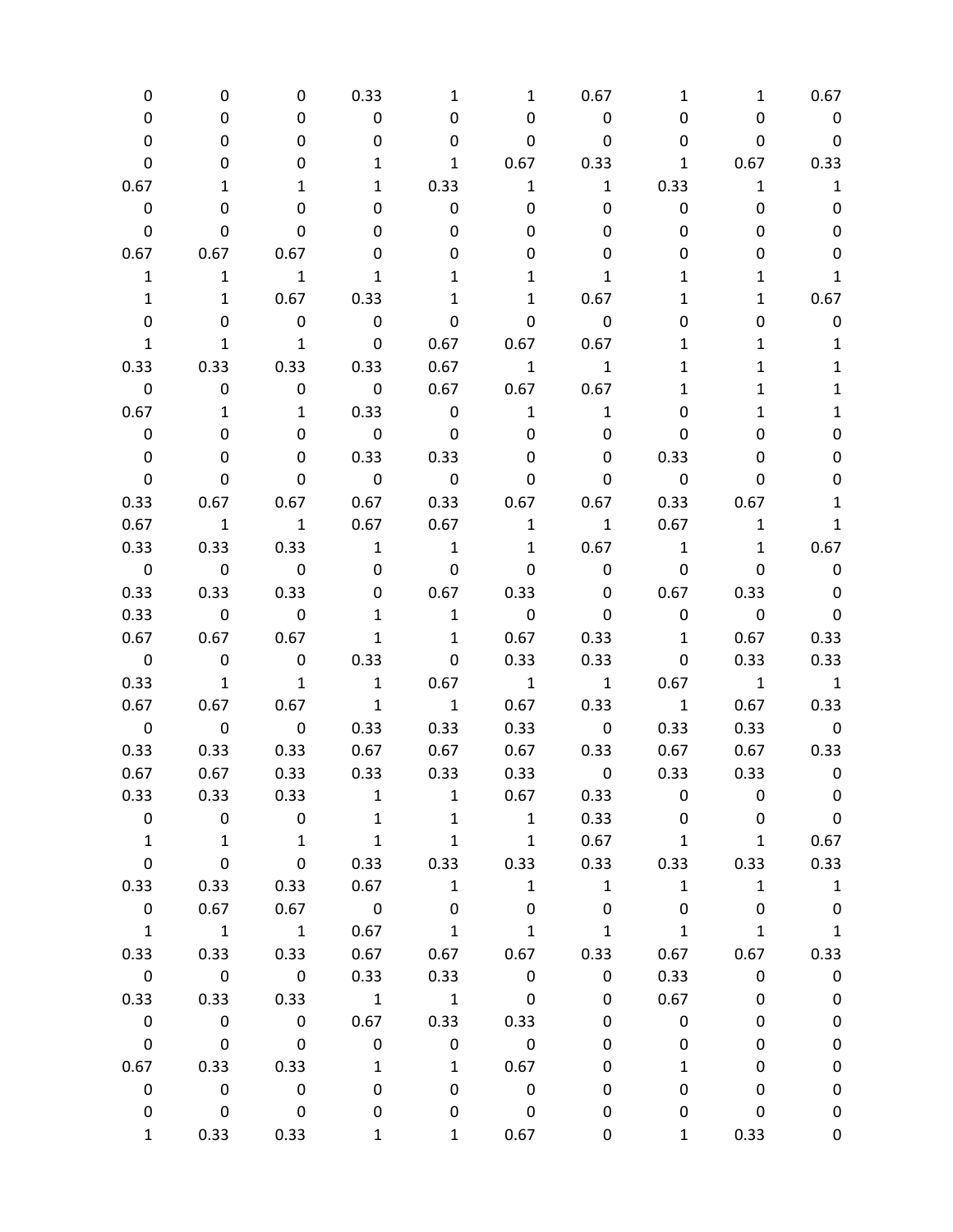| 0                        | 0                        | $\mathbf 0$             | 0.33                     | 0.33                     | 0                        | 0                       | 0.33                     | 0                        | 0                        |
|--------------------------|--------------------------|-------------------------|--------------------------|--------------------------|--------------------------|-------------------------|--------------------------|--------------------------|--------------------------|
| 0.67                     | 0.33                     | 0.33                    | 0.33                     | 0.33                     | 0                        | 0                       | 0.33                     | 0                        | 0                        |
| $\mathbf{1}$             | $\mathbf{1}$             | $\mathbf{1}$            | $\overline{\mathbf{1}}$  | $\overline{1}$           | 0.67                     | 0.33                    | $\overline{1}$           | 0.67                     | 0.33                     |
| 0                        | 0                        | $\mathbf 0$             | 0.33                     | 0.33                     | $\mathbf 0$              | 0                       | 0.33                     | $\overline{\mathbf{0}}$  | $\overline{\phantom{0}}$ |
| 0                        | $\mathbf 0$              | $\mathbf 0$             | 0.67                     | 0.33                     | 0.67                     | 0.67                    | 0.33                     | 0.67                     | 0.67                     |
| 0.33                     | 0.33                     | 0.33                    | 0.67                     | 0.67                     | 0.33                     | 0.33                    | 0.67                     | 0.33                     | 0.33                     |
| $\mathbf{1}$             | 0.67                     | 0.67                    | $\overline{\mathbf{0}}$  | $\overline{\mathbf{0}}$  | $\mathbf 0$              | $\overline{\mathbf{0}}$ | $\overline{\mathbf{0}}$  | $\overline{0}$           | $\overline{\phantom{0}}$ |
| 0.33                     | 0.33                     | $\overline{\mathbf{0}}$ | $\overline{\mathbf{0}}$  | 0.67                     | $\overline{1}$           | 0.67                    | 0.67                     | $\overline{\mathbf{1}}$  | 0.67                     |
| $\mathbf{1}$             | 0.67                     | 0.67                    | 0.33                     | 0.67                     | 0.33                     | $\mathbf 0$             | $\mathbf{1}$             | 0.33                     | $\overline{\mathbf{0}}$  |
| $\mathbf 0$              | $\overline{\mathbf{0}}$  | $\overline{\mathbf{0}}$ | 0.67                     | 0.67                     | $\overline{\mathbf{0}}$  | $\mathbf 0$             | 0.67                     | $\overline{\mathbf{0}}$  | $\overline{\phantom{0}}$ |
| 0.67                     | 0.33                     | 0.33                    | $\overline{\mathbf{0}}$  | 0.33                     | 0.33                     | 0.33                    | 0.67                     | 0.67                     | 0.33                     |
| 0.67                     | 0.67                     | 0.33                    | 0.33                     | 0.67                     | 0.33                     | $\mathbf 0$             | 0.67                     | 0.33                     | 0                        |
| $\overline{\mathbf{0}}$  | $\overline{\mathbf{0}}$  | $\overline{\mathbf{0}}$ | 0.33                     | 0.33                     | 0                        | 0                       | 0.33                     | $\mathbf 0$              | 0                        |
| 0.67                     | 0.67                     | 0.67                    | $\overline{\mathbf{0}}$  | 0.67                     | $\mathbf{1}$             | $\mathbf{1}$            | 0.67                     | $\mathbf{1}$             | $\mathbf{1}$             |
| 0.33                     | 0.33                     | 0.33                    | 0.67                     | 0.33                     | $\mathbf 0$              | $\pmb{0}$               | 0.33                     | 0                        | 0                        |
| 0.33                     | 0.33                     | 0.33                    | 0.33                     | 0.33                     | 0.33                     | 0.33                    | 0.33                     | 0.33                     | 0.33                     |
| 0.33                     | 0.33                     | 0.33                    | 0.67                     | 0.67                     | $\overline{\phantom{a}}$ | $\mathbf{1}$            | 0.67                     | $\overline{\phantom{a}}$ | $\mathbf{1}$             |
| 0.33                     | 0                        | $\mathbf 0$             | 0.67                     | 0.33                     | $\overline{\phantom{0}}$ | 0                       | 0.33                     | $\overline{\mathbf{0}}$  | $\overline{\phantom{0}}$ |
| $\mathbf 0$              | 0                        | $\mathbf 0$             | 0.33                     | 0.33                     | 0.33                     | 0.33                    | 0.33                     | 0.33                     | 0.33                     |
| $\mathbf 0$              | $\mathbf 0$              | $\mathbf 0$             | 0.67                     | 0.67                     | 0.67                     | 0.67                    | 0.67                     | 0.67                     | 0.67                     |
| 0.33                     | 0.33                     | 0.33                    | 0.67                     | 0.67                     | $\overline{1}$           | $\overline{1}$          | $\overline{1}$           | $\overline{1}$           | $\overline{1}$           |
| $\overline{\mathbf{0}}$  | $\overline{\phantom{0}}$ | $\overline{\mathbf{0}}$ | 0.33                     | 0.33                     | 0.33                     | 0.33                    | 0.33                     | 0.33                     | 0.33                     |
| 0.33                     | 0.33                     | 0.33                    | 0.67                     | 0.67                     | 0.67                     | 0.67                    | 0.67                     | 0.67                     | 0.67                     |
| $\mathbf{1}$             | 0.67                     | 0.67                    | 0.67                     | $\overline{\phantom{a}}$ | 0.67                     | 0.67                    | $\overline{\phantom{a}}$ | 0.67                     | 0.67                     |
| 0.67                     | 0.67                     | 0.67                    | $\overline{\phantom{a}}$ | $\mathbf{1}$             | $\overline{\mathbf{1}}$  | $\overline{\mathbf{1}}$ | $\overline{\mathbf{1}}$  | $\overline{\phantom{a}}$ | $\overline{1}$           |
| 0                        | 0                        | $\mathbf 0$             | 0.33                     | 0.33                     | 0.33                     | 0.33                    | 0.33                     | 0.33                     | 0.33                     |
| $\mathbf 0$              | 0                        | $\mathbf 0$             | 0.33                     | 0.33                     | 0.33                     | 0.33                    | 0.33                     | 0.33                     | 0.33                     |
| 0                        | 0                        | 0                       | 0.33                     | $\overline{\mathbf{0}}$  | $\mathbf 0$              | 0                       | $\overline{\mathbf{0}}$  | 0                        | $\overline{\mathbf{0}}$  |
| 0.33                     | 0                        | 0                       | 0.67                     | 0.33                     | $\mathbf 0$              | 0                       | 0.33                     | 0                        | $\overline{\phantom{0}}$ |
| 0.33                     | 0                        | 0                       | $\mathbf{1}$             | $\mathbf{1}$             | 0.67                     | 0                       | 0.67                     | 0                        | 0                        |
| $\mathbf{1}$             | $\mathbf{1}$             | 0.33                    | $\mathbf{1}$             | 1                        | $\overline{1}$           | 0.33                    | $\overline{\phantom{a}}$ | $\mathbf{1}$             | 0.33                     |
| $\mathbf{1}$             | 0.67                     | 0.33                    | $\mathbf{1}$             | $\mathbf{1}$             | 0.67                     | 0.33                    | $\mathbf{1}$             | $\mathbf{1}$             | 0.33                     |
| $\mathbf 0$              | $\mathbf 0$              | $\mathbf 0$             | $\mathbf{1}$             | $\mathbf{1}$             | 0.67                     | 0.33                    | $\mathbf{1}$             | 0.67                     | 0.33                     |
| 0.33                     | $\overline{\mathbf{0}}$  | $\mathbf 0$             | 0.67                     | 0.67                     | 0.33                     | 0.33                    | 0.67                     | 0.67                     | 0.33                     |
| $\overline{\mathbf{0}}$  | 0                        | $\mathbf 0$             | 0.33                     | $\overline{\mathbf{0}}$  | $\overline{\phantom{0}}$ | $\overline{\mathbf{0}}$ | $\mathbf 0$              | $\overline{\mathbf{0}}$  | $\overline{\phantom{0}}$ |
| 0.33                     | 0.33                     | $\mathbf 0$             | $\overline{1}$           | 0.67                     | 0.33                     | 0.33                    | 0.67                     | 0.33                     | 0.33                     |
| $\overline{\mathbf{1}}$  | 0.67                     | 0.33                    | $\overline{\phantom{a}}$ | $\overline{\mathbf{1}}$  | 0.67                     | 0.33                    | $\overline{\phantom{a}}$ | 0.67                     | 0.33                     |
| $\overline{\phantom{0}}$ | $\mathbf 0$              | $\pmb{0}$               | 0.33                     | 0.33                     | 0.67                     | 0.67                    | 0.67                     | 0.67                     | 0.33                     |
| 0.67                     | $\mathbf{1}$             | $\mathbf{1}$            | 0.33                     | $\overline{\mathbf{0}}$  | 0.67                     | $\mathbf{1}$            | 0.67                     | $\mathbf{1}$             | $\overline{\phantom{a}}$ |
| 0.67                     | $\mathbf{1}$             | $\mathbf{1}$            | 0.67                     | 0.33                     | 0.67                     | $\mathbf{1}$            | 0.67                     | $\mathbf{1}$             | $\overline{\phantom{a}}$ |
| 0.33                     | $\pmb{0}$                | $\pmb{0}$               | 0.67                     | 0.33                     | $\overline{\mathbf{0}}$  | $\pmb{0}$               | 0.33                     | $\pmb{0}$                | $\overline{\mathbf{0}}$  |
| 0.67                     | 0.67                     | 0.33                    | $\overline{\phantom{a}}$ | 0.67                     | 0.67                     | 0.67                    | 0.67                     | 0.67                     | 0.67                     |
| $\pmb{0}$                | $\pmb{0}$                | $\mathsf{O}\xspace$     | $\overline{1}$           | 0.67                     | $\overline{\mathbf{0}}$  | $\overline{\mathbf{0}}$ | 0.67                     | $\overline{\mathbf{0}}$  | $\overline{\mathbf{0}}$  |
| 0                        | 0                        | 0                       | 0.67                     | 0.67                     | 0.67                     | 0.33                    | 0.67                     | 0.67                     | 0.33                     |
| 0                        | 0                        | $\mathbf 0$             | $\overline{\mathbf{0}}$  | $\overline{\mathbf{0}}$  | $\overline{\phantom{0}}$ | $\boldsymbol{0}$        | $\overline{\phantom{0}}$ | $\overline{\phantom{0}}$ | $\overline{\phantom{0}}$ |
| 0                        | $\mathbf 0$              | $\mathbf 0$             | $\overline{\phantom{a}}$ | $\overline{\mathbf{1}}$  | 0.33                     | 0.33                    | 0.67                     | 0.67                     | 0.33                     |
| $\mathbf{1}$             | 0.67                     | 0.33                    | 0.67                     | 0.67                     | 0.33                     | 0.33                    | 0.67                     | 0.67                     | 0.67                     |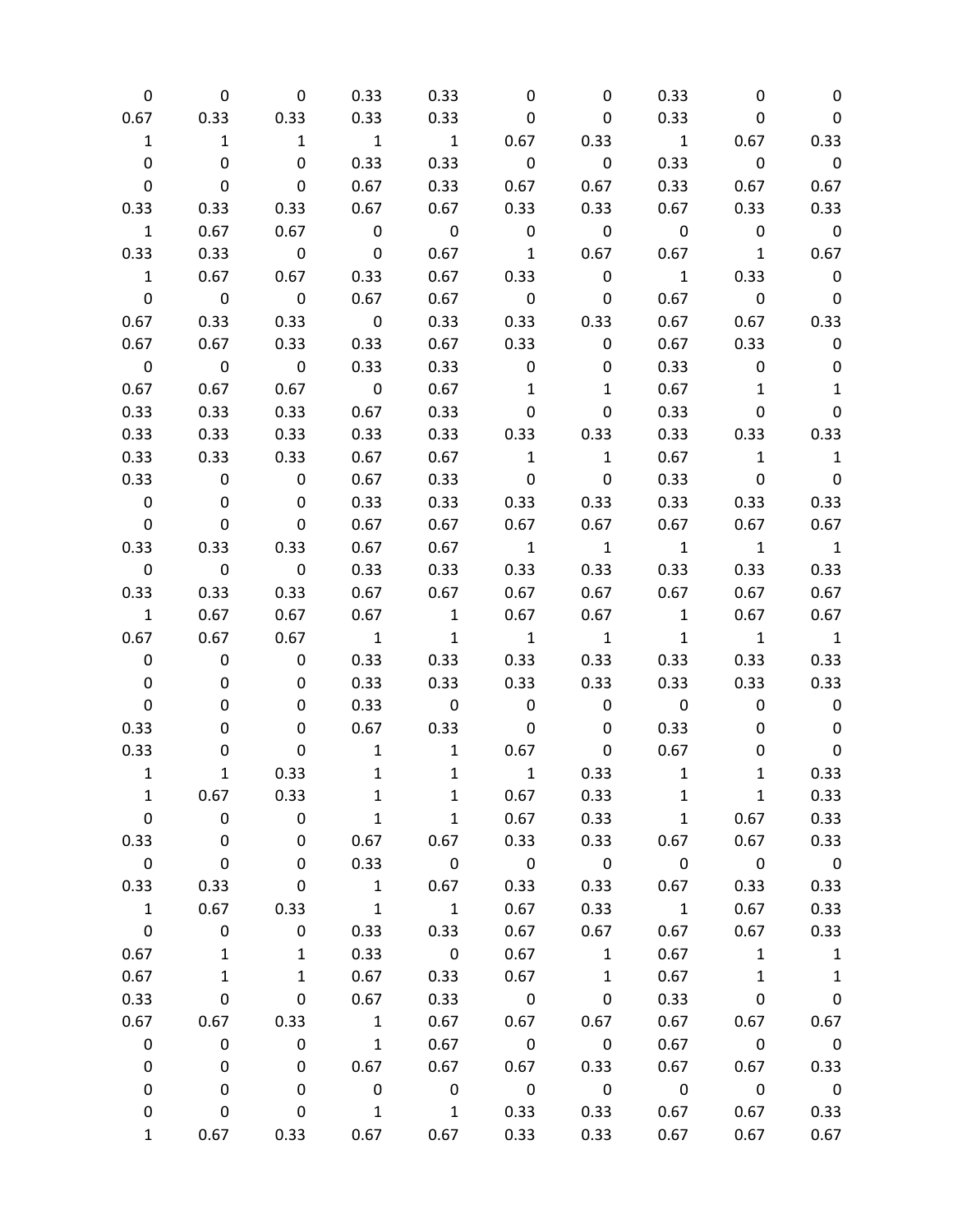| 0.67                    | 0.33                     | 0.33                    | 0.33                     | 0.33                    | 0.33                     | 0.33                     | 0.33                     | 0.33                     | 0.33                     |
|-------------------------|--------------------------|-------------------------|--------------------------|-------------------------|--------------------------|--------------------------|--------------------------|--------------------------|--------------------------|
| 0.67                    | 0.33                     | $\overline{\mathbf{0}}$ | 0.33                     | 0.33                    | 0.33                     | $\overline{\phantom{0}}$ | 0.33                     | 0.33                     | $\overline{\mathbf{0}}$  |
| 0.67                    | 0.67                     | 0.33                    | 0.67                     | 0.67                    | 0.67                     | 0.33                     | 0.67                     | 0.67                     | 0.33                     |
| 0.67                    | 0.33                     | 0.33                    | $\overline{\phantom{a}}$ | 0.67                    | 0.67                     | 0.33                     | 0.67                     | 0.33                     | 0.33                     |
| 0.67                    | 0.67                     | 0.33                    | 0.67                     | 0.67                    | 0.67                     | 0.67                     | 0.67                     | $\mathbf{1}$             | 0.67                     |
| 0.67                    | $\overline{1}$           | $\mathbf{1}$            | 0.33                     | 0.67                    | $\overline{1}$           | 0.67                     | 0.67                     | $\mathbf{1}$             | $\overline{\phantom{a}}$ |
| 0.67                    | $\overline{\mathbf{1}}$  | $\mathbf{1}$            | 0.33                     | 0.33                    | 0.67                     | 0.67                     | 0.33                     | 0.67                     | 0.67                     |
| $\overline{\mathbf{0}}$ | 0.67                     | $\mathbf{1}$            | $\overline{\mathbf{0}}$  | $\overline{\mathbf{0}}$ | 0.33                     | $\overline{1}$           | $\overline{\phantom{0}}$ | 0.67                     | $\mathbf{1}$             |
| 0.67                    | $\overline{\phantom{a}}$ | $\mathbf{1}$            | 0.33                     | 0.67                    | $\overline{\phantom{a}}$ | $\mathbf{1}$             | 0.67                     | $\overline{\phantom{a}}$ | 1                        |
| 0.33                    | 0.67                     | 0.67                    | $\overline{1}$           | 0.33                    | 0.67                     | 0.67                     | 0.33                     | 0.67                     | 0.67                     |
| $\overline{\mathbf{0}}$ | $\overline{\mathbf{0}}$  | $\mathbf{0}$            | $\mathbf{1}$             | $\overline{\mathbf{0}}$ | $\overline{\mathbf{0}}$  | $\overline{\mathbf{0}}$  | $\overline{\mathbf{0}}$  | $\overline{\phantom{0}}$ | $\overline{\phantom{0}}$ |
| 0.33                    | $\Omega$                 | 0                       | $\mathbf{1}$             | 0.33                    | 0.33                     | 0.33                     | 0.67                     | 0.33                     | $\overline{\mathbf{0}}$  |
| $\overline{\mathbf{0}}$ | $\mathbf{0}$             | 0                       | $\mathbf{1}$             | 0.67                    | 0.67                     | 0.33                     | 0.33                     | 0.33                     | 0.33                     |
| 0.33                    | 0.67                     | 0.67                    | $\mathbf{1}$             | $\mathbf{1}$            | $\overline{1}$           | $\overline{\phantom{1}}$ | 0.67                     | $\overline{\phantom{a}}$ | 0.67                     |
| 0.33                    | 0.33                     | 0.33                    | $\mathbf{1}$             | 1                       | 0.67                     | 0.33                     | 0.67                     | 0.33                     | 0.33                     |
| 0.67                    | 0.33                     | 0.33                    | $\mathbf{1}$             | 0.67                    | $\overline{\phantom{a}}$ | 0.33                     | 0.67                     | 0.67                     | 0.33                     |
| $\mathbf 0$             | $\overline{\phantom{0}}$ | $\Omega$                | $\mathbf{1}$             | $\overline{1}$          | 0.33                     | 0.33                     | $\overline{1}$           | 0.67                     | 0.33                     |
| $\mathbf 0$             | $\mathbf 0$              | 0                       | 0.67                     | 0.67                    | 0.67                     | 0.33                     | 0.33                     | 0.33                     | 0.33                     |
| 0.33                    | 0.33                     | 0                       | $\overline{1}$           | $\overline{1}$          | $\overline{1}$           | 0.33                     | $\overline{\phantom{a}}$ | 0.67                     | 0.33                     |
| 0                       | 0                        | $\Omega$                | 0.67                     | 0.67                    | 0.67                     | 0.33                     | 0.67                     | 0.67                     | 0.33                     |
| 0                       | 0                        | 0                       | $\overline{\mathbf{0}}$  | $\overline{\mathbf{0}}$ | $\overline{\mathbf{0}}$  | 0                        | 0                        | $\Omega$                 | $\overline{\phantom{0}}$ |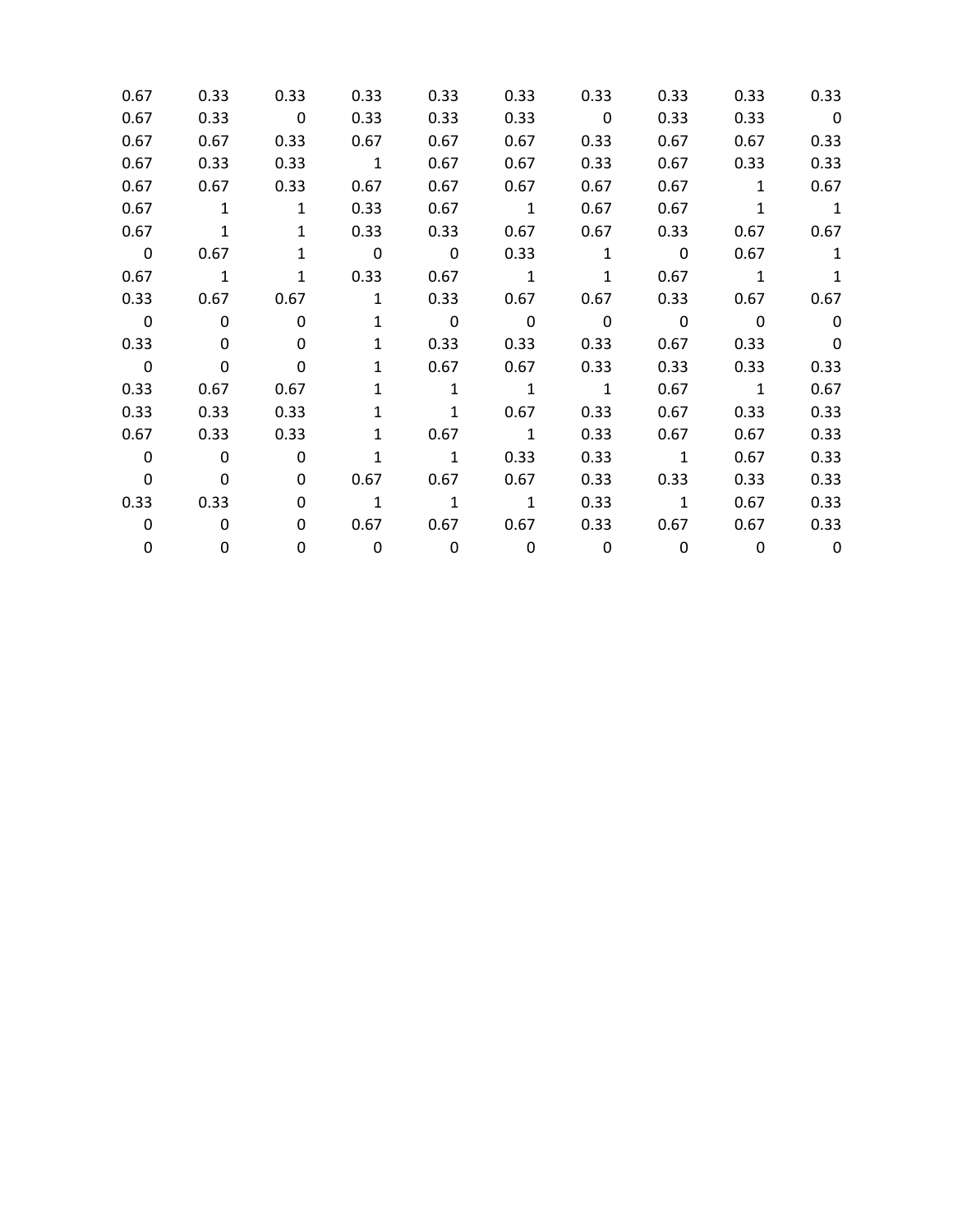| SMC1                    |                         |                          | SMC2S SMC2M SMC2D SMC3S SMC3M SMC3D SCN1 |                          |                          |                          |                                | SCN2S SCN2M  |                          |
|-------------------------|-------------------------|--------------------------|------------------------------------------|--------------------------|--------------------------|--------------------------|--------------------------------|--------------|--------------------------|
| $\mathbf{1}$            | 1                       |                          | $1 \quad \blacksquare$<br>$\overline{1}$ | 1                        |                          | $1 \qquad \qquad 1$      | $0 \qquad \qquad$              | $\mathbf{0}$ | 0                        |
| $\mathbf{1}$            | 0                       | $\overline{1}$           | $\overline{\phantom{a}}$                 | $\mathbf 0$              | $\overline{\phantom{a}}$ | $\overline{\phantom{a}}$ | $\mathbf 0$                    | 0            | $\mathbf 0$              |
| 0.67                    | 0                       | $0.67$ 0.67              |                                          | 0                        | 0.67                     | 0.67                     | 0                              | 0            | 0                        |
| 0.33                    | 0                       | $\mathbf{1}$             | $\overline{\phantom{a}}$ 1               | 0                        | $\mathbf{1}$             | $\overline{1}$           | 0.67                           | 0.33         | 1                        |
| 0.67                    | 1                       | 1                        | $\mathbf{1}$                             | 1                        | $\mathbf{1}$             | 1                        | $\mathbf 0$                    | 0            | 0                        |
| $\mathbf{1}$            | $\mathbf{1}$            | $\mathbf{1}$             | $\mathbf{1}$                             | $\mathbf{1}$             | $\mathbf{1}$             | $\mathbf{1}$             | $\mathbf{1}$                   | 1            | 0                        |
| $\mathbf 0$             |                         | $0.67$ 0.67 0.67         |                                          | $\mathbf{1}$             | $\mathbf{1}$             | $\mathbf{1}$             | 0                              | 0            | 0                        |
| $\mathbf{1}$            | $\overline{1}$          | $\overline{\phantom{a}}$ | $\overline{\phantom{1}}$ 1               | $\mathbf{1}$             | $\mathbf{1}$             | $\mathbf{1}$             | 0                              | 0            | $\mathbf 0$              |
| 0.33                    | 0.67                    | 0.67                     | 0.67                                     | $\mathbf{1}$             | $\mathbf{1}$             |                          | $1 \quad \blacksquare$<br>0.33 |              | $0.67$ 0.67              |
| 0.67                    | 0.67                    | 0.33                     | 0.33                                     |                          | $0.67$ 0.33              |                          | 0.33<br>$\mathbf 0$            | 0            | $\overline{\phantom{0}}$ |
| 0.67                    | 0.67                    | 0.67                     | 0.33                                     | 0.67                     | 0.67                     | 0.33                     | 0                              | 0            | $\overline{\phantom{0}}$ |
| $\overline{1}$          | $\overline{1}$          | 0.67                     | 0.67                                     | $\overline{1}$           | 0.67                     | 0.67                     | $\mathbf{1}$                   | $\mathbf{1}$ | 0.67                     |
| 0.33                    | 0.67                    | $\overline{\phantom{a}}$ | $\overline{\phantom{a}}$                 | $\overline{\phantom{a}}$ | $\overline{\phantom{a}}$ | $\overline{1}$           | 0                              | 0            | $\overline{\phantom{0}}$ |
| 0.67                    | 0.67                    | 0.67                     |                                          |                          | $0.33$ 0.67 0.67         | 0.33                     | 0                              | 0            | $\overline{\mathbf{0}}$  |
| $\mathsf{O}$            | $\overline{1}$          | $\overline{\phantom{a}}$ | 0.67                                     | $\overline{1}$           | $\mathbf{1}$             | 0.67                     | 0                              | 0            | $\mathbf 0$              |
| $\mathsf{O}$            | 0.33                    | 0.33                     | 0.33                                     |                          | $0.33$ $0.33$            | 0.33                     | 0.33                           |              | 0.33 0.33                |
| 0                       | $\overline{1}$          | $\overline{1}$           | 0.67                                     | $\overline{\mathbf{1}}$  | $\overline{\phantom{a}}$ | 0.67                     | $\mathbf 0$                    | 0            | $\mathbf 0$              |
| 0.33                    | $\mathbf{1}$            | $\mathbf{1}$             | 0.67                                     | $\overline{\mathbf{1}}$  | $\overline{\phantom{a}}$ | 0.67                     | 0                              | 0            | $\mathbf 0$              |
| $\mathsf{O}$            | 0.33                    | 0.33                     | 0.33                                     | 0.33                     | $\mathbf{1}$             | $\overline{\mathbf{1}}$  | 0                              | 0            | 0                        |
| 0.67                    | 0.33                    | 0.67                     | 0.67                                     |                          | $0.33$ $0.67$ $0.67$     |                          | 0                              | 0            | 0                        |
| $\mathbf 0$             | 0.67                    | $\overline{1}$           | $\overline{\mathbf{1}}$                  | 0.67                     | $\mathbf{1}$             | $\overline{1}$           | 0                              | 0            | 0                        |
| $\mathbf{1}$            | $\overline{1}$          | 0                        | 0                                        | $\overline{\phantom{a}}$ | 0                        | 0                        | 0                              | 0            | 0                        |
| 0.33                    | 0.33                    | 0                        | 0                                        | 0.33                     | $\mathbf{0}$             | 0                        | 0                              | 0            | 0                        |
| $\mathbf{1}$            | $\overline{1}$          | $\mathbf{1}$             | $\mathbf{1}$                             | $\overline{\phantom{a}}$ | $\mathbf{1}$             | $\mathbf{1}$             | 0                              | 0            | 0                        |
| 0.33                    | 0.33                    | 0.33                     | 0.33                                     | 0.33                     |                          | $0.33$ 0.33              | 0                              | 0            | 0                        |
| $\mathbf{1}$            | $\overline{1}$          | $\overline{1}$           | $\overline{1}$                           | $\overline{\phantom{a}}$ | $\overline{\phantom{a}}$ | $\mathbf{1}$             | 0                              | 0            | 0                        |
| 0.67                    | 0.67                    | 0.33                     | 0                                        |                          | $0.67$ 0.33              | 0                        | 0                              | 0            | $\mathbf 0$              |
| $\mathbf{1}$            | $\mathbf{1}$            | 0.33                     | $\mathbf 0$                              | $\overline{1}$           | 0.33                     |                          | 0.33<br>$\mathbf{0}$           |              | 0.67 0.33                |
| 0                       | 0                       | $\overline{\phantom{0}}$ | 0                                        | 0                        | $\overline{\mathbf{0}}$  | 0                        | 0                              | 0            | $\overline{\mathbf{0}}$  |
| 0                       |                         | 1 0.67 0.33              |                                          |                          | 1 0.67                   | 0.33                     | $\mathbf 0$                    | 0            | $\overline{\mathbf{0}}$  |
| 0.33                    | $1\,$                   | 0.67                     | 0.33                                     | $\mathbf{1}$             | 0.67                     | 0.33                     | 0                              | 0            | 0                        |
| $\pmb{0}$               | 0.33                    | 0.33                     | 0.33                                     | 0.67                     | 0.67                     | 0.33                     | $\pmb{0}$                      | 0            | $\pmb{0}$                |
| 0.33                    | $\mathbf{1}$            | $\mathbf{1}$             | 0.67                                     | $\mathbf{1}$             | $\mathbf{1}$             | 0.67                     | 0.67                           | 0.67         | 0.67                     |
| 0.33                    | $\mathbf{1}$            | $\mathbf 1$              | 0.67                                     | $\mathbf{1}$             | $\mathbf{1}$             | 0.67                     | $\pmb{0}$                      | 0.33         | 0.33                     |
| $\overline{\mathbf{0}}$ | 0.33                    | 0.33                     | 0.33                                     | 0.33                     | 0.33                     | 0.33                     | $\mathbf 0$                    | 0.67         | 0.67                     |
| 0.33                    | 0.67                    | 0.67                     | 0.67                                     | $\mathbf{1}$             | $\mathbf{1}$             | 0.67                     | 0                              | 0.33         | 0.33                     |
| 0.33                    | 0.33                    | 0.67                     | 0.67                                     | 0.67                     | $\mathbf{1}$             | $\mathbf{1}$             | 0                              | $\pmb{0}$    | $\mathbf 0$              |
| 0.67                    | 0.67                    | 0.67                     | 0.67                                     | $\mathbf{1}$             | $\mathbf{1}$             | $\mathbf 1$              | $\pmb{0}$                      | $\mathbf 0$  | $\mathbf 0$              |
| 0.67                    | $\mathbf{1}$            | $\mathbf{1}$             | $\mathbf{1}$                             | $\mathbf{1}$             | $\mathbf{1}$             | $\mathbf{1}$             | 0.33                           | 0.33         | 0.33                     |
| $\pmb{0}$               | $\pmb{0}$               | 0.33                     | 0.67                                     | 0.33                     | $\mathbf{1}$             | $\mathbf{1}$             | $\pmb{0}$                      | 0            | $\overline{\phantom{0}}$ |
| $\mathbf{1}$            | 0.67                    | 0.67                     | 0.33                                     | 0.67                     | 0.67                     | 0.33                     | $\mathbf{1}$                   | 1            | 0.67                     |
| $\mathbf{1}$            | 0.33                    | $\mathbf{1}$             | $1\,$                                    | 0.33                     | $\mathbf{1}$             | $\mathbf{1}$             | 0                              | 0            | $\pmb{0}$                |
| $\pmb{0}$               | $\overline{\mathbf{0}}$ | 0                        | 0                                        | 0                        | 0                        | 0                        | 0                              | 0            | 0                        |
| 0.33                    | 0.67                    | 0                        | 0                                        | $\mathbf{1}$             | $\mathbf 1$              | 0                        | 0                              | 0            | $\pmb{0}$                |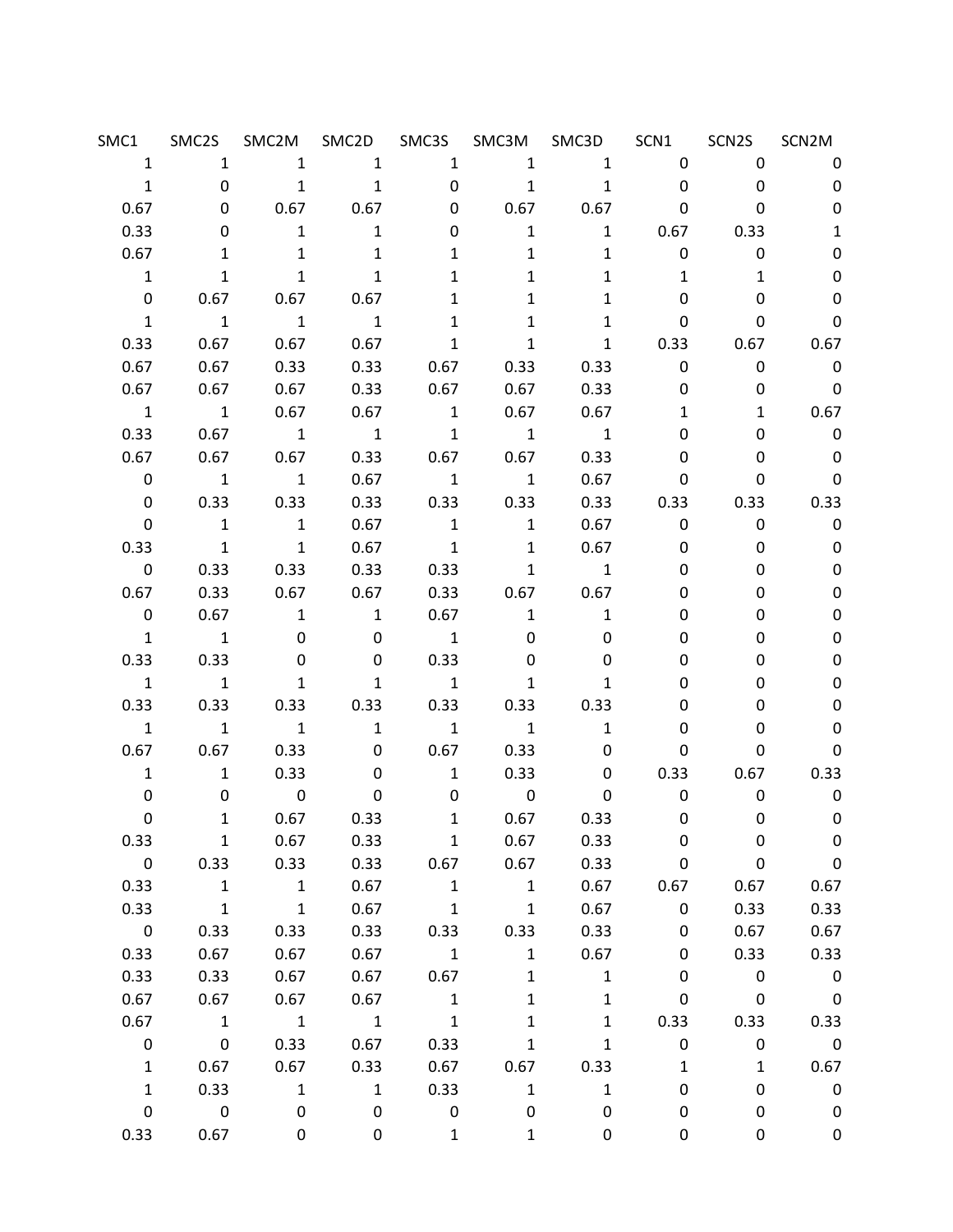| 0.33           | 1                        | 1                        | 0.67                     | 1                        | 1                        | 0.67                    | 0                       | 0            | 0                        |
|----------------|--------------------------|--------------------------|--------------------------|--------------------------|--------------------------|-------------------------|-------------------------|--------------|--------------------------|
| 0              | $\mathbf 0$              | $\mathbf 0$              | $\overline{\mathbf{0}}$  | 0                        | 0                        | $\mathbf 0$             | 0                       | 0            | 0                        |
| 0.33           | 0.33                     | 0.33                     | 0.33                     | 0.33                     | 0.33                     | 0.33                    | 0                       | 0            | 0                        |
| $\mathbf 1$    | $\mathbf{1}$             | 0.67                     | 0.33                     | $\overline{1}$           | 0.67                     | 0.33                    | 0                       | 0            | 0                        |
| $\mathbf{1}$   | 0.33                     | $\overline{\mathbf{1}}$  | $\overline{1}$           | 0.33                     | $\mathbf{1}$             | $\mathbf{1}$            | 0.33                    | 0            | 0.33                     |
| 0              | $\pmb{0}$                | 0                        | 0                        | $\mathbf 0$              | 0                        | 0                       | 0                       | 0            | $\overline{0}$           |
| 0              | 0                        | 0                        | 0                        | 0                        | 0                        | 0                       | 0                       | 0            | $\overline{\mathbf{0}}$  |
| 0              | 0                        | 0                        | 0                        | 0                        | 0                        | 0                       | 0.33                    | 0.67         | 0.67                     |
| 1              | 1                        | 1                        | 1                        | 1                        | 1                        | 1                       | $\overline{\mathbf{1}}$ | 0.67         | 0.67                     |
| $\mathbf{1}$   | $\mathbf{1}$             | $\mathbf{1}$             | 0.67                     | $\mathbf{1}$             | $\mathbf{1}$             | 0.67                    | 0.33                    | 0.67         | 0.67                     |
| 0.33           | 0.33                     | 0.33                     | 0.33                     | 0.33                     | 0.33                     | 0.33                    | $\mathbf 0$             | $\mathbf 0$  | $\mathbf 0$              |
| 0.67           | 0.67                     | 0.67                     | 0.67                     | $\overline{1}$           | $\mathbf{1}$             | $\mathbf{1}$            | 0                       | $\mathbf 0$  | $\overline{\phantom{0}}$ |
| 0.33           | 0.33                     | 0.67                     | 0.67                     | 0.67                     | 0.67                     | 0.67                    | 0                       | 0.33         | 0.33                     |
| $\mathbf 0$    | 0.67                     | 0.67                     | 0.33                     | $\overline{1}$           | $\mathbf{1}$             | 0.33                    | 0                       | 0            | $\mathbf 0$              |
| 0.33           | 0.33                     | $\overline{\mathbf{1}}$  | $\overline{1}$           | 0.33                     | $\mathbf{1}$             | $\mathbf{1}$            | 0                       | 0            | 0                        |
| 0              | $\mathbf 0$              | 0                        | 0                        | $\pmb{0}$                | 0                        | 0                       | 0                       | 0            | 0                        |
| 0              | $\mathbf 0$              | 0                        | 0                        | $\mathbf{0}$             | 0                        | 0                       | 0                       | 0            | 0                        |
| 0              | 0                        | 0                        | 0                        | 0                        | 0                        | 0                       | 0                       | 0            | 0                        |
| 0.67           | 0.33                     | 0.67                     | 0.67                     | 0.33                     | 0.67                     | 1                       | 0                       | 0            | 0                        |
| 0.67           | 0.67                     | $\overline{1}$           | $\overline{\phantom{a}}$ | 0.67                     | $\overline{1}$           | $\mathbf{1}$            | 0.33                    | 0.33         | 0.33                     |
| 0.67           | 0.67                     | 0.67                     | 0.33                     | 0.67                     | 0.67                     | 0.33                    | $\mathbf{1}$            | $\mathbf{1}$ | $\mathbf{1}$             |
| $\mathbf 0$    | $\overline{\phantom{0}}$ | $\overline{\phantom{0}}$ | $\overline{\mathbf{0}}$  | $\overline{\mathbf{0}}$  | $\overline{\mathbf{0}}$  | $\mathbf 0$             | 0                       | 0            | 0                        |
| 0              | 0.67                     | 0.33                     | 0                        | 0.67                     | 0.33                     | 0                       | 0                       | 0            | 0                        |
| 0.33           | 0.33                     | $\overline{\mathbf{0}}$  | 0                        | 0.33                     | $\overline{\mathbf{0}}$  | 0                       | 0.67                    | 0.67         | 0                        |
| $\mathbf{1}$   | $\overline{1}$           | 0.67                     | 0.33                     | $\overline{1}$           | 0.67                     | 0.33                    | 0                       | 0            | 0                        |
| 0.33           | $\overline{\mathbf{0}}$  | 0.33                     | 0.33                     | $\overline{\phantom{0}}$ | 0.33                     | 0.33                    | 0                       | 0            | $\mathbf 0$              |
| $\mathbf{1}$   | 0.67                     | $\overline{\phantom{a}}$ | $\overline{\phantom{1}}$ | 0.67                     | $\overline{\phantom{a}}$ | $\overline{1}$          | $\mathbf{1}$            | 0            | 0.67                     |
| $\mathbf{1}$   | $\mathbf{1}$             | 0.67                     | 0.33                     | $\overline{1}$           | 0.67                     | 0.33                    | 0.67                    | 0.67         | 0.33                     |
| 0.33           | 0.33                     | 0.33                     | $\overline{\mathbf{0}}$  | 0.33                     | 0.33                     | $\overline{\mathbf{0}}$ | 0                       | 0            | 0                        |
| 0.67           | 0.67                     | 0.67                     | 0.33                     | 0.67                     | 0.67                     | 0.33                    | 0                       | 0            | 0                        |
| $\mathbf{1}$   | $\overline{\phantom{a}}$ | $\overline{\mathbf{1}}$  | 0.33                     | $\overline{\mathbf{1}}$  | $\overline{\mathbf{1}}$  | 0.33                    | 0                       | 0            | 0                        |
| $\mathbf{1}$   | $\mathbf{1}$             | 0.67                     | 0.33                     | 0.67                     | 0.67                     | 0.33                    | 0                       | 0            | 0                        |
| 0.67           | 0.67                     | 0.67                     | 0.33                     | $\mathsf{O}$             | $\mathbf 0$              | $\overline{\mathbf{0}}$ | 0                       | 0            | $\boldsymbol{0}$         |
| $\mathbf{1}$   | $\overline{\phantom{a}}$ | $\overline{1}$           | 0.67                     | $\overline{1}$           | $\overline{1}$           | 0.67                    | 0.67                    | 0.67         | 0.67                     |
| 0.33           | 0.33                     | 0.33                     | 0.33                     | 0.33                     | 0.33                     | 0.33                    | $\pmb{0}$               | $\pmb{0}$    | $\boldsymbol{0}$         |
| 0.67           | $\overline{1}$           | $\overline{\phantom{a}}$ | $\overline{\phantom{a}}$ | $\mathbf{1}$             | $\overline{\phantom{a}}$ | $\mathbf{1}$            | 0                       | 0            | $\pmb{0}$                |
| 0.33           | $\boldsymbol{0}$         | 0.67                     | 0.67                     | 0                        | 0.67                     | 0.67                    | 0                       | 0            | $\pmb{0}$                |
| $\overline{1}$ | $\mathbf{1}$             | $\overline{1}$           | $\overline{\phantom{a}}$ | $\mathbf{1}$             | $\mathbf{1}$             | $\mathbf 1$             | 0                       | 0            | $\pmb{0}$                |
| 0.67           | 0.67                     | 0.67                     | 0.33                     | 0.67                     | 0.67                     | 0.33                    | 0                       | 0            | $\pmb{0}$                |
| 0.33           | 0.33                     | $\overline{\mathbf{0}}$  | $\overline{\mathbf{0}}$  | 0.33                     | $\mathbf 0$              | $\pmb{0}$               | 0                       | 0            | $\pmb{0}$                |
| 0.67           | 0.67                     | 0.33                     | $\overline{\mathbf{0}}$  | 0.67                     | 0.33                     | $\pmb{0}$               | 0                       | 0            | $\pmb{0}$                |
| 0.67           | 0.33                     | 0.33                     | 0.33                     | 0.33                     | 0.33                     | 0.33                    | 0                       | 0            | $\pmb{0}$                |
| 0              | $\pmb{0}$                | $\overline{\mathbf{0}}$  | $\overline{\mathbf{0}}$  | $\mathbf 0$              | $\overline{\phantom{0}}$ | $\overline{\mathbf{0}}$ | 0                       | 0            | $\pmb{0}$                |
| $\mathbf{1}$   | $\mathbf{1}$             | 0.67                     | 0.33                     | $\mathbf{1}$             | 0.67                     | 0.33                    | 0.33                    | 0.33         | $\pmb{0}$                |
| 0              | 0                        | $\overline{\phantom{0}}$ | $\overline{\mathbf{0}}$  | 0                        | $\pmb{0}$                | $\pmb{0}$               | $\pmb{0}$               | 0            | $\pmb{0}$                |
| 0              | 0                        | $\mathbf 0$              | $\overline{\mathbf{0}}$  | 0                        | $\mathbf 0$              | 0                       | 0                       | 0            | 0                        |
| $\mathbf{1}$   | $\mathbf{1}$             | 0.67                     | 0.33                     | 1                        | 0.67                     | 0.33                    | 0                       | 0            | 0                        |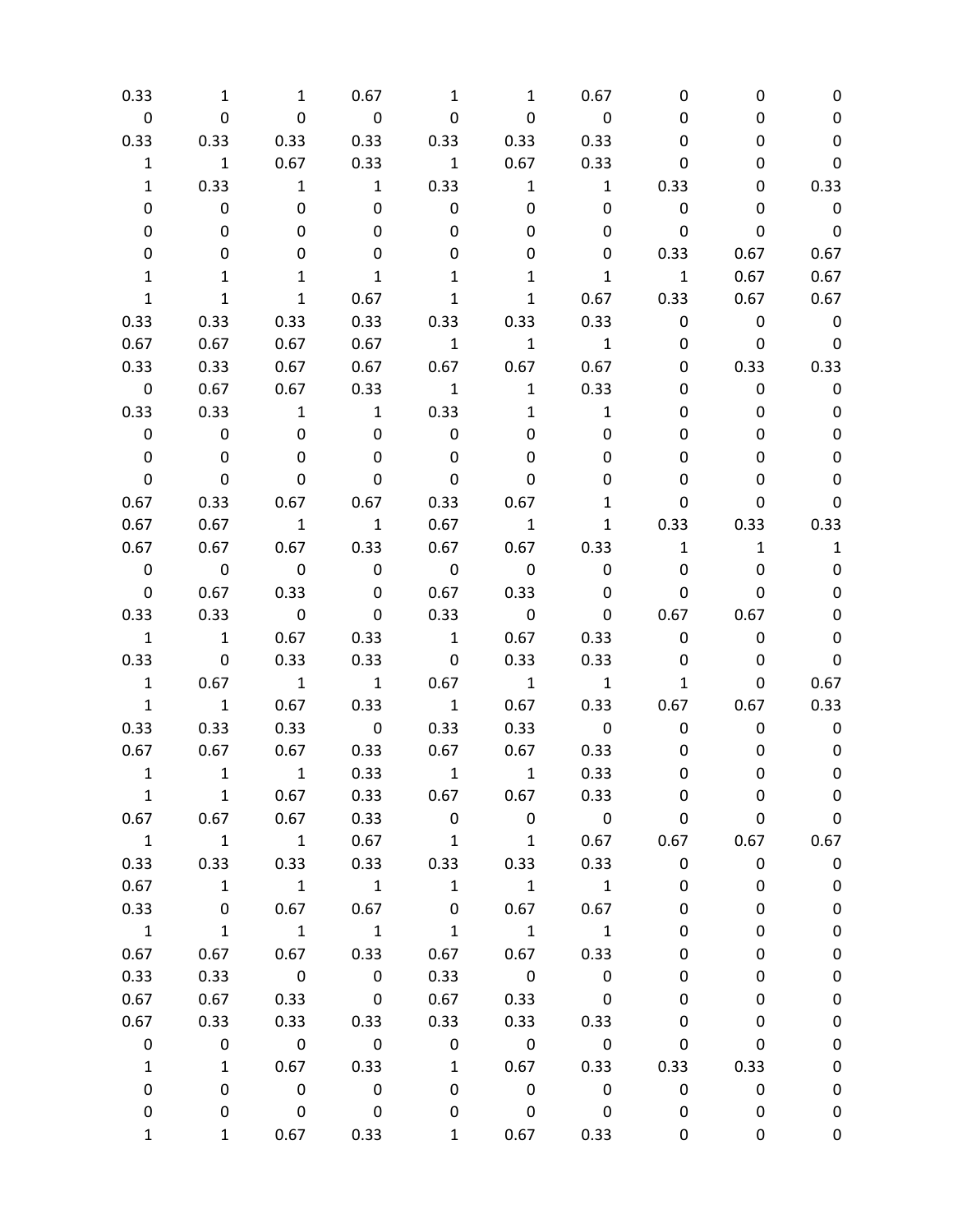| 0.67                     | 0.67                     | 0                        | 0                        | 0.67                    | 0                       | 0                        | 0                       | 0                       | 0                        |
|--------------------------|--------------------------|--------------------------|--------------------------|-------------------------|-------------------------|--------------------------|-------------------------|-------------------------|--------------------------|
| 0.67                     | 0.67                     | 0.33                     | 0                        | 0.67                    | 0.33                    | 0                        | 0                       | 0                       | 0                        |
| $\mathbf{1}$             | $\mathbf{1}$             | 0.67                     | 0.33                     | $\mathbf{1}$            | 0.67                    | 0.33                     | 1                       | $\mathbf{1}$            | 0.67                     |
| $\mathbf 0$              | $\mathbf 0$              | 0                        | $\mathbf 0$              | $\mathbf 0$             | $\mathbf 0$             | $\mathbf 0$              | 0                       | 0                       | $\mathbf 0$              |
| 0.67                     | 0.33                     | 0.67                     | 0.67                     | 0.33                    | 0.67                    | 0.67                     | 0                       | 0                       | $\mathbf 0$              |
| 0.67                     | 0.67                     | 0.67                     | 0.33                     | 0.67                    | 0.67                    | 0.33                     | 0                       | 0                       | $\mathbf 0$              |
| $\pmb{0}$                | $\mathbf 0$              | $\overline{\mathbf{0}}$  | $\overline{\mathbf{0}}$  | $\mathbf 0$             | $\mathbf 0$             | $\mathbf 0$              | 0                       | 0.67                    | 0.33                     |
| $\mathbf 0$              | 0.67                     | $\overline{1}$           | 0.67                     | 0.67                    | $\overline{1}$          | 0.67                     | 0                       | 0                       | $\overline{\phantom{0}}$ |
| 0.67                     | 0.67                     | 0.33                     | 0.33                     | 0.67                    | 0.33                    | 0.33                     | 0.33                    | $\mathbf{1}$            | 0.67                     |
| $\mathbf 0$              | $\overline{\phantom{0}}$ | $\overline{\phantom{0}}$ | $\overline{\mathbf{0}}$  | $\overline{\mathbf{0}}$ | $\pmb{0}$               | $\overline{\mathbf{0}}$  | 0                       | $\pmb{0}$               | $\overline{\phantom{0}}$ |
| $\mathbf 0$              | 0.33                     | 0.33                     | 0.33                     | 0.67                    | 0.67                    | 0.33                     | 0                       | 0.33                    | 0.33                     |
| 0.33                     | 0.67                     | 0.67                     | 0.33                     | 0.67                    | 0.67                    | 0.33                     | 0.33                    | 0.67                    | 0.33                     |
| 0.33                     | 0.33                     | 0.33                     | 0.33                     | 0.33                    | 0.33                    | 0.33                     | $\mathbf 0$             | 0                       | $\mathbf 0$              |
| $\pmb{0}$                | 0.67                     | $\overline{1}$           | $\overline{\phantom{a}}$ | 0.67                    | $\mathbf{1}$            | $\mathbf{1}$             | 0                       | 0                       | $\mathbf 0$              |
| 0.67                     | 0.33                     | $\overline{\mathbf{0}}$  | $\mathbf 0$              | 0.33                    | $\mathbf 0$             | $\mathbf 0$              | 0.33                    | 0.33                    | 0.33                     |
| 0.33                     | 0.33                     | 0.33                     | 0.33                     | 0.33                    | 0.33                    | 0.33                     | 0.67                    | 0.67                    | 0.67                     |
| 0.67                     | 0.67                     | $\overline{1}$           | $\mathbf{1}$             | 0.67                    | $\mathbf{1}$            | $\mathbf{1}$             | 0                       | 0                       | 0                        |
| 0.67                     | 0.33                     | $\overline{\mathbf{0}}$  | 0                        | 0.33                    | $\mathbf 0$             | $\mathbf 0$              | 0                       | 0                       | 0                        |
| 0.33                     | 0.33                     | 0.33                     | 0.33                     | 0.33                    | 0.33                    | 0.33                     | 0                       | 0                       | 0                        |
| 0.67                     | 0.67                     | 0.67                     | 0.67                     | 0.67                    | 0.67                    | 0.67                     | 0                       | 0                       | 0                        |
| 0.67                     | 0.67                     | $\overline{1}$           | $\overline{\mathbf{1}}$  | $\overline{\mathbf{1}}$ | $\mathbf{1}$            | $\mathbf{1}$             | 0.33                    | 0.33                    | 0.33                     |
| 0.33                     | 0.33                     | 0.33                     | 0.33                     | 0.33                    | 0.33                    | 0.33                     | $\mathbf 0$             | 0                       | 0                        |
| 0.67                     | 0.67                     | 0.67                     | 0.67                     | 0.67                    | 0.67                    | 0.67                     | 0                       | 0                       | $\mathbf 0$              |
| 0.67                     | $\overline{\mathbf{1}}$  | 0.67                     | 0.67                     | $\mathbf{1}$            | 0.67                    | 0.67                     | 0                       | 0                       | 0                        |
| $\mathbf{1}$             | $\mathbf{1}$             | $\mathbf{1}$             | $\mathbf{1}$             | $\mathbf{1}$            | $\mathbf{1}$            | $\mathbf{1}$             | 0.33                    | 0.33                    | 0.33                     |
| 0.33                     | 0.33                     | 0.33                     | 0.33                     | 0.33                    | 0.33                    | 0.33                     | $\mathbf 0$             | 0                       | 0                        |
| 0.33                     | 0.33                     | 0.33                     | 0.33                     | 0.33                    | 0.33                    | 0.33                     | 0                       | 0                       | 0                        |
| 0.33                     | $\mathbf 0$              | $\overline{\phantom{0}}$ | $\mathbf 0$              | 0                       | 0                       | 0                        | 0.33                    | 0                       | 0                        |
| 0.67                     | 0.33                     | $\mathbf 0$              | 0                        | 0.33                    | 0                       | 0                        | 0.33                    | 0.33                    | $\pmb{0}$                |
| $\mathbf{1}$             | $\mathbf{1}$             | 0.67                     | 0                        | 0.67                    | 0                       | 0                        | $\mathbf{1}$            | $\mathbf{1}$            | 0.67                     |
| $\mathbf{1}$             | $\mathbf{1}$             | $\mathbf{1}$             | 0.33                     | $\overline{\mathbf{1}}$ | $\mathbf{1}$            | 0.33                     | $\mathbf{1}$            | $\mathbf{1}$            | $\mathbf{1}$             |
| $\mathbf{1}$             | $\mathbf{1}$             | 0.67                     | 0.33                     | $\mathbf{1}$            | $\mathbf{1}$            | 0.33                     | 0.33                    | 0.33                    | 0.33                     |
| $\mathbf{1}$             | $\mathbf{1}$             | 0.67                     | 0.33                     | $\mathbf{1}$            | 0.67                    | 0.33                     | $\overline{\mathbf{0}}$ | $\overline{\mathbf{0}}$ | $\overline{\phantom{0}}$ |
| 0.67                     | 0.67                     | 0.33                     | 0.33                     | 0.67                    | 0.67                    | 0.33                     | 0.33                    | 0.33                    | 0.33                     |
| 0.33                     | $\overline{\mathbf{0}}$  | $\overline{\mathbf{0}}$  | $\overline{\mathbf{0}}$  | $\overline{\mathbf{0}}$ | $\overline{\mathbf{0}}$ | $\overline{\phantom{0}}$ | 0.67                    | 0.33                    | $\overline{\phantom{0}}$ |
| $\overline{\mathbf{1}}$  | 0.67                     | 0.33                     | 0.33                     | 0.67                    | 0.33                    | 0.33                     | 0.67                    | 0.33                    | 0.33                     |
| $\overline{\mathbf{1}}$  | $\overline{\phantom{a}}$ | 0.67                     | 0.33                     | $\overline{1}$          | 0.67                    | 0.33                     | $\mathbf{1}$            | $\mathbf{1}$            | 0.67                     |
| 0.33                     | 0.33                     | 0.67                     | 0.67                     | 0.67                    | 0.67                    | 0.33                     | $\mathsf 0$             | $\mathbf 0$             | $\overline{\mathbf{0}}$  |
| 0.33                     | $\overline{\mathbf{0}}$  | 0.67                     | $\mathbf{1}$             | 0.67                    | $\mathbf{1}$            | $\mathbf{1}$             | 0.33                    | $\mathbf 0$             | 0.67                     |
| 0.67                     | 0.33                     | 0.67                     | $\mathbf{1}$             | 0.67                    | $\mathbf{1}$            | $\mathbf{1}$             | 0.67                    | 0.33                    | 0.33                     |
| 0.67                     | 0.33                     | $\overline{\mathbf{0}}$  | $\mathsf{O}$             | 0.33                    | $\mathbf 0$             | $\mathsf 0$              | 0.67                    | 0.33                    | $\overline{\mathbf{0}}$  |
| $\mathbf{1}$             | 0.67                     | 0.67                     | 0.67                     | 0.67                    | 0.67                    | 0.67                     | $\mathbf{1}$            | 0.67                    | 0.67                     |
| $\overline{\phantom{a}}$ | 0.67                     | $\overline{\mathbf{0}}$  | $\overline{\mathbf{0}}$  | 0.67                    | $\overline{\mathbf{0}}$ | $\overline{\mathbf{0}}$  | 0.67                    | 0.67                    | 0.33                     |
| 0.67                     | 0.67                     | 0.67                     | 0.33                     | 0.67                    | 0.67                    | 0.33                     | $\mathbf 0$             | $\pmb{0}$               | $\mathbf 0$              |
| 0                        | $\overline{\mathbf{0}}$  | $\overline{\phantom{0}}$ | $\overline{\mathbf{0}}$  | $\overline{\mathbf{0}}$ | $\mathbf 0$             | $\overline{\mathbf{0}}$  | $\mathbf 0$             | $\mathbf 0$             | $\mathbf 0$              |
| $\overline{\mathbf{1}}$  | $\overline{\mathbf{1}}$  | 0.33                     | 0.33                     | 0.67                    | 0.67                    | 0.33                     | 0                       | $\mathbf 0$             | $\overline{\phantom{0}}$ |
| 0.67                     | 0.67                     | 0.33                     | 0.33                     | 0.67                    | 0.67                    | 0.67                     | $\mathbf{1}$            | 0.67                    | 0.67                     |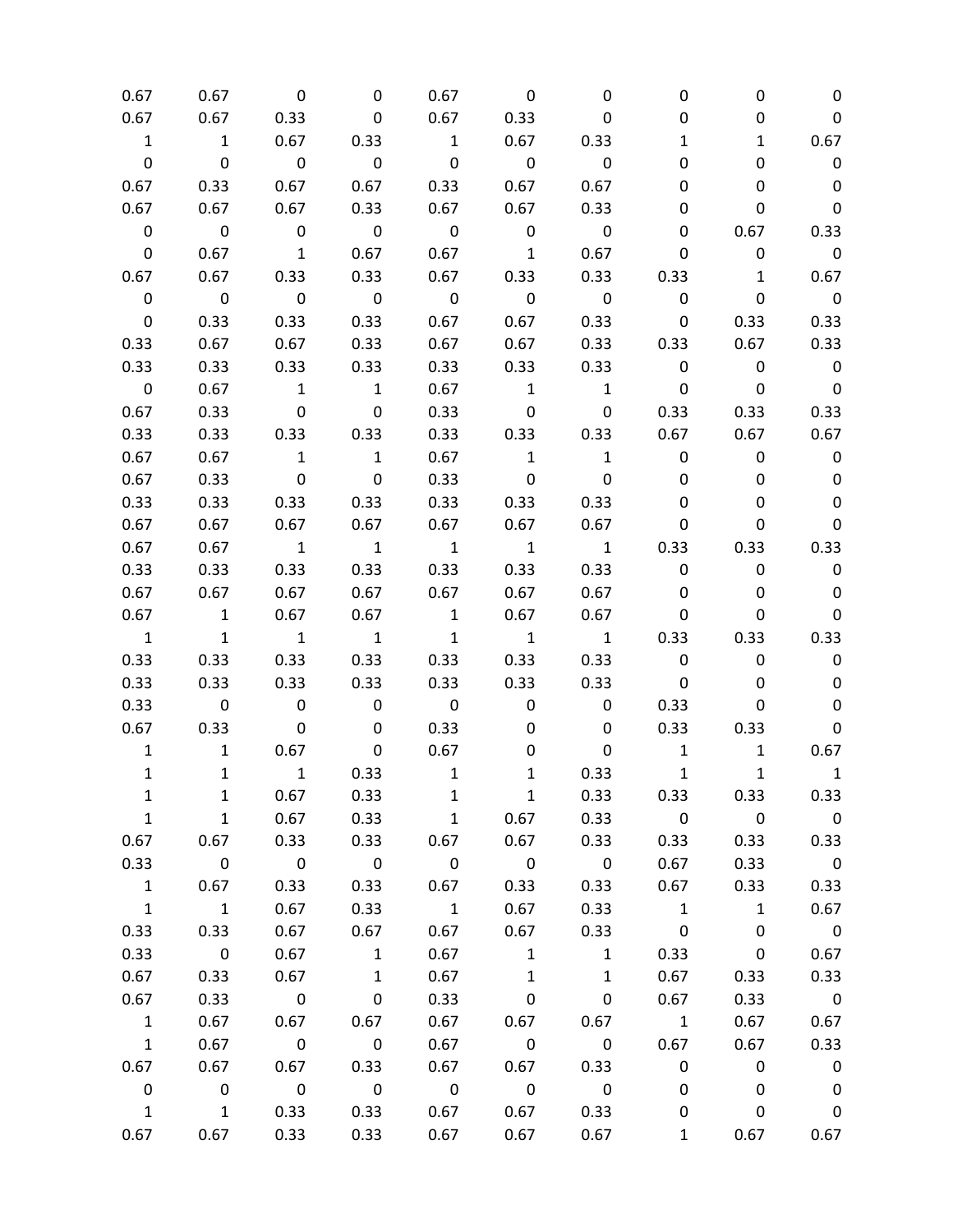| 0.33                    | 0.33                     | 0.33                    | 0.33                    | 0.33                    | 0.33                     | 0.33                     | 0.67                     | 0.67                    | 0.33                     |
|-------------------------|--------------------------|-------------------------|-------------------------|-------------------------|--------------------------|--------------------------|--------------------------|-------------------------|--------------------------|
| 0.33                    | 0.33                     | 0.33                    | $\overline{\mathbf{0}}$ | 0.33                    | 0.33                     | $\overline{\phantom{0}}$ | $\overline{1}$           | 0.67                    | 0.67                     |
| 0.67                    | 0.67                     | 0.67                    | 0.33                    | 0.67                    | 0.67                     | 0.33                     | 0.67                     | 0.67                    | 0.67                     |
| $\overline{\mathbf{1}}$ | 0.67                     | 0.67                    | 0.33                    | 0.67                    | 0.33                     | 0.33                     | $\overline{\phantom{a}}$ | 0.67                    | 0.67                     |
| 0.67                    | 0.67                     | 0.67                    | 0.67                    | 0.67                    | 1                        | 0.67                     | 0.67                     | 0.67                    | $\mathbf{1}$             |
| 0.33                    | 0.67                     | $\overline{\mathbf{1}}$ | 0.67                    | 0.67                    |                          | $1 \qquad \qquad 1$      | 0.33                     | 0.67                    | 1                        |
| 0.33                    | 0.33                     |                         | $0.67$ 0.67             | 0.33                    | 0.67                     | 0.67                     | 0.33                     | 0.67                    | 1                        |
| $\overline{\mathbf{0}}$ | $\overline{\mathbf{0}}$  | 0.33                    | $\overline{1}$          | $\overline{\mathbf{0}}$ | 0.67                     | $\mathbf{1}$             | $\overline{0}$           | $\overline{\mathbf{0}}$ | 0.33                     |
| 0.33                    | 0.67                     | $\overline{1}$          | $\mathbf{1}$            | 0.67                    | $\overline{1}$           | 1                        | 0.33                     | 0.67                    | $\overline{\phantom{0}}$ |
| $\mathbf{1}$            | 0.33                     | 0.67                    | 0.67                    | 0.33                    | 0.67                     | 0.67                     | $\overline{1}$           | 0.33                    | 0.67                     |
| $\mathbf{1}$            | $\overline{\mathbf{0}}$  | $\overline{\mathbf{0}}$ | $\overline{\mathbf{0}}$ | $\overline{\mathbf{0}}$ | $\overline{\phantom{0}}$ | $\mathbf 0$              | 0.67                     | 0.33                    | $\mathbf 0$              |
| $\mathbf{1}$            | 0.33                     | 0.33                    | 0.33                    | 0.67                    | 0.33                     | $\overline{\mathbf{0}}$  | $\sim$ 0                 | $\mathbf{0}$            | $\Omega$                 |
| $\mathbf{1}$            | 0.67                     | 0.67                    | 0.33                    | 0.33                    | 0.33                     | 0.33                     | 0.33                     | 0                       | 0                        |
| $\mathbf{1}$            | $\overline{1}$           | $\overline{1}$          | $\overline{1}$          | 0.67                    | $\overline{1}$           | 0.67                     | $\mathbf{1}$             | 0.67                    | 1                        |
| $\mathbf{1}$            | $\overline{1}$           | 0.67                    | 0.33                    | 0.67                    | 0.33                     | 0.33                     | $\mathbf{1}$             | 0.67                    | 0.33                     |
| $\mathbf{1}$            | 0.67                     | $\overline{\mathbf{1}}$ | 0.33                    | 0.67                    | 0.67                     | 0.33                     | $\mathbf{1}$             | 0.67                    | 0.67                     |
| $\mathbf{1}$            | $\overline{1}$           | 0.33                    | 0.33                    | $\overline{1}$          | 0.67                     | 0.33                     | $\Omega$                 | $\Omega$                | $\mathbf{0}$             |
| 0.67                    | 0.67                     | 0.67                    | 0.33                    | 0.33                    | 0.33                     | 0.33                     | 0                        | 0                       | 0                        |
| $\overline{1}$          | $\overline{\phantom{a}}$ | $\overline{1}$          | 0.33                    | $\overline{\mathbf{1}}$ | 0.67                     | 0.33                     | 0.33                     | 0.33                    | 0.33                     |
|                         | $0.67$ 0.67              | 0.67                    | 0.33                    | 0.67                    | 0.67                     |                          | $0.33$ 0                 | $\Omega$                | $\mathbf 0$              |
| $\mathbf 0$             | $\overline{\mathbf{0}}$  | $\overline{\mathbf{0}}$ | $\overline{\mathbf{0}}$ | $\overline{\mathbf{0}}$ | $\overline{\mathbf{0}}$  | 0                        | 0                        | 0                       | $\mathbf 0$              |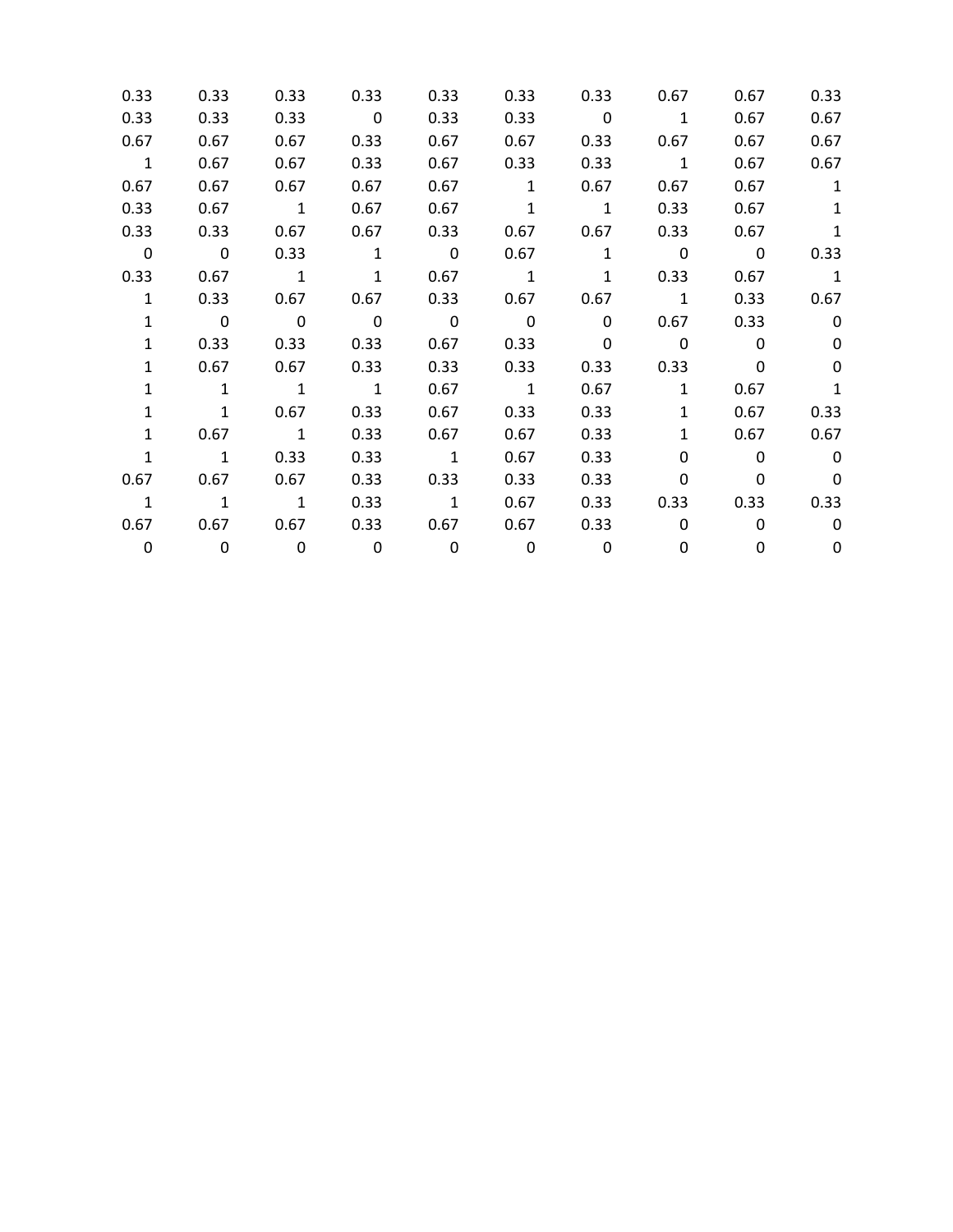| SCN2D       | SCN3S        | SCN3M          | SCN3D       |
|-------------|--------------|----------------|-------------|
| 0           | 0            | 0              | 0           |
| 0           | 0            | 0              | 0           |
| 0           | 0            | 0              | 0           |
| $\mathbf 1$ | 0.33         | $\mathbf 1$    | $\mathbf 1$ |
| 0           | 0            | 0              | 0           |
| 0           | $\mathbf{1}$ | 0              | 0           |
| 0           | 0.33         | 0.33           | 0.33        |
| 0           | 0            | 0              | 0           |
| 0.67        | 0.67         | 0.67           | 0.67        |
| 0           | 0            | 0              | 0           |
| 0           | 0            | 0              | 0           |
| 0.67        | $\mathbf 1$  | 0.67           | 0.67        |
| 0           | 0            | 0              | 0           |
| 0           | 0            | 0              | 0           |
| 0           | 0.33         | 0.33           | 0.33        |
| 0           | 0.33         | 0.33           | 0           |
| 0           | 0            | 0              | 0           |
| 0           | 0            | 0              | 0           |
| 0           | 0            | 0              | 0           |
| 0           | 0            | 0              | 0           |
| 0           | 0            | 0              | 0           |
| 0           | 0            | 0              | 0           |
| 0           | 0            | 0              | 0           |
| 0           | 0            | 0              | 0           |
| 0           | 0            | 0              | 0           |
| 0           | 0            | 0              | 0           |
| 0           | 0            | 0              | 0           |
| 0           | 0.67         | 0.33           | 0           |
| 0           | 0            | 0              | 0           |
| 0           | 0            | 0              | 0           |
| 0           | 0            | 0              | 0           |
| 0           | 0            | 0              | 0           |
| 0.67        | $\mathbf 1$  | $\overline{1}$ | 0.67        |
| 0           | 0.33         | 0.33           | 0           |
| 0.33        | 0.67         | 0.67           | 0.33        |
| 0           | 0.33         | 0.33           | 0           |
| 0           | 0            | 0              | 0           |
| 0           | 0            | 0              | 0           |
| 0.33        | 0.33         | 0.33           | 0.33        |
| 0           | 0            | 0              | 0           |
| 0.33        | $\mathbf 1$  | 0.33           | 0           |
| 0           | 0            | 0              | 0           |
| 0           | 0            | 0              | 0           |
| 0           | 0            | 0              | 0           |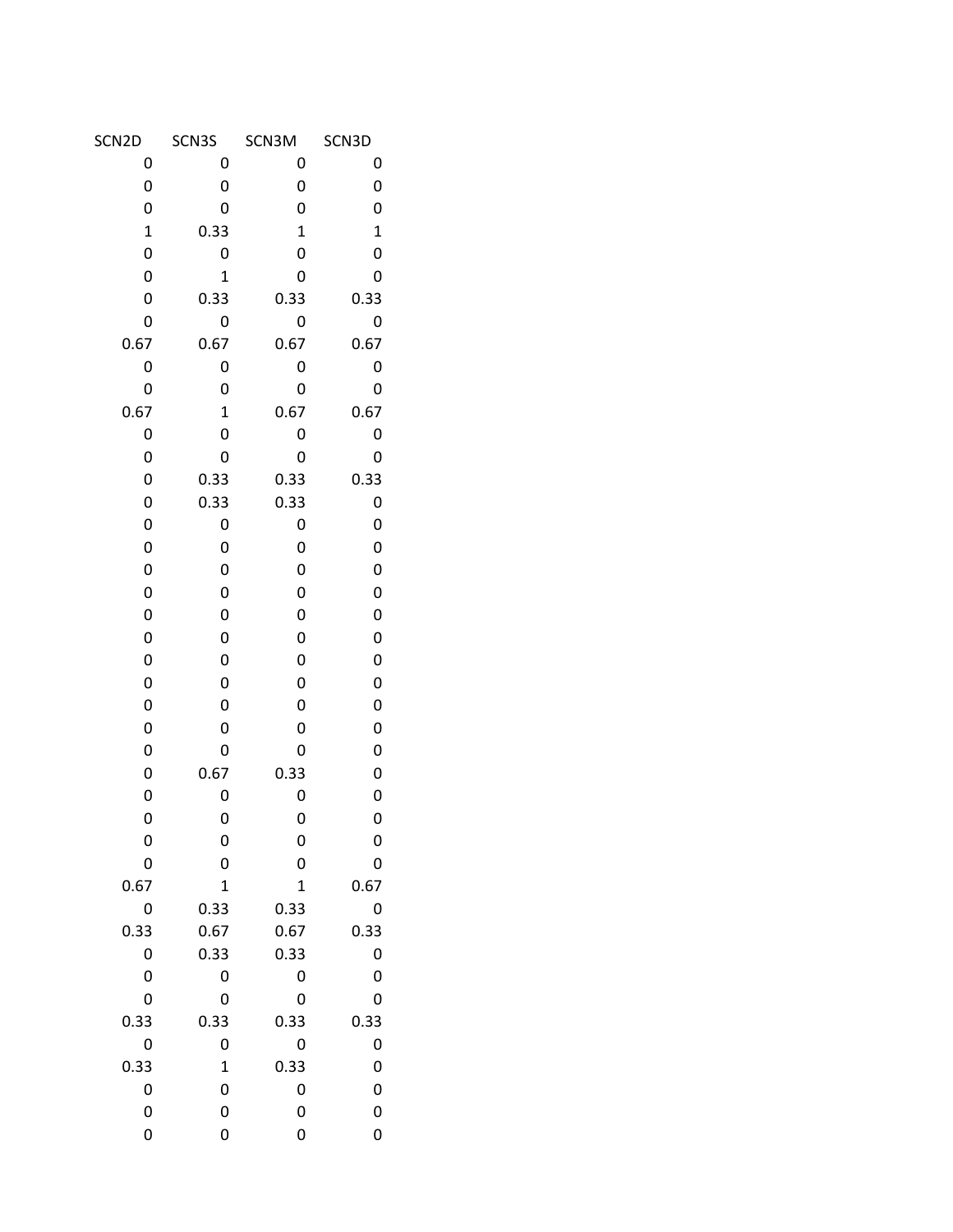| 0            | 0            | 0              | 0            |
|--------------|--------------|----------------|--------------|
| 0            | 0            | 0              | 0            |
| 0            | 0            | 0              | 0            |
| 0            | 0            | 0              | 0            |
| 0.33         | 0            | 0.33           | 0.33         |
| 0            | 0            | 0              | 0            |
| 0            | 0            | 0              | 0            |
| 0.67         | $\mathbf{1}$ | $\overline{1}$ | $\mathbf{1}$ |
| 0.67         | 0.67         | 0.67           | 0.67         |
| 0.33         | 0.67         | 0.67           | 0.33         |
| 0            | 0            | 0              | 0            |
| 0            | 0            | 0              | 0            |
| 0.33         | 0.67         | 0.67           | 0.67         |
| 0            | 0            | 0              | 0            |
| 0            | 0            | 0              | 0            |
| 0            | 0            | 0              | 0            |
| 0            | 0            | 0              | 0            |
| 0            | 0            | 0              | 0            |
| 0            | 0            | 0              | 0            |
| 0.67         | 0.33         | 0.67           | 0.67         |
| 0.67         | $\mathbf 1$  | 1              | 0.67         |
| 0            | 0            | 0              | 0            |
| 0            | 0            | 0              | 0            |
| 0            | 0.67         | 0              | 0            |
| 0            | 0            | 0              | 0            |
| 0            | 0            | 0              | 0            |
| $\mathbf{1}$ | 0            | 0.67           | 0.67         |
| 0.33         | 0.67         | 0.33           | 0.33         |
| 0            | 0            | 0              | 0            |
| 0            | 0            | 0              | 0            |
| 0            | 0            | 0              | 0            |
| 0            | 0            | 0              | 0            |
| 0            | 0            | 0              | 0            |
| 0.33         | 0.67         | 0.67           | 0.33         |
| 0            | 0            | 0              | 0            |
| 0            | 0            | 0              | 0            |
| 0<br>0       | 0            | 0              | 0            |
| 0            | 0<br>0       | 0<br>0         | 0            |
| 0            | 0            |                | 0            |
| 0            | 0            | 0<br>0         | 0<br>0       |
| 0            | 0            | 0              | 0            |
| 0            | 0            |                |              |
| 0            | 0.33         | 0<br>0         | 0<br>0       |
| 0            | 0            | 0              | 0            |
| 0            | 0            | 0              | 0            |
| 0            | 0            | 0              | 0            |
|              |              |                |              |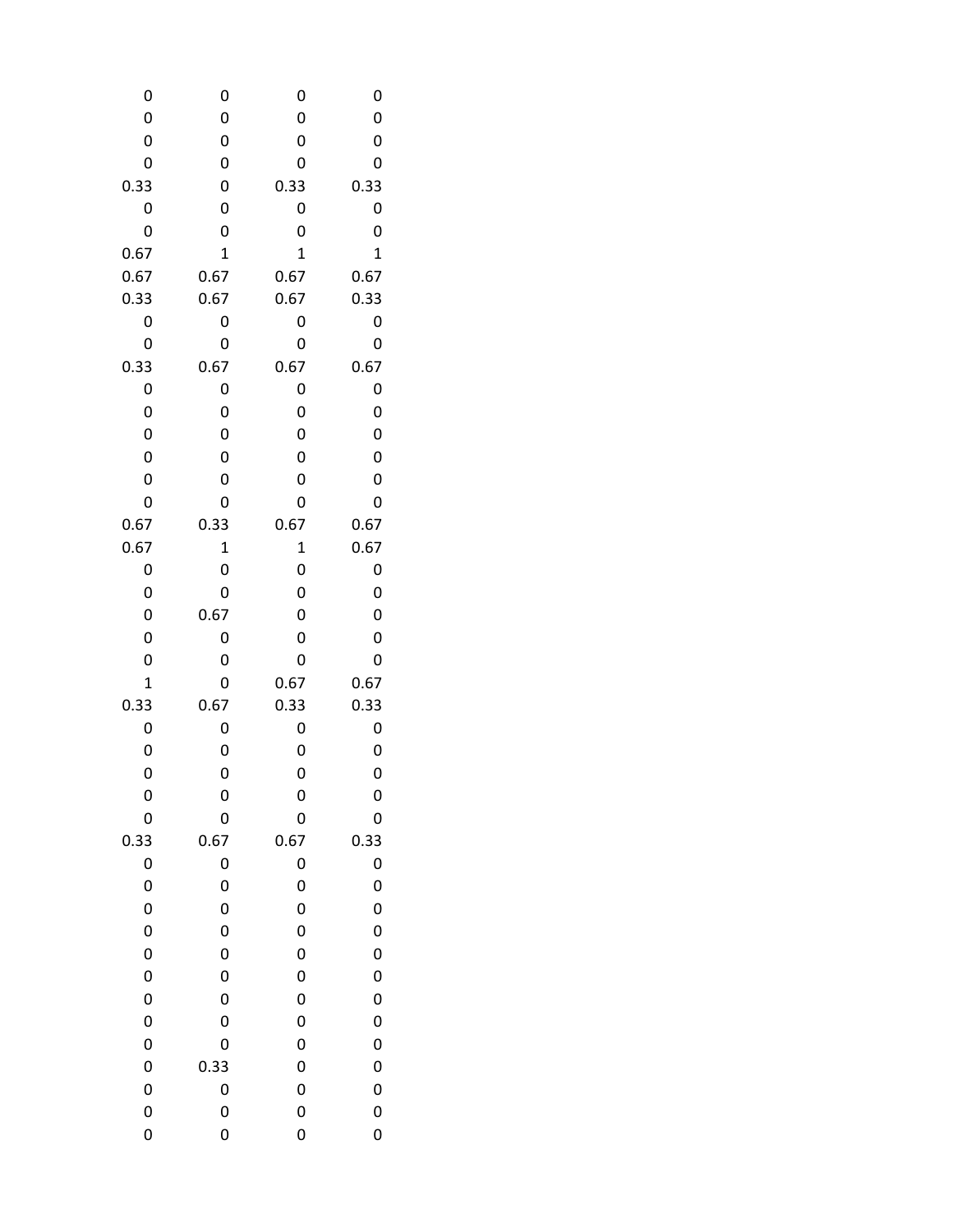| 0              | 0            | 0                | 0                |
|----------------|--------------|------------------|------------------|
| 0              | 0            | 0                | 0                |
| 0.33           | $\mathbf 1$  | 0.67             | 0.33             |
| 0              | 0            | 0                | 0                |
| 0              | 0            | 0                | 0                |
| 0              | 0            | 0                | 0                |
| 0.33           | 0.67         | 0.33             | 0.33             |
| 0              | 0            | 0                | 0                |
| 0.33           | $\mathbf{1}$ | 0.67             | 0.33             |
| 0              | 0            | 0                | 0                |
|                |              |                  |                  |
| 0.33           | 0.33         | 0.33             | 0.33             |
| 0.33           | 0.67         | 0.33             | 0.33             |
| 0              | 0            | 0                | 0                |
| 0              | 0            | 0                | 0                |
| 0.33           | 0.33         | 0.33             | 0.33             |
| 0.67           | 0.67         | 0.67             | 0.67             |
| 0              | 0            | 0                | 0                |
| 0              | 0            | 0                | 0                |
| 0              | 0            | 0                | 0                |
| 0              | 0            | 0                | 0                |
| 0.33           | 0.33         | 0.33             | 0.33             |
| 0              | 0            | 0                | 0                |
| 0              | 0            | 0                | 0                |
| 0              | 0            | 0                | 0                |
| 0.33           | 0.33         | 0.33             | 0.33             |
| 0              | 0            | 0                | 0                |
| 0              | 0            | 0                | 0                |
| 0              | 0            | 0                | 0                |
| 0              | 0.33         | 0                | 0                |
| 0.33           | 0.67         | 0                | 0                |
| 0.33           | $\mathbf 1$  | $\mathbf 1$      | 0.33             |
| 0.33           | 1            | $\mathbf 1$      | 0.67             |
| 0              | 0            | 0                | 0                |
| 0.33           | 0.33         | 0                | 0                |
| 0              | 0.33         | 0                | 0                |
| 0              | 0.33         | 0.33             | 0                |
| 0.33           | $\mathbf 1$  | 0.67             | 0.33             |
| 0              | 0            | 0                | 0                |
| $\overline{1}$ | 0.67         | $\mathbf 1$      | $\mathbf{1}$     |
| 0.67           |              |                  |                  |
|                | 0.67         | $\mathbf 1$<br>0 | $\mathbf 1$<br>0 |
| 0              | 0.33         |                  |                  |
| 0.33           | 0.67         | 0.67             | 0.33             |
| 0              | 0.67         | 0.33             | 0                |
| 0              | 0            | 0                | 0                |
| 0              | 0            | 0                | 0                |
| 0              | 0            | 0                | 0                |
| 0.67           | 0.67         | 0.67             | 0.33             |